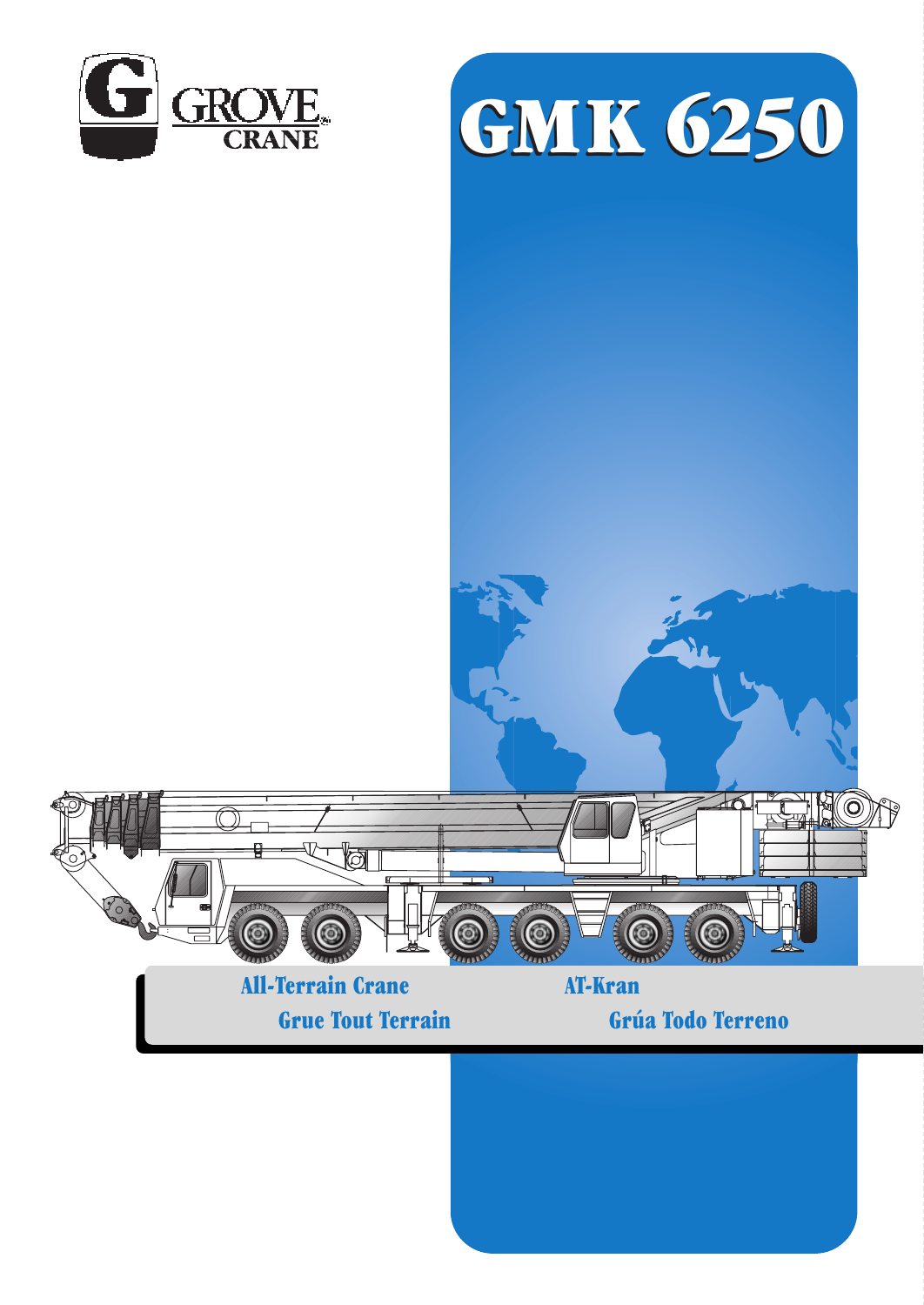## *Dimensions Abmessungen Encombrement Dimensiones*

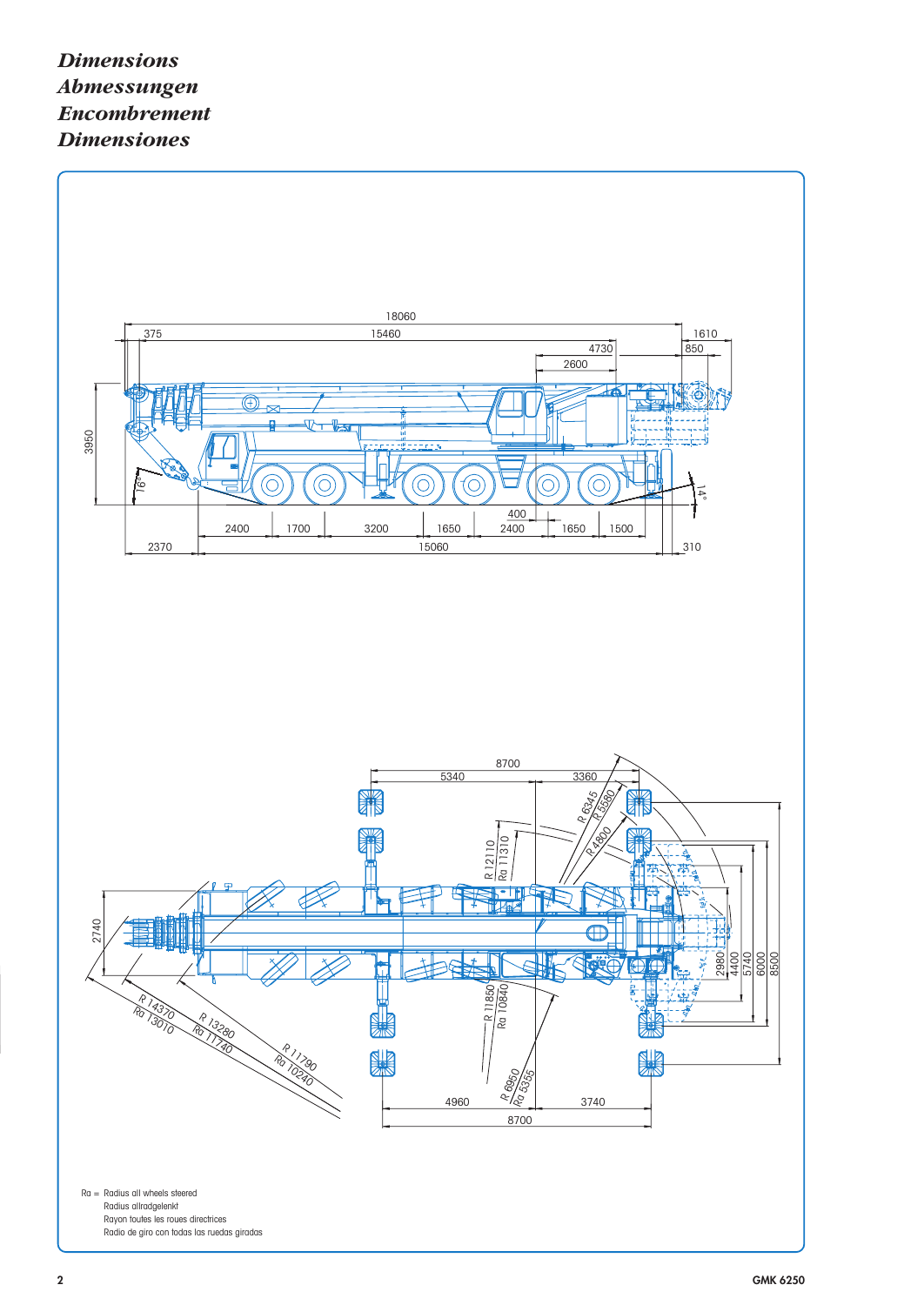## *Working range Arbeitsbereiche Portée flèche Gama de trabajo*



|               | Hook block • Unterflasche • Crochet-moufle • Gancho | Н    |
|---------------|-----------------------------------------------------|------|
|               | (t)                                                 | (mm) |
|               | <b>200D</b>                                         | 3650 |
|               | 160D                                                | 3650 |
|               | 125D                                                | 3300 |
| $\circ$<br>o. | <b>80D</b>                                          | 3300 |
|               | <b>80E</b>                                          | 3350 |
|               | 35E                                                 | 3200 |
|               | 12H/B                                               | 2450 |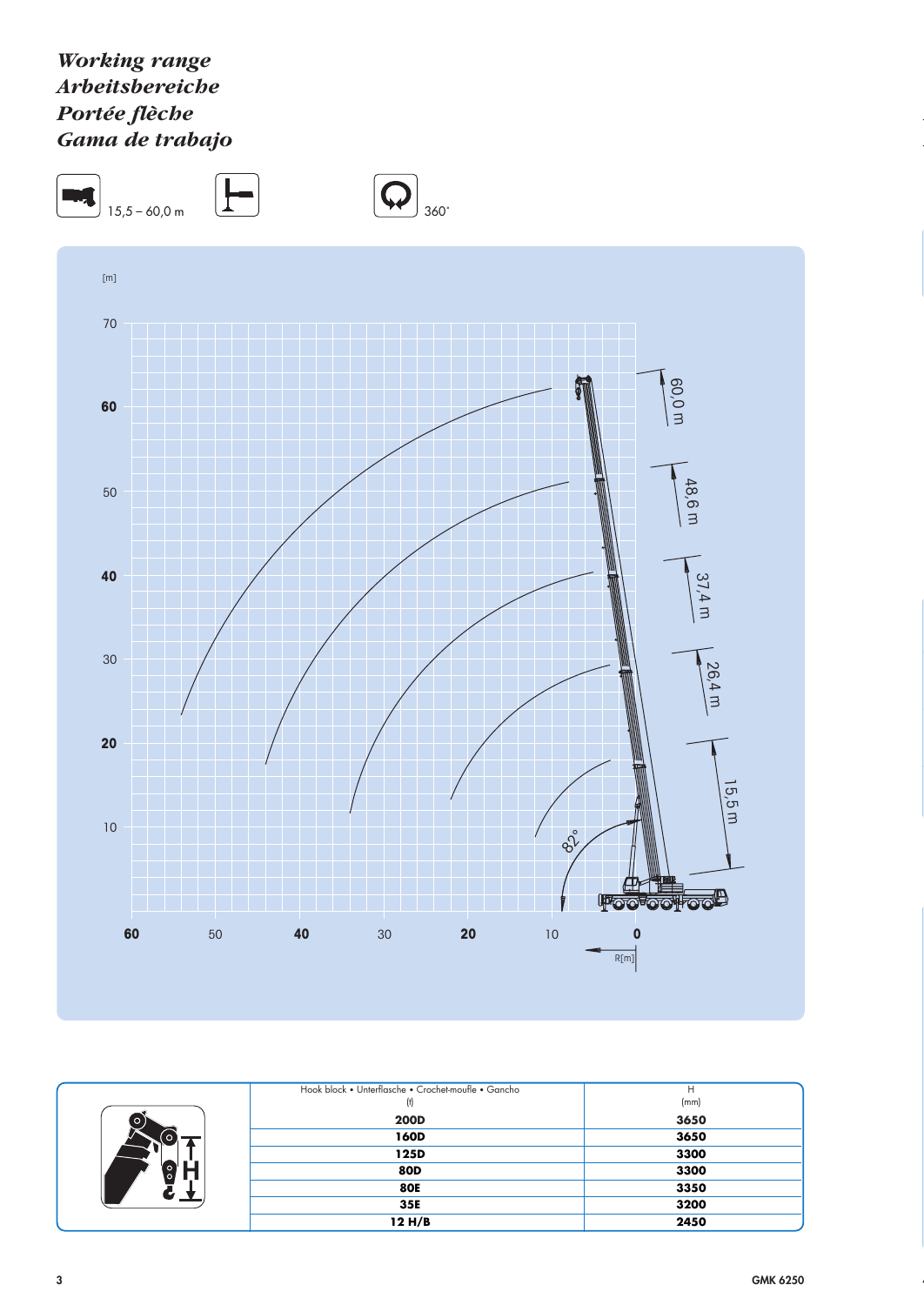## *Weights/Working speeds Gewichte/Geschwindigkeiten Poids/Vitesses Pesos/Velocidades de trabajo*

| Axle<br>Achse<br><b>Essieu</b><br>Eje |    | 2              | 3  | 4             | 5  | 6      | <b>Total weight</b><br>Gesamtgewicht<br>Poids total<br>Peso total                                                                                                          |  |
|---------------------------------------|----|----------------|----|---------------|----|--------|----------------------------------------------------------------------------------------------------------------------------------------------------------------------------|--|
|                                       | 12 | 12             | 12 | 12            | 12 | 12     | $72*$                                                                                                                                                                      |  |
|                                       |    |                |    |               |    |        | *with 16.00 R 25 tyres, 35 t hook block. *mit Bereifung 16.00 R 25, 35 t Hakenflasche.<br>*avec pneus 16.00 R 25, 35 t moufle. *con neumáticos 16.00 R25, gancho de 35 Tm. |  |
| <b>Lifting Capacity</b>               |    | <b>Sheaves</b> |    | Parts of line |    | Weight |                                                                                                                                                                            |  |

| <b>Lifting Capacity</b><br><b>Traglast</b><br>Force de levage<br>Capacidad de elevación | <b>Sheaves</b><br>Rollen<br><b>Pulies</b><br><b>Polegs</b> | Parts of line<br>Stränge<br><b>Brins</b><br>Ramales de cable | Weight<br><b>Gewicht</b><br><b>Poids</b><br>Peso |
|-----------------------------------------------------------------------------------------|------------------------------------------------------------|--------------------------------------------------------------|--------------------------------------------------|
| 200 t                                                                                   |                                                            | $2 - 19$                                                     | 3000 kg                                          |
| 160 t                                                                                   |                                                            | $2 - 15$                                                     | 2975 kg                                          |
| 125 t                                                                                   |                                                            | $2 - 1$                                                      | 1650 kg                                          |
| 80 t                                                                                    |                                                            | $\overline{\phantom{a}}$                                     | 1125 kg                                          |
| 35 <sub>1</sub>                                                                         |                                                            | - 3                                                          | 620 kg                                           |
| 12 <sub>1</sub>                                                                         | H/B                                                        |                                                              | 300 kg                                           |



|      |      | $\overline{2}$ | 3    | 4          | 5    | ${\bf R}$ | <b>THE</b> |
|------|------|----------------|------|------------|------|-----------|------------|
| km/h | 13,7 | 22,2           | 35,1 | 51,2       | 71,0 | 15,0      |            |
| km/h | 6,1  | 9,9            | 15,7 | 22,9       | 31,7 | 6,7       | 50%        |
| Ô,   |      |                |      | 14.00 R 25 |      |           |            |

|           |                                 | <b>Infinitely variable</b><br><b>Stufenlos</b><br><b>Progressivement variable</b><br>Infinitamente variable | Rope<br>Seil<br>Câble<br>Cable | Max. Single line pull<br>Max. Seilzug<br>Effort maxi au brin simple<br>Tiro máximo por ramal |
|-----------|---------------------------------|-------------------------------------------------------------------------------------------------------------|--------------------------------|----------------------------------------------------------------------------------------------|
| $\bullet$ | $0 - 140$ m/min                 | single line<br>für einfachen Strang<br>au brin simple<br>ramal simple                                       | 24 mm/300 m                    | 110 KN                                                                                       |
| $\bullet$ | $0 - 130$ m/min                 | single line<br>für einfachen Strang<br>au brin simple<br>ramal simple                                       | 24 mm/420 m                    | 110 KN                                                                                       |
|           | $0 - 1, 6$ min <sup>-1</sup>    |                                                                                                             |                                |                                                                                              |
|           | $-1.5^{\circ}$ to $+82^{\circ}$ | approx. 80 s<br>ca. 80 s<br>env. 80 s<br>aproximadamente 80 s                                               |                                |                                                                                              |
|           | 15,5 m to 60 m                  | approx. 360 s<br>ca. 360 s<br>env. 360 s<br>aproximadamente 360 s                                           |                                |                                                                                              |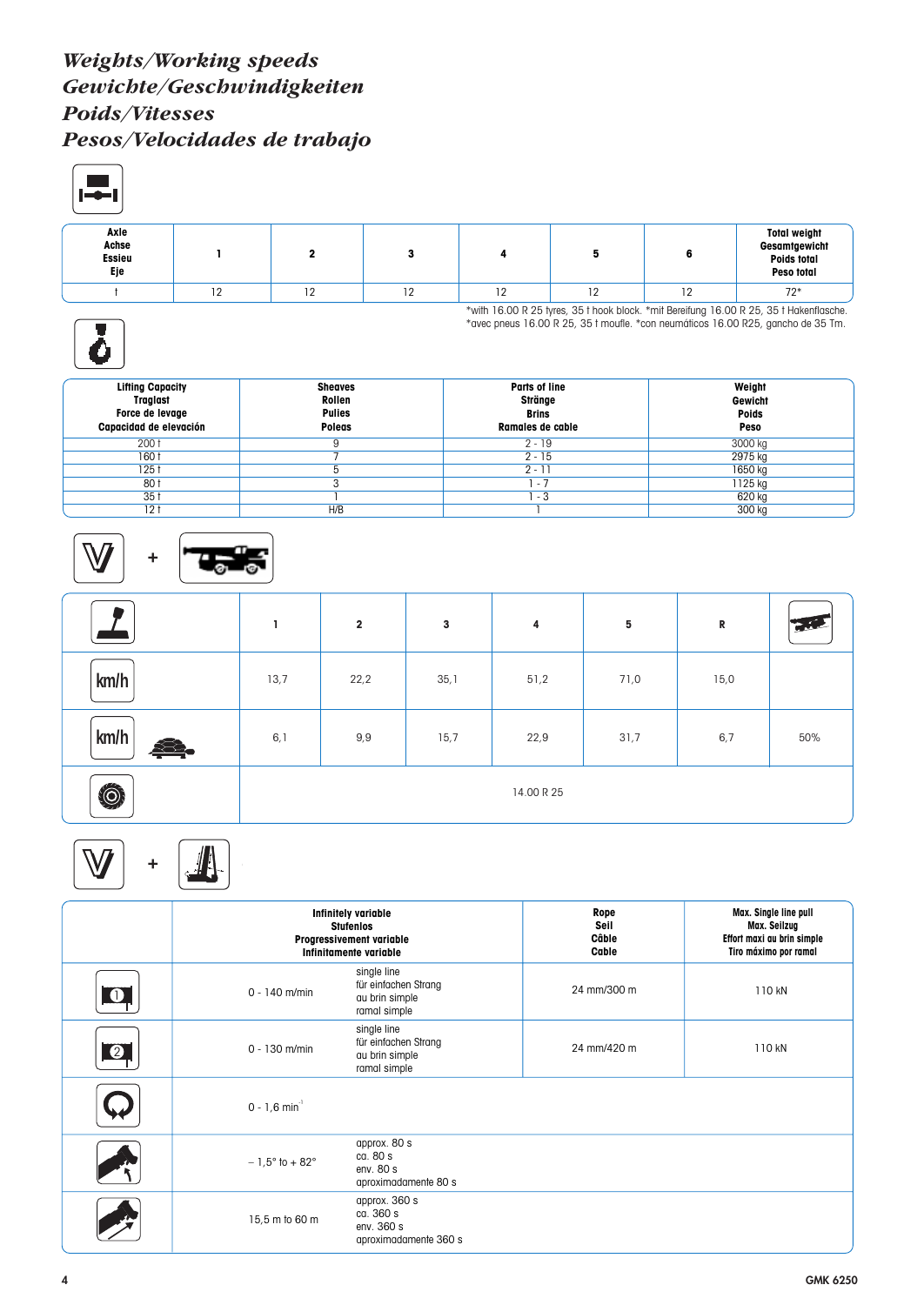# *Superstructure specification*

#### **Boom**

15,5 m to 60,0 m five section full power boom. Maximum tip height 63,0 m.

#### **Boom elevation**

1 cylinder with safety valve, boom angle from -1,5° to +82°.

## **Load moment and independent anti-two block system**

Load moment and independent anti-two block system with audio-visual warning and control lever lock-out. These systems provide electronic display of boom angle, length, radius, tip height, relative load moment, maximum permissible load, load indication and warning of impending two-block condition with lock-out hoist function.

## **Cab**

**Aluminium**, tiltable (approx. 20°), full vision, safety glass, adjustable operator's seat with hydraulic suspension, engine-dependent hot water heater. Armrest-integrated crane controls. Ergonomically arranged instrumentation and crane operating controls.

## **Slewing**

3 axial piston fixed displacement motors, planetary gear, automatic brake with foot operated release switch for free slew.

#### **Counterweight**

50 tonnes, consisting of various sections (vehicle width 3.00 m). Hydraulic removal system.

## **Engine**

Mercedes-Benz OM906LA, diesel, 6 cylinders, water cooled, turbocharged, 190 kW (258 PS) at 1800 rpm. (80/1269 EWG - fan rigid). Max. torque: 1100 Nm at 1300 rpm. Fuel tank capacity: 330 l. Engine emission: EURO II / EUROMOT / EPA / CARB (non road).

#### **Hydraulic system**

4 separate circuits, 4 axial piston variable displacement pumps. Thermostatically controlled oil cooler. Tank capacity: 1220 l.

## **Control system**

Full electronic control of all crane movements using electrical control levers with automatic reset to zero. Integrated with the LMI and engine management system by a CAN-BUS.

#### **Hoist**

Axial piston variable displacement motor with planetary gear and brake. Drum rotation indicator.

## **Electrical system**

Three-phase alternator 28 V/80 A, 2 batteries 12 V/170 Ah.

## **\*Optional equipment**

Lattice extension,  $19 - 51$  m, in sections of 8 m (offsets  $3^\circ$ ,  $25^\circ$ ). Luffing jib,  $21 - 61$  m, in sections of 8 m. Additional 50 tonnes counterweight (total counterweight 100 tonnes).

Auxiliary hoist.

Cummins 6CTA8.3-C (EUROMOT / EPA / CARB - non road), diesel, 6 cylinders 194 kW (267 PS) at 2200 rpm.

Engine-independent hot water heater, with engine pre-heater.

# *Carrier specification*

#### **Chassis**

Special 6-axle chassis, all-welded torsion-resistant box type construction in high strength steel.

## **Outriggers**

4 double hydraulically telescoping beams with vertical cylinders and outrigger pads. Independent horizontal and vertical movement control on each side of the carrier. Electronic level indicator.

#### **Engine**

Mercedes-Benz OM502LA, diesel, 8 cylinders, water cooled, turbocharged, 420 kW (571 PS) at 1800 rpm (80/1269 EWG - fan loose). Max. torque: 2700 Nm at 1080 rpm. Fuel tank capacity: 500 l. Engine emission: EURO II / EUROMOT / EPA / CARB (non road).

#### **Transmission**

Allison automatic CLT 755, 5 forward and 1 reverse speed. Transfer case with 2 speeds and inter-axle differential lock.

#### **Drive/Steer**

12 x 8 x 12

#### **Axle lines**

6 axle lines. 1, 2, 4 and 5 are driven steering axle lines, the 3rd and 6th are steering axle lines.

## **Suspension**

**MEGATRAK**†. All wheels with independent hydropneumatic suspension and hydraulic lockout. Longitudinal and transverse level control with automatic on-highway levelling system. Range +170 mm/-130 mm.

## **Tyres**

12 tyres, 14.00 R25.

#### **Steering**

Dual circuit, hydraulic power assisted steering with emergency steering pump. Axle lines 1, 2, 3, 5 and 6 steer on highway. Separate steering of the 4th, 5th and 6th axle line for all wheel steering and crabbing.

#### **Brakes**

Service brake: pneumatic dual circuit, acting on all wheels, air dryer. Permanent brake: exhaust brake and constant throttle brake. Parking brake: pneumatically operated spring-loaded brake acting on axle lines 2, 4, 5 and 6.

## **Cab**

**Aluminium**, 2-man-design, safety glass, driver and passenger seat with hydraulic suspension, engine-dependent hot water heater. Complete instrumentation and driving controls.

## **Electrical system**

Three-phase alternator 28 V/100A, 2 batteries 12 V/170 Ah. Lighting system and signals 24 V.

## **\*Optional equipment**

Electric driveline retarder. 12 tyres, 16.00 R25 (vehicle width 3,00 m). 12 tyres, 20.5 R25 (vehicle width 3,10 m). Cummins N14–525E + (EUROMOT / EPA / CARB), diesel, 6 cylinders 392 kW (533 PS) at 1800 rpm. Folding bunk bed in carrier cab. Engine-independent hot water heater, with engine pre-heater.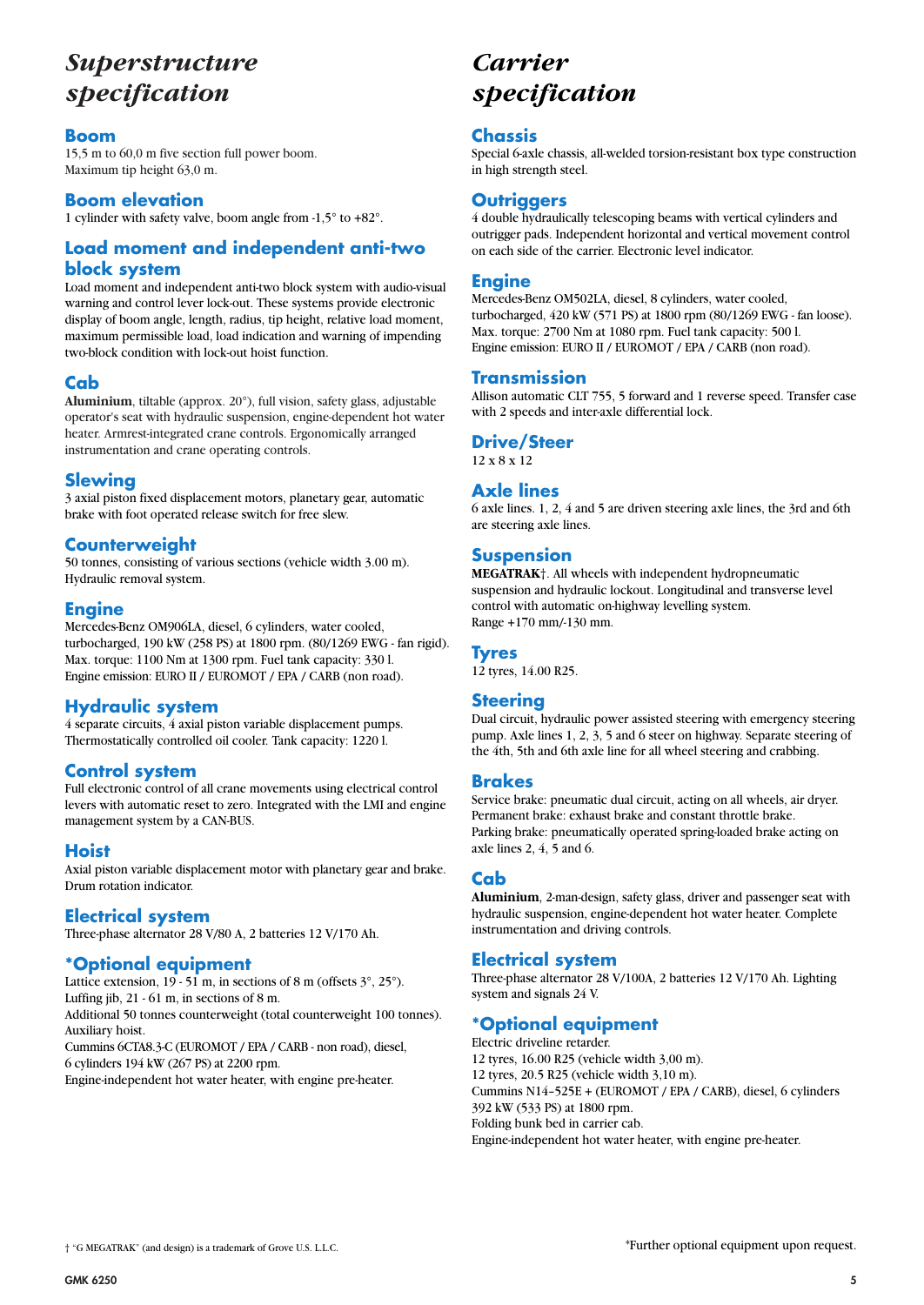# *Technische Daten: Kranoberwagen*

#### **Teleskopausleger**

Von 15,5 m bis 60,0 m ausfahrbarer, fünfteiliger, vollteleskopierbarer Ausleger. Maximale Rollenhöhe 63,0 m.

## **Wippwerk**

1 Zylinder mit Sicherheits-Rückschlagventil. Auslegerverstellwinkel -1,5° bis +82°.

## **Elektronisches Lastmomentbegrenzer und unabhängiges Hubendschalter System**

Elektronischer Lastmomentbegrenzer mit hör- und sichtbarer Vorwarnung sowie automatischer Abschaltung, Digitalanzeige für tatsächliche und zulässige Belastung, Ausladung und diverse Zustände. Unabhängiges Hubendschalter System mit Abschaltfunktion.

## **Kranfahrerkabine**

**Aluminium**-Kabine, ca. 20° Kippbar, Vollsicht, Sicherheitsglas, verstellbarer Fahrersitz mit hydraulischer Dämpfung. In Armlehnen integrierte Kransteuereinrichtung. Ergonomisch angeordnete Steuerund Kontrolleinrichtungen. Motorabhängige Warmwasserheizung.

## **Drehwerk**

3 Axialkolben-Konstantmotoren, Planetengetriebe, automatische Bremse, Freischaltung über Fußtaster.

#### **Gegengewicht**

50 t bestehend aus mehreren Teilen (Fahrzeugbreite 3,00 m). Hydraulisches Rüstsystem.

#### **Motor**

Mercedes-Benz OM906LA, 6 Zylinder Diesel, wassergekühlt mit Abgasturbolade, 190 kW (258 PS) bei 1800 min-1 (80/1269/EWG Ventilator starr), max. Drehmoment 1100 Nm bei 1300 min-1. Kraftstoffbehälter: 330 l.

Motoremission: Euro II / EUROMOT / EPA / CARB (non road).

## **Hydrauliksystem**

4 getrennte Kreisläufe, 4 Axialkolben-Verstellpumpen. Thermostatisch gesteuerter Ölkühler. Tankvolumen: 1220 l Hydrauliköl.

#### **Steuerung**

Voll elektronische Steuerung aller Bewegungen mit elektrischen Kreuzsteuerhebeln mit automatischer Nullstellung, verbunden mit der LMB und dem Motormanagement System über einen CAN-BUS.

#### **Hubwerk**

Axialkolben-Verstellmotor mit Planetengetriebe und Bremse. Hubwerksdrehmelder.

#### **Elektrische Anlage**

Drehstromlichtmaschine 28 V/80 A, 2 Batterien 12 V/170 Ah.

#### **\*Zusatzausrüstung**

Auslegerverlängerung, Gitterkonstruktion 19 - 51 m, in 8 m Abstufungen (3°, 25° abwinkelbar). Wippspitzenausleger, Gitterkonstruktion 21 - 61 m, in 8 m Abstufungen. Zusatzgewicht 50 t (Gesamtgegengewicht 100 t). Cummins 6CTA8.3-C (EUROMOT /EPA / CARB - non road), 6 Zylinder Diesel, 194 kW (267 PS) bei 2200 min<sup>1</sup>.

Hilfshub.

Motorunabhängige Warmwasser-Standheizung mit Motorvorwärmung.

# *Technische Daten: Kranunterwagen*

#### **Rahmen**

6-Achs-Spezialfahrzeug, geschweißte, torsionssteife Kastenkonstruktion aus hochfestem Feinkornstahl.

#### **Abstützung**

4 hydraulisch doppelt teleskopierbare Schiebeträger mit Abstützzylindern und Abstützplatten, beidseitig vom Unterwagen aus einzeln horizontal und vertikal steuerbar. Elektronische Wasserwaage.

#### **Motor**

Mercedes-Benz OM502LA,8 Zylinder Diesel, wassergekült mit Abgasturbolader, 420 kW (571 PS) bei 1800 min<sup>-1</sup> (80/1269/EWG Ventilator lose), max. Drehmoment 2700 Nm bei 1080 min-1. Kraftstoffbehälter: 500 l. Motoremission: Euro II / EUROMOT / EPA / CARB (non road).

#### **Getriebe**

Allison Getriebeautomat CLT 755, 5 Gänge vorwärts und 1 rückwärts. Verteilergetriebe mit 2 stuffen und Längsdifferentialsperre.

## **Antrieb/Lenkung**

12 x 8 x 12

## **Achslinien**

6 Achslinien, Achslinie 1, 2, 4 und 5 gelenkt und angetrieben. Achslinie 3 und 6 gelenkt.

## **Federung**

**MEGATRAK**†. Alle Räder in Einzelradaufhängung, hydropneumatische Federung und hydraulische Blockierung. Neigungsverstellung in alle Richtungen und automatische Straßenfahrtniveaueinstellung. Federweg +170mm/-130mm.

#### **Bereifung**

12 Reifen, Größe 14.00 R25.

#### **Lenkung**

Zweikreis-Hydrolenkung mit Notlenkpumpe. Während der Straßenfahrt werden die 1., 2.,3.,5. und 6. Achse gelenkt. Separate Lenkung der 4., 5. und 6. Achslinie für Allradlenkung und Krabbengang.

#### **Bremsen**

Betriebsbremse: pneumatische Zweikreisbremse, auf alle Räder wirkend, Lufttrockner. Dauerbremse: Motorklappenbremse mit Kontantdrossel. Feststellbremse: druckluftbetätigte Federspeicherbremse auf 2., 4., 5, und 6. Achslinie wirkend.

#### **Fahrerhaus**

**Aluminium**, 2-Mann-Fahrerhaus, Sicherheitsglas, hydraulisch gedämpfter Fahrer- und Beifahrersitz, motorabhängige Warmwasserheizung. Kontroll- und Bedienungseinrichtung für Fahrbetrieb.

## **Elektrische Anlage**

Drehstromlichtmaschine 28 V/100 A, 2 Batterien 12 V/170 Ah, Beleuchtung und Signaleinrichtung 24 V.

## **\*Zusatzausrüstung**

Elektrische Wirbelstrombremse. 12 Reifen, Größe 16.00 R25 (Fahrzeugbreite 3,00 m). 12 Reifen, Größe 20.5 R25 (Fahrzeugbreite 3,10 m). Cummins N14–525E + (EUROMOT / EPA / CARB) 6 Zylinder Diesel, 392 kW (533 PS) bei 1800 min-1. Klappliege im Fahrerhaus Motorunabhängige Warmwasser-Standheizung mit Motorvorwärmung.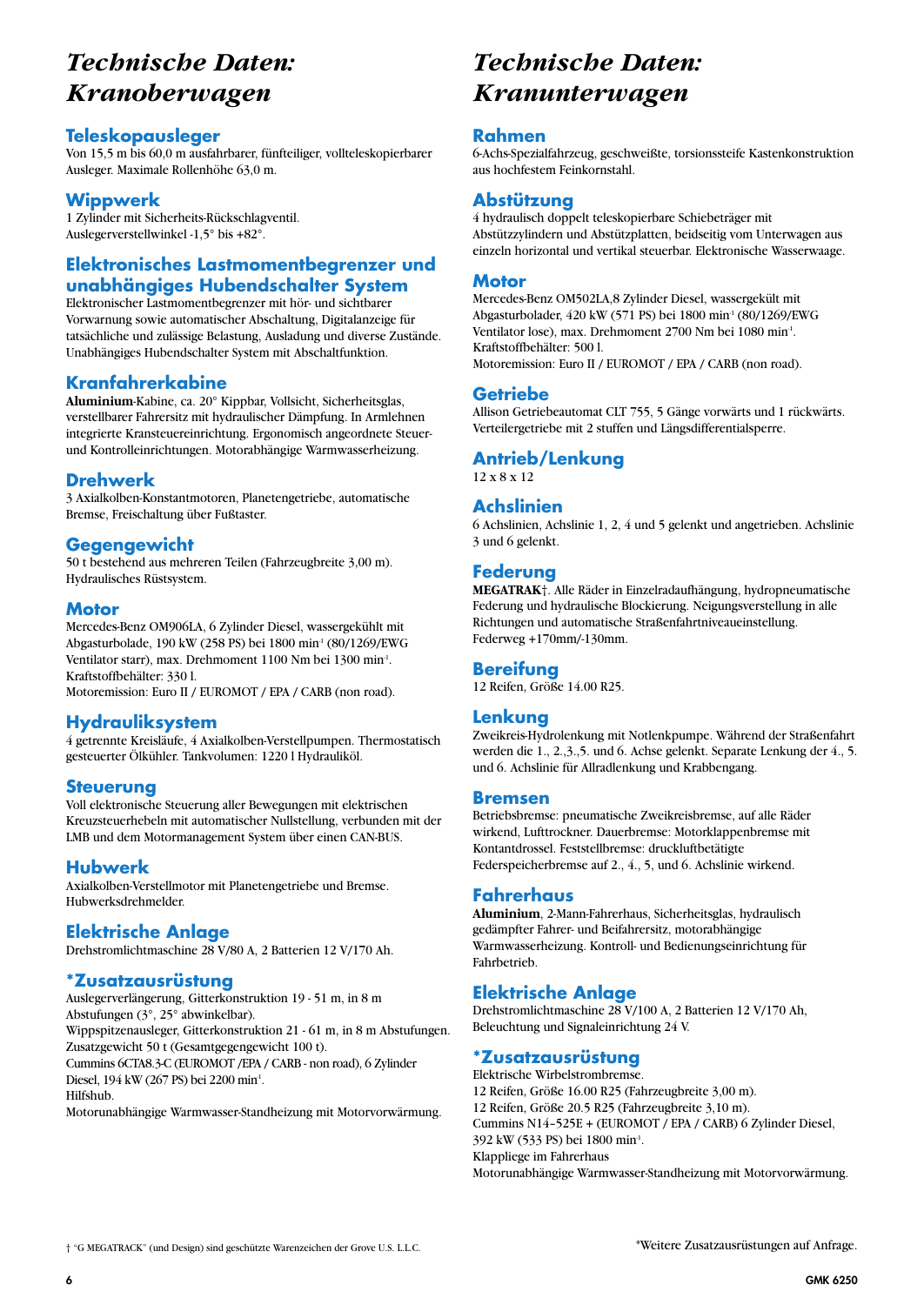# *Caractéristiques de la superstructure*

#### **Flèche**

Flèche cinq éléments, de 15,5 m à 60,0 m, à télescopage entièrement hydraulique. Hauteur maximum de tête de flèche 63,0 m.

## **Relevage**

1 vérin avec soupape de sécurité, angle de relevage de - 1,5° à +82°.

## **Contrôleur d'état de charge et dispositif de fin de course haute crochet indépendant**

Equipements électronique de contrôle de charge et de fin de course haute crochet indépendants avec dispositifs de signalisation sonore et visuelle et de coupure des mouvements. Affichage digital d'angle et de longueur de flèche, de portée, de hauteur de tête de flèche, de moment relatif, de charge maximum autorisée, d'état de charge et d'approche de fin de course haute crochet avec coupure du mouvement de montée de treuil.

## **Cabine**

**Aluminium**, inclinable (environ 20°), large surface vitrée, verre trempé, siège réglable à suspension hydraulique, chauffage à eau chaude dépendant du moteur. Equipement de commande pour la grue intégré dans les accoudoirs. Instruments de contrôle et équipements de commande ergonomiquement disposés.

## **Orientation**

3 moteurs à pistons axiaux, réducteur d'orientation à planétaires, frein à serrage automatique et desserrage au pied et interrupteur de commande d'orientation libre.

## **Contrepoids**

Contrepoids multiéléments de 50 tonnes (largeur du véhicule 3,00 m). Système de dépose hydraulique.

#### **Moteur**

Mercedes-Benz OM906LA, diesel, 6 cylindres turbo, refroidi par eau, 190 kW (258 PS) à 1800 min-1. (80/1269 EWG - ventilateur rigide). Couple maxi 1100 Nm à 1300 min-1. Capacité du réservoir: 330 l. Les émissions gaz et fummées EURO II / EUROMOT / EPA / CARB (tout terrain).

## **Système hydraulique**

4 circuits séparés, 4 pompes à pistons axiaux à débit variable. Refroidisseur d'huile à commande thermostatique. Volume du réservoire: environ 1220 l.

#### **Commande**

Commandes de grue électroniques par manipulateurs électriques avec retour au neutre automatique. Ces commandes sont reliées au contrôleur d'état de charge et au dispositif de gestion du moteur thermique par système CAN-BUS.

## **Treuil de levage**

Tambour rainuré, réducteur à planétaires, freins multidisques et moteur à pistons axiaux. Indicateur de rotation.

## **Installation électrique**

Génératrice triphasée 28 V/80 A, 2 batteries 12 V/170 Ah.

## **Equipements optionnels**

Extension treillis de 19 - 51 m par sections de 8 m (inclinable à 3°, 25°). Valée variable, construction en treillis 21 - 61 m par sections de 8 m. Contrepoids supplémentaire de 50 t (Contrepoids total 100 t). Cummins 6CTA8.3-C (EUROMOT / EPA / CARB - tout terrain), diesel, 6 cylindres, 194 kW (267 PS) á 2200 min-1. Treuil auxiliaire.

Chauffage auxiliaire â eau chaude, indépendant du moteur, avec préchauffage du moteur.

# *Caractéristiques du porteur*

#### **Châssis**

Porteur spécial, 6 lignes d'essieu, construction soudée type caisson, résistant à la torsion, en acier de haute résistance.

## **Calage**

4 poutres type caisson à double télescopage hydraulique, avec vérins et patins de stabilisation. Commande indépendante des mouvements verticaux et horizontaux des deux côtés du porteur. Indicateur de niveau électronique.

#### **Moteur**

Mercedes-Benz OM502LA, diesel, 8 cylindres turbo, refroidissement par circulation d'eau, 420 kW (571 PS) à 1800 min-1 (80/1269 EWG ventilateur libre). Couple maxi 2700 Nm à 1080 min-1. Capacité du réservoir : env. 500 l. Les émissions gaz et fumées EURO II / EUROMOT / EPA / CARB (tout terrain).

#### **Boite de vitesses**

Boite de vitesses automatique Allison CLT 755. 5 rapports de marche avant et 1 rapport de marche arrièrre. Boite de transfert à 2 rapports avec verrouillage longitudinal du différentiel.

## **Direction/Transmission**

12 x 8 x 12

## **Lignes d'essieu**

6 lignes d'essieu. Lignes d'essieu 1, 2, 4, et 5 sont directrices et motrices, les lignes d'essieu 3 et 6 sont directrices.

## **Suspension**

**MEGATRAK**†. Toutes les roues sont équipées de dispositifs de suspension hydropneumatique indépendants et de verrouillages hydrauliques. Commandes de mise à niveau longitudinal et transversal et dispositif de mise à niveau automatique en position route. Débattement: +170 mm/-130 mm.

## **Pneumatiques**

12 pneus, 14.00 R25.

## **Direction**

Direction assistée à deux circuits avec pompe de secours. Essieux 1, 2, 3, 5 et 6 directionals sur la route. Direction séparée pour les lignes d'essieu 4, 5 et 6 pour direction toutes roues directrices et déplacement latéral (marche en crabe).

#### **Freins**

Frein de service: frein pneumatique agissant sur toutes les roues, à 2 circuits, dessiccateur. Frein ralentisseur: par clapet sur échappement et frein sur distribution. Frein de stationnement: à ressort à commande pneumatique agissant sur les lignes d'essieu 2, 4, 5 et 6.

## **Cabine**

**Aluminium**, 2 places, verre trempé, siège du conducteur à suspension hydraulique, chauffage à eau chaude dépendant du moteur. Equipement de contrôle et de conduite.

## **Installation électrique**

Génératrice triphasée 28 V/100 A, 2 batteries 12 V/170 Ah, équipement d'éclairage et de signalisation routière 24 V.

## **\* Equipements optionnels**

Frein à courants de Foucault. 12 pneus 16.00 R25 (largeur du véhicule 3,00 m). 12 pneus 20.5 R25 (largeur du véhicule 3,10 m). Cummins N14–525E + (EUROMOT / EPA / CARB), diesel, 6 cylindres, 392 kW (533 PS) bei 1800 min-1. Banquette repliable dans la cabine porteur. Chauffage auxiliaire â eau chaude, indépendant du moteur, avec préchauffage du moteur.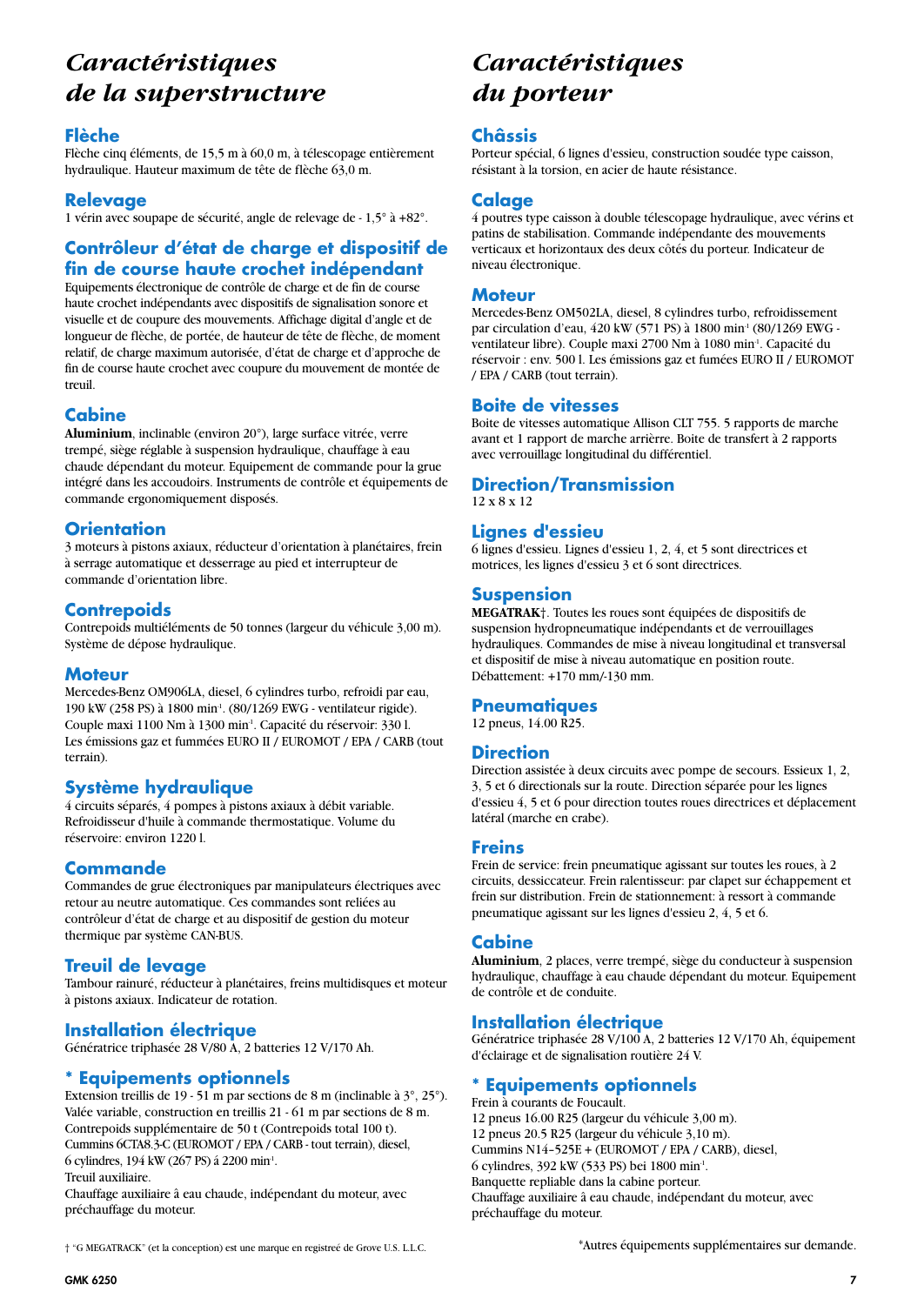# *Especificación de la Superestructura*

#### **Pluma**

De 15,5 m a 60,0 m cinco tramos de telescopaje totalmente hidráulico. Altura máxima en punta 63,0 m.

#### **Elevación de pluma**

Un cilindro con válvula de seguridad. Angulo de pluma desde -1,5° hasta +82°.

## **Sistema Indicador del Momento de Carga y de Final de Carrera del Gancho**

Sistema Indicador del Momento de Carga y de Final de Carrera del Gancho, con alarma audio-visual y bloqueo automático de las palancas. Este sistema incluye pantalla digital con indicación de ángulo de pluma, longitud, radio, altura de cabeza de pluma, momento de carga relativo, carga máxima permisible, carga real y alarma de fin de carrera del gancho con bloqueo del movimiento de elevación.

## **Cabina**

**De Aluminio**, basculable (aprox. 20°), amplia visibilidad, cristales de seguridad, asiento del operador ajustable y con suspensión hidráulica. Calefacción dependiente del motor por agua caliente. Controles de la grúa integrados en el apoya-brazos. Controles de operación de la grúa e instrumentación ergonómicamente situados.

#### **Giro**

Con tres motores de pistón axial, engranaje planetario, freno automático con interruptor de desconexión accionado por pedal para giro libre.

#### **Contrapeso**

De 50 Tm., compuesto de varios bloques (Anchura del vehículo: 3,00 m). Sistema hidráulico para desmontaje.

## **Motor**

Diesel Mercedes Benz OM906LA, 6 cilindros, refrigerado por agua, turbo-alimentado, 190 Kw (258 PS) a 1.800 r.p.m. (80/1269 EWG ventilador fijo). Par máximo: 1.100 Nm a 1.300 r.p.m. Capacidad del depósito de combustible: 330 litros. Emisión de gases: Según normas EURO II / EUROMOT / EPA / CARB

(fuera de carretera).

## **Sistema hidráulico**

Cuatro circuitos separados, con cuatro bombas de desplazamiento variable, de pistón axial. Radiador de aceite con control por termostato. Capacidad del depósito: 1.220 litros.

#### **Sistema de control**

Control completamente electrónico de todos los movimientos de la grúa, usando palancas de control eléctrico con retorno automático a cero. Integrado con el Limitador de Cargas y el sistema de control del motor por un equipo "CAN-BUS".

## **Cabrestante**

Motor de desplazamiento variable de pistón axial con engranaje planetario y freno. Indicador de rotación del tambor.

#### **Sistema eléctrico**

Trifásico con alternador 28V/80A, dos baterías de 12v/170 Ah.

#### **\* Equipos opcionales**

Extensión de pluma, de celosía, de 19 - 51 m en secciones de 8 m (angulable 3° y 25°).

Plumín angulable, de celosía, de 21 - 61 m en secciones de 8 m. Contrapeso adicional de 50 Tm. (Contrapeso total 100 Tm.) Cabrestante Auxiliar.

Diesel Cummins 6CTA8.3-C (EUROMOT / EPA CARB - feura de carretera), 6 cilindros, 194 kW (267 PS) a 2200 r.p.m.

Calefacción independiente del motor por agua caliente, con precalentamiento del motor.

† "G MEGATRAK" (y diseño) es una Marca Registrada de Grove U.S. L.L.C. \*Siguientes equipos bajo demanda

# *Especificación del Chasis*

#### **Bastidor**

Chasis especial de seis ejes de construcción soldada tipo cajón, resistente a la torsión, en acero de alta resistencia.

#### **Estabilizadores**

Cuatro dobles vigas telescópicas hidráulicas con cilindros verticales y placas de apoyo. Controles independientes para los movimientos horizontales y verticales, con controles en ambos lados del chasis. Indicador de nivel electrónico.

#### **Motor**

Diesel Mercedes Benz OM502LA, 8 cilindros, refrigerado por agua y turbo-alimentado, 420 Kw (571 PS) a 1.800 r.p.m. (80/1269 EWG ventilador desconectado), par máximo: 2700 Nm, a 1.080 r.p.m. Capacidad del Depósito de Combustible: 500 litros. Emisión de gases: Según normas EURO II / EUROMOT / EPA / CARB (fuera de carretera).

#### **Transmisión**

ALLISON automática CLT755, 5 velocidades adelante y 1 atrás. Caja de transferencia con 2 velocidades y bloqueo diferencial entre ejes.

#### **Tracción/Dirección**

12 x 8 x 12

#### **Ejes**

6 ejes en linea. Ejes 1, 2, 4 y 5 motrices y directrices. Ejes 3 y 6 directrices.

## **Suspensión**

**MEGATRAK**†. Todas las ruedas con suspensión hidroneumática independiente y bloqueo hidráulico. Control de nivel longitudinal y transversal con sistema de nivelación automática en carretera. Desplazamiento +170 mm./ -130 mm.

#### **Neumáticos**

12 neumáticos, 14.00 R25.

#### **Dirección**

Dirección servo-asistida con doble circuito con bomba de dirección de emergencia. Los ejes 1, 2, 3, 5, y 6 son directrices para circular por carretera. Dirección separada de los ejes 4°, 5° y 6° para la dirección en todas las ruedas y conduccion tipo cangrejo.

#### **Frenos**

Frenos de servicio: Neumático con doble circuito, actuando sobre todas las ruedas, secador de aire. Freno contínuo: Freno sobre el escape, con estrangulamiento contínuo. Freno de Aparcamiento: Operado neumáticamente y aplicado por muelle sobre los ejes 2º, 4º, 5º y 6º.

#### **Cabina**

**De Aluminio**, para dos personas, cristales de seguridad, asientos del conductor y pasajero con suspensión hidráulica, calefacción por agua caliente del motor. Controles e instrumentación para conducción del vehículo.

## **Sistema eléctrico**

Trifásico, alternador de 28 V/100A, 2 baterías 12 V/170 Ah. Sistema de alumbrado y señalización a 24 V.

## **\* Equipos opcionales**

#### Retardador eléctrico.

12 neumáticos 16.00 R25 (Anchura del vehículo: 3,00 m). 12 neumáticos 20.5 R25 (Anchura del vehículo: 3,10 m). Diesel Cummins N14–525E + (EUROMOT / EPA / CARB). 6 cilindros, 392 kW (533 PS) a 1800 r.p.m. Litera plegable en la cabina del chasis. Calefacción independiente del motor por agua caliente, con precalentamiento del motor.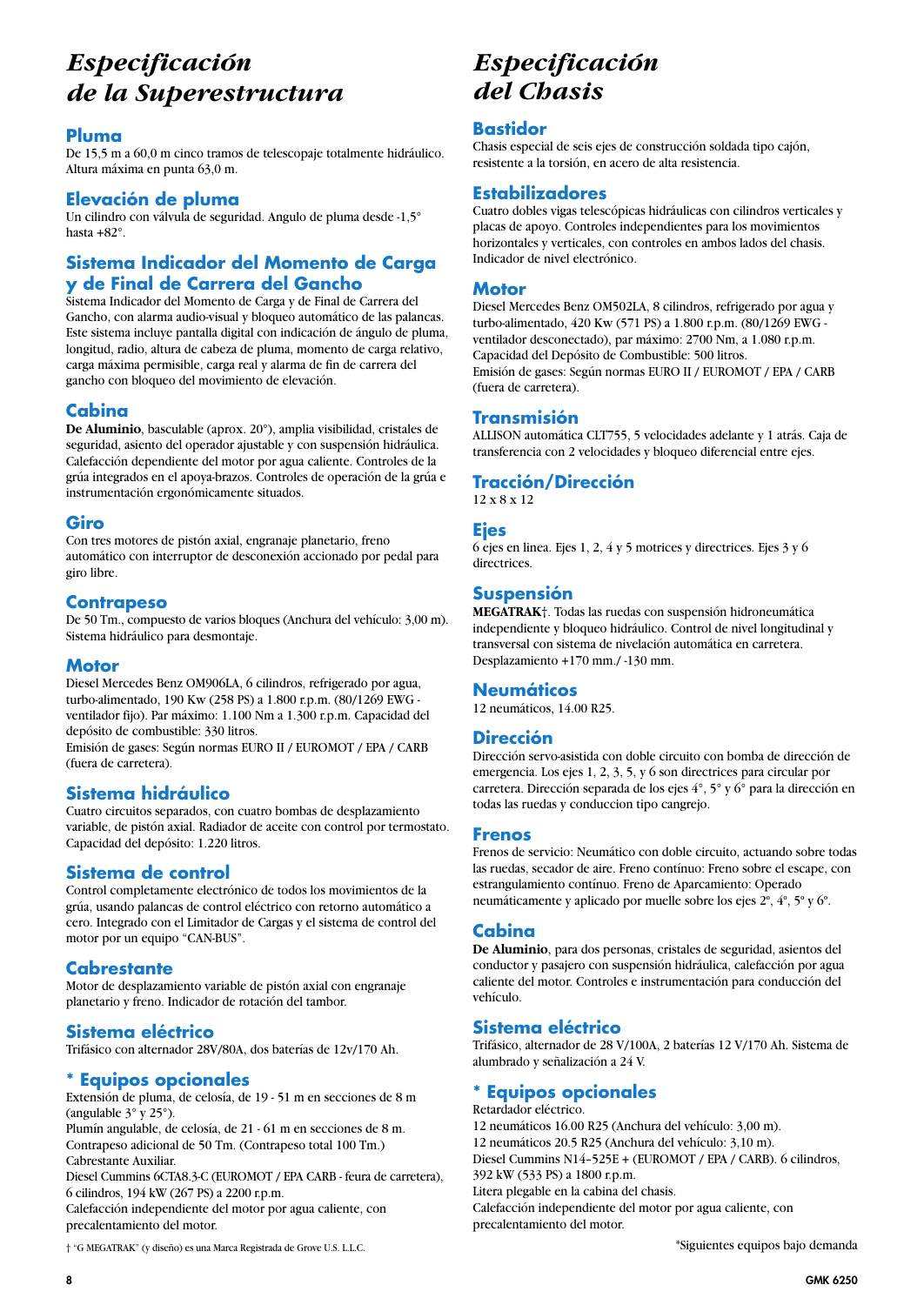## *Notes referring to load charts Hinweise zu Traglasttabellen Notes relatives aux tableaux des charges Notas para las tablas de cargas*

#### **Lifting capacities according to DIN/ISO • 85%**

**WARNING: THIS CHART IS ONLY A GUIDE. The Notes below are for illustration only and should not be relied upon to operate the crane. The individual crane's load chart, operating instructions and other instruction plates must be read and understood prior to operating the crane.**

- DIN/ISO: The stress analysis is based on DIN 15018, part 2 and 3 as well as on FEM 5004 standards. Tipping conditions are governed by DIN 15019, part 2 and ISO 4305 standards.
	- 85%: The lifting capacities do not exceed 85% of the tipping load. Dynamic influences and wind require reduction of capacity. Lifting capacities at 85% do **not** comply with the essential health and safety requirements of the EU Machinery Directive.

The lifting capacities in the load charts are indicated in metric tonnes.

Lifting capacity = payload + weight of the hook block and suspending device.

The lifting capacities for the telescopic boom apply without jibs (swingaway lattice, boom extension, luffing-jib etc.)

The lifting capacities are subject to modifications.

## **Traglasten entsprechen DIN/ISO • 85%**

**WARNUNG: DIESE TABELLE IST LEDIGLICH EINE RICHTLINIE. Die Hinweise dienen als Erklärung und sind für die Kranbedienung nicht maßgebend. Vor Inbetriebnahme des Kranes sind die zugehörigen Traglasttabellen, Bedienungsanleitung und andere Vorschriften eingehend zu studieren.**

- DIN/ISO: Der Festigkeitsberechnung liegen die DIN 15018 Teil 2 und 3 sowie die FEM 5004 zugrunde. Die Traglasten im Standsicherheitsbereich entsprechen DIN 15019 Teil 2 und ISO 4305.
	- 85%: Die Traglasten überschreiten nicht 85% der Kipplast. Wind und dynamische Einflüsse reduzieren die Traglast. Die 85% Traglasten entsprechen **nicht** den Sicherheitsanforderungen der EG-Maschinenrichtlinie.

Die Traglasten in den Tabellen sind in metrischen Tonnen angegeben.

Traglast = Nutzlast + Eigengewicht der Hakenflasche und der Anschlagmittel.

Die Traglasten für den Teleskopausleger gelten ohne Spitzenanbauten (Klappspitze, Vorbauspitze, Wippspitze, etc.)

Änderungen der Tragfähigkeit vorbehalten.

## **Capacités de levage selon DIN/ISO • 85%**

**ATTENTION: CE TABLEAU N'EST QU'UN GUIDE. Les notes ci-dessous sont données à titre d'exemple et ne devront pas être utilisées pour faire fonctionner la grue. Toute la documentation concernant chaque type de grue: tableau des charges, instructions de fonctionnement et toutes autres plaques d'instructions devront être lues et comprises avant de manoeuvrer la grue.**

DIN/ISO: Le calcul de résistance est basé sur les normes DIN 15018, part 2 et 3 ainsi que FEM 5004.

- Les conditions de basculement sont prévoient par les normes DIN 15019, part 2 et ISO 4305.
- 85%: Les capacités de levage ne dépassent pas 85% de la charge de basculement. Vent et influences dynamiques réduissent la capacité de levage. Les capacités de levage à 85% **ne** respectent pas les préconisations concernant la santé et la sécurité prévues par la Directive Machines CE.

Les capacités de levage dans les tableaux sont indiquées en tonnes métriques.

Capacité de levage = charge utile + poids des moufle/crochet et accessoires.

Les capacités de levage pour la flèche télescopique s'entendent sans allonges (flèchette, flèchette pliante, volée variable etc.)

Modifications des capacités de levage réservées.

## **Capacidades de elevación de acuerdo con DIN/ISO • 85%.**

**AVISO: ESTA TABLA ES SOLO UNA ORIENTACION. Las notas que aparecen al final de la misma solo sirven de ilustración y no deben ser tomadas como instrucciones para operar la grúa. La tabla de cargas, las instrucciones de operación y otras placas ilustrativas de cada grúa deben ser leídas y correctamente interpretadas antes de operar la grúa.**

DIN/ISO: Los analisis de resistencia están basados en las normas DIN 15018. Apartados 2 y 3 asi como en las normas FEM 5004. Las condiciones de vuelco están reguladas por las normas DIN 15019 apartado 2 y ISO 4305.

85%: Las capacidades de elevación no exceden del 85% del momento de vuelco. La influencia dinámica y el viento requieren una reducción de las capacidades.

Las capacidades de elevación al 85% **no** cumplen con las normas de seguridad exigidas por las Directivas de Maquinaria de la CEE.

Las capacidades de elevación en las tablas estan referidas en Tm.

Capacidad de elevación = Carga + peso del gancho y aparejos de carga.

Las capacidades de elevación para la pluma telescópica sin plumines (plegables, extensiones de pluma, angulables por motor, etc.)

Las capacidades de elevación están sujetas a modificación.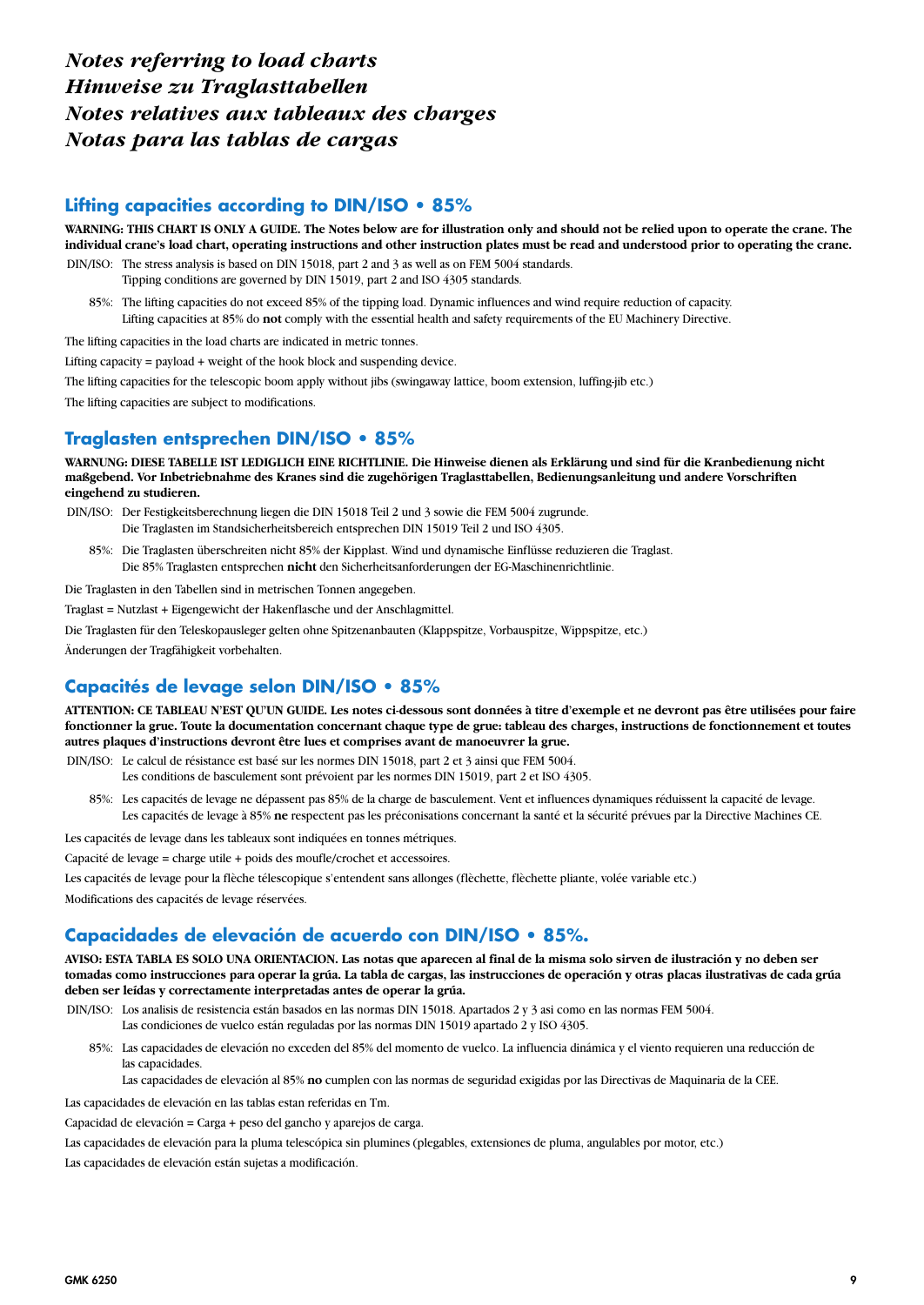*Overview of standard duty charts Übersicht Standard-Traglasttabellen Tableu synoptique des abaques standard Resumen de las tablas de carga estandar*



\* 0° over rear, nach hinten, en arrière, por la porte trasera



▲ Only with 82° boom angle. Nur bei 82° auslegerwinkel. Avec angle de flèche de 82° uniquement. Solo con pluma angulada a 82°.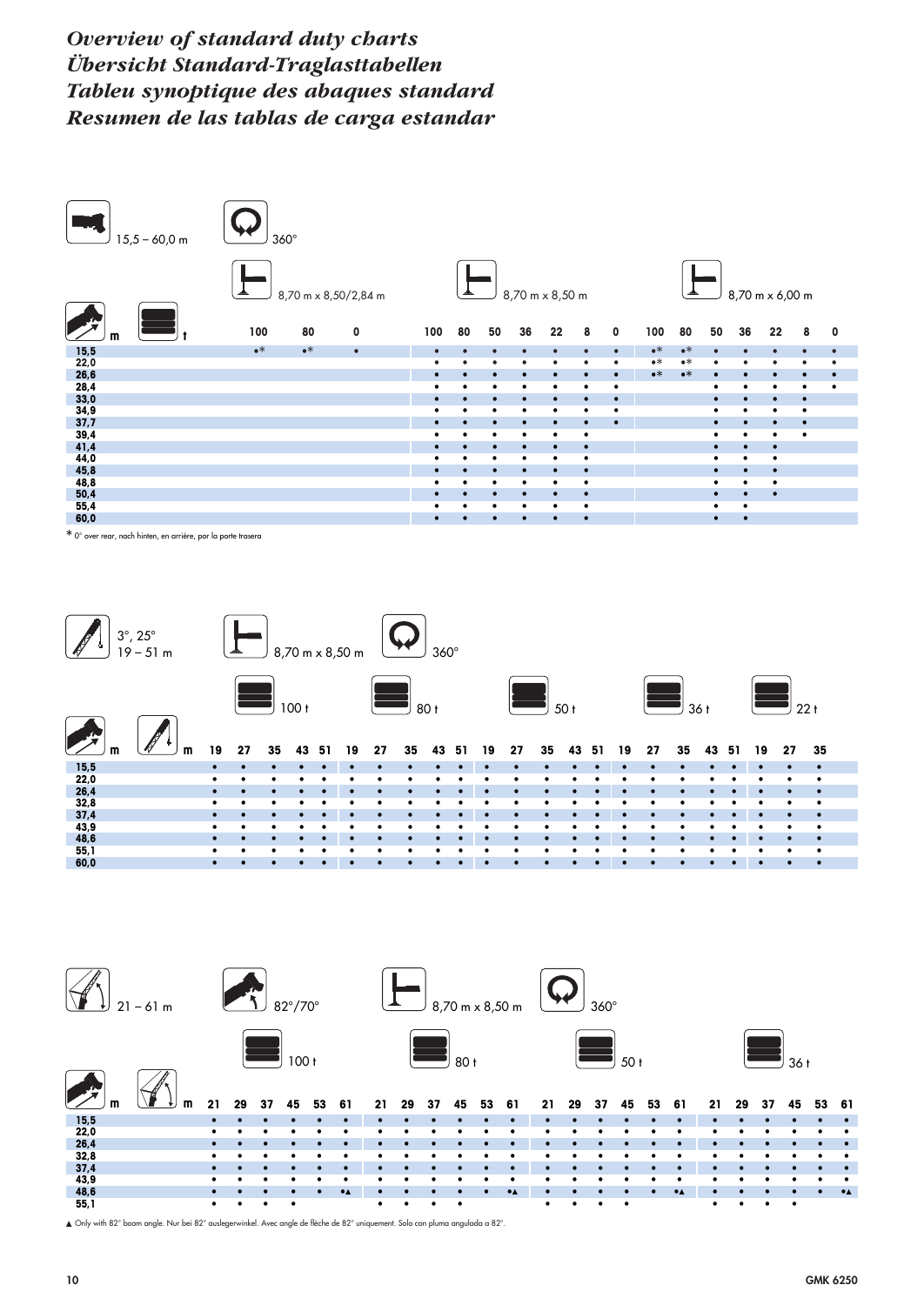*Counterweight Configurations Gegengewichts Varianten Configurations de Contrepoids Combinaciones de Contrapesos*



| ÷,   |                           | $2 \,$                    | $\mathbf{3}$ | 4                         | $\overline{\mathbf{5}}$ | $\mathfrak{b}$ | 7 | $\mathbf{8}$ |
|------|---------------------------|---------------------------|--------------|---------------------------|-------------------------|----------------|---|--------------|
| 8 t  | X                         |                           |              |                           |                         |                |   |              |
| 22t  | $\boldsymbol{\mathsf{x}}$ | $\boldsymbol{\mathsf{x}}$ |              |                           |                         |                |   |              |
| 36t  | x                         | х                         | х            |                           |                         |                |   |              |
| 50t  | x                         | x                         | x            | x                         |                         |                |   |              |
| 80 t | x                         | X                         | X            | X                         | x                       | x              |   |              |
| 100t | $\boldsymbol{\mathsf{x}}$ | X                         | X            | $\boldsymbol{\mathsf{x}}$ | X                       | х              | x | x            |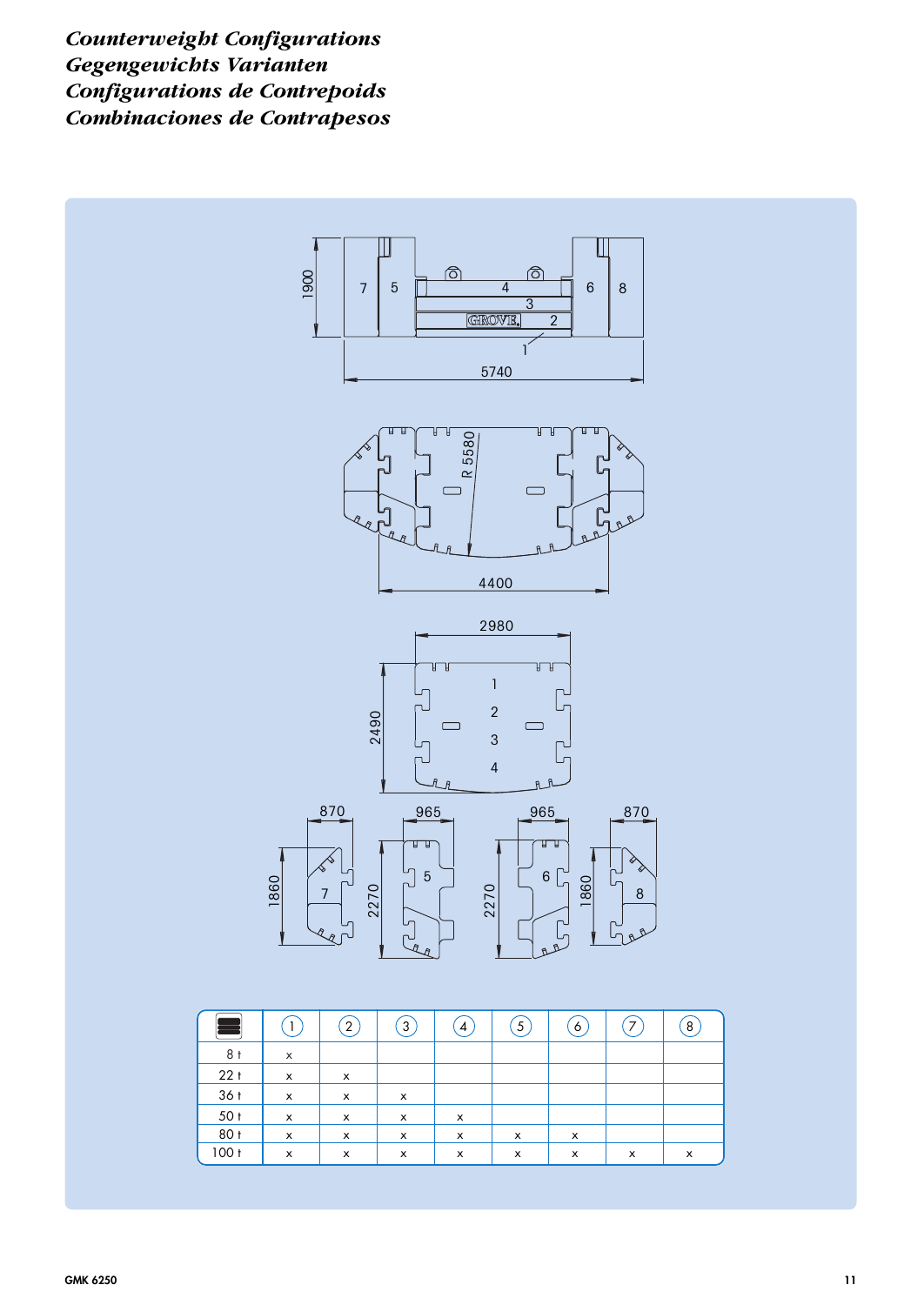|                                                                                                                                                                                                                                                               | $15,5 - 60,0$ m                                                                                               |                                                                                     |                                                                                                                             |                                                                                                                                                    |                                                                                                                                         |                                                                                                                                                              |                                                                                                                                                      | 360                                                                                                                                                                  |                                                                                                                                                                      |                                                                                                                                                                              | 100t                                                                                                                                                                         |                                                                                                                                                                              |                                                                                                                                                                                             |                                                                                                                                                                                             |                                                                                                                                                                                                            |                                                                                                                                                                                                           |
|---------------------------------------------------------------------------------------------------------------------------------------------------------------------------------------------------------------------------------------------------------------|---------------------------------------------------------------------------------------------------------------|-------------------------------------------------------------------------------------|-----------------------------------------------------------------------------------------------------------------------------|----------------------------------------------------------------------------------------------------------------------------------------------------|-----------------------------------------------------------------------------------------------------------------------------------------|--------------------------------------------------------------------------------------------------------------------------------------------------------------|------------------------------------------------------------------------------------------------------------------------------------------------------|----------------------------------------------------------------------------------------------------------------------------------------------------------------------|----------------------------------------------------------------------------------------------------------------------------------------------------------------------|------------------------------------------------------------------------------------------------------------------------------------------------------------------------------|------------------------------------------------------------------------------------------------------------------------------------------------------------------------------|------------------------------------------------------------------------------------------------------------------------------------------------------------------------------|---------------------------------------------------------------------------------------------------------------------------------------------------------------------------------------------|---------------------------------------------------------------------------------------------------------------------------------------------------------------------------------------------|------------------------------------------------------------------------------------------------------------------------------------------------------------------------------------------------------------|-----------------------------------------------------------------------------------------------------------------------------------------------------------------------------------------------------------|
| $\vec{\Theta}$                                                                                                                                                                                                                                                |                                                                                                               |                                                                                     |                                                                                                                             |                                                                                                                                                    |                                                                                                                                         |                                                                                                                                                              |                                                                                                                                                      |                                                                                                                                                                      | <b>DIN/ISO</b>                                                                                                                                                       |                                                                                                                                                                              |                                                                                                                                                                              |                                                                                                                                                                              |                                                                                                                                                                                             |                                                                                                                                                                                             |                                                                                                                                                                                                            |                                                                                                                                                                                                           |
| m                                                                                                                                                                                                                                                             | $15,5*$                                                                                                       | 15,5                                                                                | 22,0                                                                                                                        | 26,6                                                                                                                                               | 28,4                                                                                                                                    | 33,0                                                                                                                                                         | 34,9                                                                                                                                                 | 37,7                                                                                                                                                                 | 39,4                                                                                                                                                                 | 41,4                                                                                                                                                                         | 44,0                                                                                                                                                                         | 45,8                                                                                                                                                                         | 48,8                                                                                                                                                                                        | 50,4                                                                                                                                                                                        | 55,4                                                                                                                                                                                                       | 60,0                                                                                                                                                                                                      |
| 3,0<br>4,0<br>5,0<br>6,0<br>7,0<br>8,0<br>9,0<br>10,0<br>11,0<br>12,0<br>13,0<br>14,0<br>15,0<br>16,0<br>18,0<br>20,0<br>22,0<br>24,0<br>26,0<br>28,0<br>30,0<br>32,0<br>34,0<br>36,0<br>38,0<br>40,0<br>42,0<br>44,0<br>46,0<br>48,0<br>50,0<br>52,0<br>54,0 | 250,0**/226,0 195,0<br>178,0<br>156,0<br>138,0<br>120,0<br>105,0<br>92,5<br>83,0<br>74,5<br>63,0              | 166,0<br>144,0<br>127,0<br>113,0<br>102,0<br>92,5<br>83,0<br>74,5<br>63,0           | 160,0<br>160,0<br>143,0<br>126,0<br>112,0<br>101,0<br>92,5<br>83,0<br>75,0<br>68,0<br>62,0<br>57,0<br>53,0<br>49,0<br>42,0  | 120,0<br>119,0<br>115,0<br>107,0<br>99,5<br>92,0<br>84,5<br>79,0<br>72,5<br>66,0<br>60,0<br>55,0<br>51,0<br>48,5<br>42,0<br>37,0<br>32,5<br>18,3   | 108,0<br>101,0<br>93,5<br>86,0<br>80,0<br>74,0<br>69,0<br>64,5<br>60,5<br>57,0<br>53,5<br>50,5<br>48,0<br>41,5<br>36,0<br>31,5<br>28,0  | 84,0<br>84,0<br>83,0<br>81,0<br>76,5<br>72,0<br>67,5<br>62,5<br>59,0<br>55,5<br>51,5<br>49,0<br>46,0<br>41,0<br>35,5<br>31,0<br>27,5<br>24,0<br>21,5<br>15,7 | 78,0<br>73,5<br>69,0<br>64,5<br>60,0<br>56,0<br>52,5<br>49,5<br>46,5<br>43,5<br>41,5<br>39,5<br>35,0<br>32,0<br>29,0<br>26,5<br>24,5<br>22,5<br>20,5 | 66,0<br>66,0<br>66,0<br>64,5<br>62,0<br>58,5<br>55,5<br>52,5<br>49,5<br>47,0<br>44,5<br>42,5<br>38,0<br>34,0<br>30,5<br>27,5<br>24,5<br>22,0<br>19,5<br>17,5<br>15,0 | 62,0<br>62,0<br>61,5<br>60,0<br>57,0<br>54,0<br>51,5<br>48,5<br>46,0<br>44,0<br>41,5<br>37,5<br>34,0<br>30,5<br>28,0<br>25,5<br>22,5<br>20,5<br>18,3<br>16,5<br>13,2 | 58,0<br>57,0<br>54,0<br>51,0<br>48,5<br>45,5<br>43,0<br>41,0<br>38,5<br>36,5<br>34,5<br>31,0<br>28,5<br>26,0<br>23,5<br>21,5<br>20,0<br>18,6<br>17,5<br>16,5<br>15,4<br>10,9 | 49,0<br>49,0<br>49,0<br>48,5<br>47,0<br>45,0<br>43,0<br>41,0<br>39,0<br>37,0<br>33,5<br>30,5<br>28,0<br>25,5<br>23,5<br>21,5<br>19,8<br>18,5<br>16,7<br>15,1<br>13,7<br>10,9 | 47,0<br>47,0<br>47,0<br>46,5<br>46,5<br>44,5<br>42,5<br>41,0<br>39,0<br>37,5<br>34,0<br>31,0<br>28,5<br>26,0<br>24,0<br>22,5<br>20,5<br>19,1<br>17,7<br>16,1<br>14,7<br>13,4 | 39,0<br>39,0<br>39,0<br>39,0<br>39,0<br>38,0<br>37,0<br>35,5<br>34,0<br>30,5<br>28,5<br>26,0<br>23,5<br>21,5<br>20,0<br>18,5<br>17,3<br>16,1<br>15,0<br>14,1<br>13,0<br>11,7<br>9,2<br>7,0  | 37,0<br>37,0<br>37,0<br>37,0<br>37,0<br>37,0<br>36,5<br>35,0<br>33,5<br>30,5<br>28,5<br>26,0<br>24,0<br>21,5<br>20,0<br>18,7<br>17,5<br>16,3<br>15,2<br>14,2<br>13,3<br>12,3<br>11,2<br>8,5 | 30,0<br>30,0<br>30,0<br>30,0<br>30,0<br>30,0<br>30,0<br>30,0<br>28,0<br>26,0<br>24,0<br>22,5<br>20,5<br>19,0<br>17,7<br>16,6<br>15,4<br>14,4<br>13,5<br>12,5<br>11,6<br>10,7<br>9,9<br>9,4<br>8,2<br>6,0   | 24,5<br>24,5<br>24,5<br>24,5<br>24,5<br>24,5<br>24,5<br>24,5<br>24,0<br>22,0<br>21,0<br>19,5<br>18,3<br>17,1<br>16,0<br>15,0<br>14,0<br>13,1<br>12,2<br>11,3<br>10,4<br>9,7<br>9,2<br>8,8<br>8,3<br>7,8   |
| Э                                                                                                                                                                                                                                                             |                                                                                                               |                                                                                     |                                                                                                                             |                                                                                                                                                    |                                                                                                                                         |                                                                                                                                                              |                                                                                                                                                      |                                                                                                                                                                      | 85%                                                                                                                                                                  |                                                                                                                                                                              |                                                                                                                                                                              |                                                                                                                                                                              |                                                                                                                                                                                             |                                                                                                                                                                                             |                                                                                                                                                                                                            |                                                                                                                                                                                                           |
| m<br>2,7                                                                                                                                                                                                                                                      | $15,5*$<br>270,0**                                                                                            | 15,5                                                                                | 22,0                                                                                                                        | 26,6                                                                                                                                               | 28,4                                                                                                                                    | 33,0                                                                                                                                                         | 34,9                                                                                                                                                 | 37,7                                                                                                                                                                 | 39,4                                                                                                                                                                 | 41,4                                                                                                                                                                         | 44,0                                                                                                                                                                         | 45,8                                                                                                                                                                         | 48,8                                                                                                                                                                                        | 50,4                                                                                                                                                                                        | 55,4                                                                                                                                                                                                       | 60,0                                                                                                                                                                                                      |
| 3,0<br>4,0<br>5,0<br>6,0<br>7,0<br>8,0<br>9,0<br>10,0<br>11,0<br>12,0<br>13,0<br>14,0<br>15,0<br>16,0<br>18,0<br>20,0<br>22,0<br>24,0<br>26,0<br>28,0<br>30,0<br>32,0<br>34,0<br>36,0<br>38,0<br>40,0<br>42,0<br>44,0<br>46,0<br>48,0<br>50,0<br>52,0<br>54,0 | 241,0<br>196,0<br>171,0<br>152,0<br>132,0<br>115,0<br>102,0<br>91,0<br>82,0<br>69,0<br>$\sqrt{11/12/13/14}$ % | 215,0<br>183,0<br>159,0<br>140,0<br>125,0<br>112,0<br>102,0<br>91,0<br>82,0<br>69,0 | 176,0<br>176,0<br>157,0<br>138,0<br>123,0<br>111,0<br>102,0<br>91,5<br>82,5<br>75,0<br>68,5<br>63,0<br>58,0<br>54,0<br>46,0 | 132,0<br>131,0<br>126,0<br>118,0<br>109,0<br>101,0<br>93,0<br>86,5<br>80,0<br>72,5<br>66,0<br>60,5<br>56,5<br>53,5<br>46,5<br>40,5<br>35,5<br>20,0 | 119,0<br>111,0<br>103,0<br>95,0<br>88,0<br>81,5<br>76,0<br>71,0<br>66,5<br>62,5<br>58,5<br>56,0<br>53,0<br>46,0<br>40,0<br>35,0<br>31,0 | 92,5<br>92,5<br>91,5<br>89,0<br>84,0<br>79,0<br>74,0<br>69,0<br>65,0<br>61,0<br>57,0<br>54,0<br>51,0<br>45,0<br>39,0<br>34,0<br>30,0<br>26,5<br>24,0<br>17,3 | 86,0<br>81,0<br>75,5<br>71,0<br>66,0<br>62,0<br>57,5<br>54,5<br>51,0<br>48,0<br>45,5<br>43,0<br>38,5<br>35,0<br>32,0<br>29,5<br>27,0<br>25,0<br>23,0 | 72,5<br>72,5<br>72,5<br>71,0<br>68,0<br>64,5<br>61,0<br>58,0<br>54,5<br>51,5<br>49,0<br>46,5<br>41,5<br>37,5<br>33,5<br>30,5<br>27,0<br>24,0<br>21,5<br>19,2<br>16,5 | 68,0<br>68,0<br>67,5<br>66,0<br>62,5<br>59,5<br>56,5<br>53,5<br>50,5<br>48,0<br>46,0<br>41,0<br>37,5<br>34,0<br>31,0<br>28,0<br>25,0<br>22,5<br>20,0<br>18,1<br>14,5 | 64,0<br>62,5<br>59,5<br>56,0<br>53,0<br>50,0<br>47,5<br>45,0<br>42,0<br>40,0<br>38,0<br>34,0<br>31,5<br>28,5<br>26,0<br>23,5<br>22,0<br>20,5<br>19,3<br>18,1<br>16,9<br>12,0 | 54,0<br>54,0<br>54,0<br>53,5<br>52,0<br>49,5<br>47,0<br>45,0<br>43,0<br>41,0<br>37,0<br>34,0<br>30,5<br>28,0<br>26,0<br>24,0<br>21,5<br>20,5<br>18,4<br>16,6<br>15,1<br>12,0 | 51,5<br>51,5<br>51,5<br>51,5<br>51,0<br>49,0<br>47,0<br>45,0<br>43,0<br>41,0<br>37,5<br>34,0<br>31,0<br>29,0<br>26,5<br>24,5<br>22,5<br>21,0<br>19,5<br>17,7<br>16,1<br>14,7 | 43,0<br>43,0<br>43,0<br>43,0<br>43,0<br>42,0<br>40,5<br>39,0<br>37,0<br>34,0<br>31,0<br>28,5<br>26,0<br>23,5<br>22,0<br>20,5<br>19,0<br>17,7<br>16,5<br>15,5<br>14,3<br>12,9<br>10,2<br>7,7 | 40,5<br>40,5<br>40,5<br>40,5<br>40,5<br>40,5<br>40,0<br>38,5<br>37,0<br>33,5<br>31,0<br>28,5<br>26,0<br>24,0<br>22,0<br>20,5<br>19,3<br>17,9<br>16,8<br>15,7<br>14,6<br>13,5<br>12,3<br>9,4 | 33,0<br>33,0<br>33,0<br>33,0<br>33,0<br>33,0<br>33,0<br>33,0<br>31,0<br>29,0<br>26,5<br>24,5<br>22,5<br>21,0<br>19,4<br>18,2<br>17,0<br>15,9<br>14,8<br>13,8<br>12,8<br>11,7<br>10,9<br>10,3<br>9,0<br>6,6 | 27,0<br>27,0<br>27,0<br>27,0<br>27,0<br>27,0<br>27,0<br>27,0<br>26,5<br>24,5<br>23,0<br>21,5<br>20,0<br>18,8<br>17,6<br>16,5<br>15,4<br>14,4<br>13,5<br>12,5<br>11,5<br>10,7<br>10,2<br>9,6<br>9,1<br>8,5 |

|  | 0/0/0/60 100/0/0/0                                                                               | 0/60/0 | 100/0/0 | 60/0 | 100/0/0                | 100/0 | 60 | 100/0   | 100 | 100/0   | 100 | 100/60  | 100 |
|--|--------------------------------------------------------------------------------------------------|--------|---------|------|------------------------|-------|----|---------|-----|---------|-----|---------|-----|
|  | 58/0/0/0 0/100/0/0 58/58/0 58/100/0                                                              |        |         |      | 58/58 100/100/0 58/100 |       | 58 | 100/100 | 58  | 100/100 | 100 | 100/100 | 100 |
|  | 0/0/58/0 0/0/100/0 58/0/58 0/58/100                                                              |        |         |      | 58/58 0/100/100 58/58  |       | 58 | 58/100  | 58  | 100/100 | 58  | 100/100 | 100 |
|  | 0/57/0/0 0/0/0/100 0/0/57                                                                        |        | 0/0/57  | 0/57 | 0/0/100                | 0/57  |    | 0/57    | 57  | 0/100   | 57  | 57/100  | 100 |
|  | $\cdot$ = 8.70 x 8.50 / 2.84 m $0^{\circ}$ over regr angle binten en grière por la porte trasera |        |         |      |                        |       |    |         |     |         |     |         |     |

\*\* [= 8,70 x 8,50 / 2,84 m 0° over rear, nach hinten, en arrière, por la porte trasera.<br>\*\* [= 8,70 x 6,00 m 0° over rear, nach hinten, en arrière, por la porte trasera.<br>Lifting capacities >195 t require additional equipmen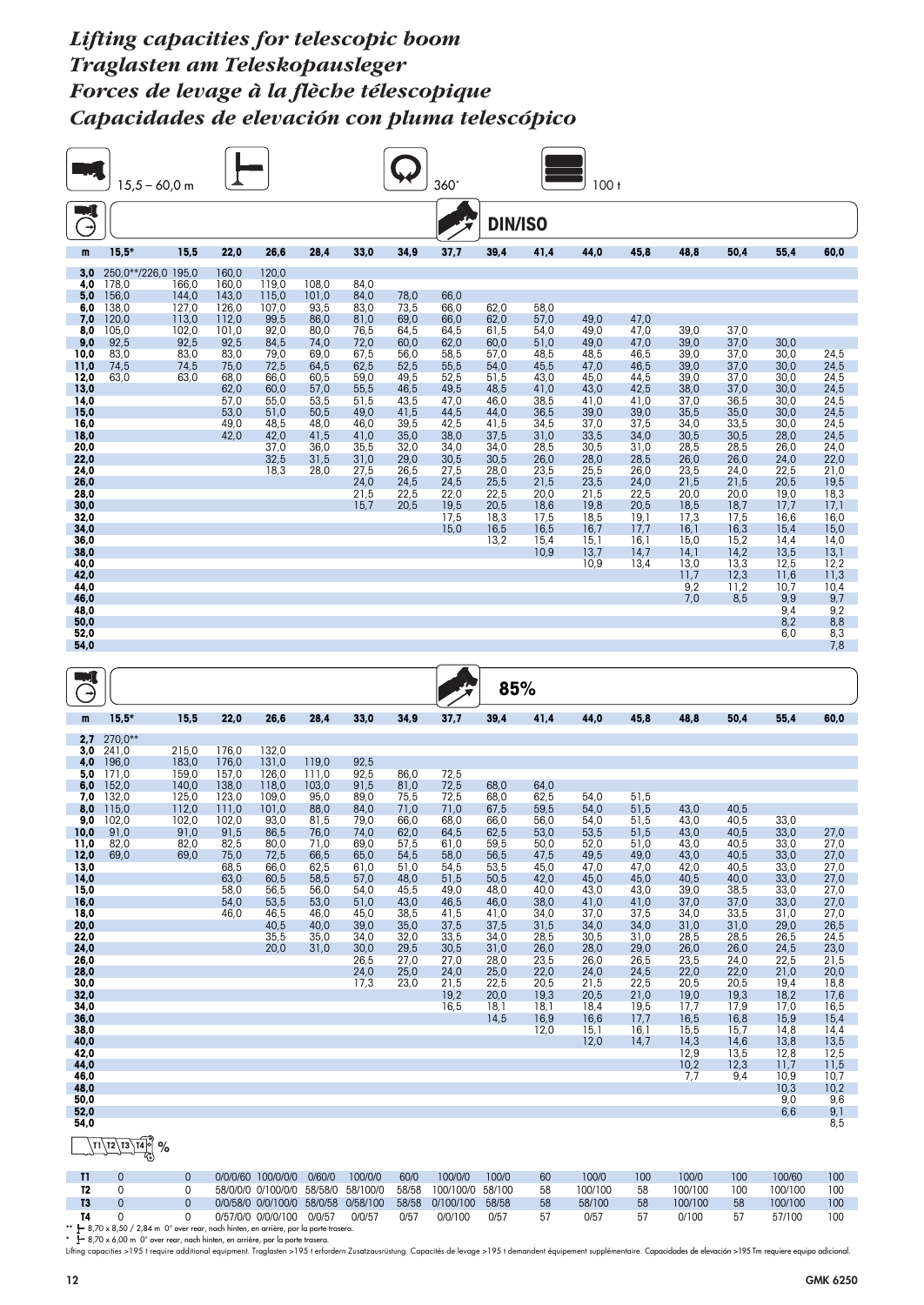|              | $15,5 - 60,0$ m |              |              |              |              |              | 360 <sup>°</sup> |              |                |              | 50 <sub>t</sub> |              |              |              |                   |
|--------------|-----------------|--------------|--------------|--------------|--------------|--------------|------------------|--------------|----------------|--------------|-----------------|--------------|--------------|--------------|-------------------|
| Ë            |                 |              |              |              |              |              |                  |              | <b>DIN/ISO</b> |              |                 |              |              |              |                   |
| m            | 15,5            | 22,0         | 26,6         | 28,4         | 33,0         | 34,9         | 37,7             | 39,4         | 41,4           | 44,0         | 45,8            | 48,8         | 50,4         | 55,4         | 60,0              |
| 3,0          | 186,0           | 160,0        | 120,0        |              |              |              |                  |              |                |              |                 |              |              |              |                   |
| 4,0          | 159,0           | 157,0        | 119,0        | 108,0        | 84,0         |              |                  |              |                |              |                 |              |              |              |                   |
| 5,0          | 138,0           | 136,0        | 115,0        | 101,0        | 84,0         | 78,0         | 66,0             |              |                |              |                 |              |              |              |                   |
| 6,0          | 117,0           | 116,0        | 107,0        | 93,5         | 83,0         | 73,5         | 66,0             | 62,0         | 58,0           |              |                 |              |              |              |                   |
| 7,0          | 101,0           | 100,0        | 98,5         | 86,0         | 81,0         | 69,0         | 66,0             | 62,0         | 57,0           | 49,0         | 47,0            |              |              |              |                   |
| 8,0          | 87,5            | 87,5         | 85,5         | 80,0         | 76,5         | 64,5         | 64,5             | 61,5         | 54,0           | 49,0         | 47,0            | 39,0         | 37,0         |              |                   |
| 9,0          | 77,0            | 77,0         | 75,5         | 74,0         | 72,0         | 60,0         | 62,0             | 60,0         | 51,0           | 49,0         | 47,0            | 39,0         | 37,0         | 30,0         |                   |
| 10,0         | 67,0            | 68,5         | 67,0         | 66,5         | 65,5         | 56,0         | 58,5             | 57,0         | 48,5           | 48,5         | 46,5            | 39,0         | 37,0         | 30,0         | 24,5              |
| 11,0<br>12,0 | 59,5<br>53,0    | 61,0<br>54,5 | 59,5<br>53,0 | 58,5<br>52,5 | 58,0<br>51,0 | 52,5<br>49,5 | 55,5<br>49,5     | 54,0<br>50,0 | 45,5<br>43,0   | 47,0<br>45,0 | 46,5<br>44,5    | 39,0<br>39,0 | 37,0<br>37,0 | 30,0<br>30,0 | 24,5<br>24,5      |
| 13,0         |                 | 49,0         | 48,0         | 48,0         | 45,5         | 46,5         | 44,5             | 45,0         | 41,0           | 43,0         | 42,5            | 38,0         | 37,0         | 30,0         | 24,5              |
| 14,0         |                 | 44,5         | 43,5         | 44,5         | 41,5         | 43,0         | 40,0             | 40,5         | 38,5           | 39,5         | 40,5            | 37,0         | 36,5         | 30,0         | 24,5              |
| 15,0         |                 | 40,5         | 39,0         | 40,5         | 39,5         | 39,0         | 36,5             | 37,0         | 36,5           | 36,0         | 37,0            | 35,5         | 35,0         | 30,0         | 24,5              |
| 16,0         |                 | 36,5         | 34,5         | 36,5         | 36,0         | 35,5         | 33,0             | 33,5         | 34,5           | 33,0         | 34,0            | 32,5         | 33,0         | 30,0         | 24,5              |
| 18,0         |                 | 31,0         | 29,0         | 30,0         | 29,5         | 29,5         | 29,0             | 29,0         | 30,5           | 27,5         | 29,0            | 27,5         | 28,0         | 28,0         | 24,5              |
| 20,0         |                 |              | 25,5         | 25,0         | 24,5         | 26,5         | 25,5             | 26,0         | 25,5           | 24,0         | 24,5            | 23,5         | 24,0         | 24,0         | 24,0              |
| 22,0         |                 |              | 21,5         | 22,5         | 21,0         | 22,5         | 21,5             | 22,0         | 21,5           | 21,5         | 21,0            | 20,5         | 21,0         | 21,0         | 21,0              |
| 24,0         |                 |              | 18,3         | 19,9         | 19,3         | 19,6         | 18,3             | 19,1         | 18,5           | 19,5         | 17,7            | 18,6         | 17,8         | 18,8         | 18,5              |
| 26,0         |                 |              |              |              | 17,4         | 17,0         | 15,8             | 16,5         | 15,9           | 16,9         | 15,2            | 17,1         | 15,3         | 17,1         | 16,3              |
| 28,0         |                 |              |              |              | 15,2         | 14,8         | 14,7             | 14,4         | 13,7           | 14,8         | 13,1            | 15,5         | 13,1         | 14,9         | 14,2              |
| 30,0         |                 |              |              |              | 13,3         | 13,0         | 13,6             | 12,5         | 11,9           | 12,9         | 11,2            | 13,6         | 11,3         | 13,1         | 12,4              |
| 32,0         |                 |              |              |              |              |              | 12,6             | 11,0         | 10,4           | 11,4         | 9,7             | 12,1         | 9,8          | 11,5         | 10,9              |
| 34,0         |                 |              |              |              |              |              | 11,2             | 9,6          | 9,0            | 10,0         | 8,3             | 10,7         | 8,4          | 10,1         | 9,5               |
| 36,0         |                 |              |              |              |              |              |                  | 8,4          | 7,8            | 8,8          | 7,1             | 9,5          | 7,2          | 8,9          | $\frac{8,3}{7,2}$ |
| 38,0<br>40,0 |                 |              |              |              |              |              |                  |              | 6,7            | 7,7<br>6,7   | 6,0<br>5,1      | 8,4          | 6,2<br>5,2   | 7,9<br>6,9   | 6,3               |
| 42,0         |                 |              |              |              |              |              |                  |              |                |              |                 | 7,5<br>6,6   | 4,3          | 6,0          | 5,4               |
| 44,0         |                 |              |              |              |              |              |                  |              |                |              |                 | 5,8          | 3,6          | 5,3          | 4,6               |
| 46,0         |                 |              |              |              |              |              |                  |              |                |              |                 | 5,1          | 2,9          | 4,6          | 3,9               |
| 48,0         |                 |              |              |              |              |              |                  |              |                |              |                 |              |              | 3,9          |                   |
| 50,0         |                 |              |              |              |              |              |                  |              |                |              |                 |              |              | 3,3          | $\frac{3,3}{2,7}$ |
| 52,0         |                 |              |              |              |              |              |                  |              |                |              |                 |              |              | 2,8          | $2,2$<br>1,7      |
| 54,0         |                 |              |              |              |              |              |                  |              |                |              |                 |              |              |              |                   |
|              |                 |              |              |              |              |              |                  |              |                |              |                 |              |              |              |                   |

| $\rightarrow$ |       |       |       |       |              |      |              |              | 85%         |              |             |              |              |              |              |
|---------------|-------|-------|-------|-------|--------------|------|--------------|--------------|-------------|--------------|-------------|--------------|--------------|--------------|--------------|
| m             | 15,5  | 22,0  | 26,6  | 28,4  | 33.0         | 34.9 | 37,7         | 39.4         | 41,4        | 44.0         | 45.8        | 48.8         | 50.4         | 55.4         | 60.0         |
| 3,0           | 205.0 | 176,0 | 132,0 |       |              |      |              |              |             |              |             |              |              |              |              |
| 4,0           | 175,0 | 173,0 | 131,0 | 119,0 | 92,5         |      |              |              |             |              |             |              |              |              |              |
| 5,0           | 152,0 | 150.0 | 126.0 | 111.0 | 92,5         | 86.0 | 72,5         |              |             |              |             |              |              |              |              |
| 6,0           | 129.0 | 127.0 | 118.0 | 103,0 | 91,5         | 81.0 | 72,5         | 68.0         | 64.0        |              |             |              |              |              |              |
| 7,0           | 111,0 | 110.0 | 108,0 | 95,0  | 89,0         | 75.5 | 72,5         | 68,0         | 62,5        | 54.0         | 51,5        |              |              |              |              |
| 8,0           | 96,0  | 96,5  | 94,0  | 88,0  | 84,0         | 71.0 | 71,0         | 67,5         | 59,5        | 54,0         | 51,5        | 43.0         | 40.5         |              |              |
| 9,0           | 84,5  | 84,5  | 83,0  | 81,5  | 79,0         | 66,0 | 68,0         | 66,0         | 56,0        | 54,0         | 51,5        | 43,0         | 40,5         | 33,0         |              |
| 10,0          | 74,0  | 75,5  | 74,0  | 73,0  | 72,0         | 62,0 | 64,5         | 62,5         | 53,0        | 53,5         | 51,5        | 43,0         | 40,5         | 33,0         | 27,0         |
| 11,0          | 65,5  | 67,0  | 65,5  | 64,5  | 63,5         | 57,5 | 61,0         | 59,5         | 50,0        | 52,0         | 51,0        | 43,0         | 40,5         | 33,0         | 27,0         |
| 12,0          | 58,5  | 60,0  | 58,5  | 57,5  | 56,5         | 54,5 | 54,5         | 55,0         | 47,5        | 49,5         | 49,0        | 43,0         | 40,5         | 33,0         | 27,0         |
| 13,0          |       | 54.0  | 52,5  | 53,0  | 50.5         | 51.0 | 49.0         | 49,5         | 45.0        | 47.0         | 47.0        | 42,0         | 40.5         | 33.0         | 27,0         |
| 14,0          |       | 49,0  | 47,0  | 49,0  | 45,5         | 47,5 | 44,0         | 44,5         | 42,0        | 43,5         | 44,5        | 40,5         | 40.0         | 33,0         | 27,0         |
| 15,0          |       | 44,0  | 42,0  | 44,0  | 43,0         | 42,5 | 40,0         | 40,5         | 40,0        | 39,5         | 40,5        | 39,0         | 38,5         | 33,0         | 27,0         |
| 16,0          |       | 39,5  | 38,0  | 39,5  | 39,0         | 38,5 | 36,5         | 37,0         | 38,0        | 36,0         | 37,5        | 36,0         | 36,5         | 33,0         | 27,0         |
| 18,0          |       | 33,5  | 32,0  | 32,5  | 32,5         | 32,5 | 32,0         | 32,0         | 33,0        | 30,5         | 31,5        | 30,5         | 31,0         | 30,5         | 27,0         |
| 20,0          |       |       | 28,0  | 27,5  | 27,0         | 29,0 | 27,5         | 28,5         | 28,0        | 26,0         | 27,0        | 26,0         | 26,5         | 26,5         | 26,5         |
| 22,0          |       |       | 23,5  | 24,5  | 23,0         | 25,0 | 23,5         | 24,5         | 23,5        | 23,5         | 23,0        | 22,5         | 23,0         | 23,0         | 23,0         |
| 24,0          |       |       | 20,0  | 22,0  | 21,0         | 21,5 | 20,0         | 21,0         | 20,5        | 21,5         | 19,5        | 20,5         | 19,6         | 20,5         | 20,5         |
| 26,0          |       |       |       |       | 19,1         | 18.7 | 17,3         | 18.2         | 17,5        | 18,6         | 16.7        | 18,8         | 16.8         | 18,8         | 17,9         |
| 28.0          |       |       |       |       | 16,7<br>14.6 | 16,3 | 16.1         | 15.8         | 15.1        | 16,3         | 14.4        | 17,0         | 14.5         | 16,4         | 15,7         |
| 30,0<br>32,0  |       |       |       |       |              | 14,2 | 15,0         | 13,8         | 13,1        | 14,2<br>12,5 | 12,4        | 15,0<br>13,3 | 12,5<br>10,8 | 14,4         | 13,7<br>11,9 |
| 34,0          |       |       |       |       |              |      | 13,8<br>12,3 | 12,0<br>10,5 | 11,4<br>9,9 | 11,0         | 10,6<br>9,1 | 11,8         | 9,3          | 12,6<br>11,1 | 10,4         |
| 36,0          |       |       |       |       |              |      |              | 9,2          | 8,6         | 9,7          | 7,8         | 10,4         | 8,0          | 9,8          | 9,1          |
| 38,0          |       |       |       |       |              |      |              |              | 7,4         | 8,5          | 6,7         | 9,3          | 6,8          | 8,6          | 8,0          |
| 40,0          |       |       |       |       |              |      |              |              |             | 7,4          | 5,6         | 8,2          | 5,7          | 7,6          | 6,9          |
| 42,0          |       |       |       |       |              |      |              |              |             |              |             | 7,2          | 4,8          | 6,6          | 6,0          |
| 44,0          |       |       |       |       |              |      |              |              |             |              |             | 6,4          | 3,9          | 5,8          | 5,1          |
| 46,0          |       |       |       |       |              |      |              |              |             |              |             | 5,6          | 3,1          | 5,0          | 4,3          |
| 48,0          |       |       |       |       |              |      |              |              |             |              |             |              |              | 4,3          | 3,6          |
| 50,0          |       |       |       |       |              |      |              |              |             |              |             |              |              | 3,7          | 3,0          |
| 52,0          |       |       |       |       |              |      |              |              |             |              |             |              |              | 3,1          | 2,4          |
| 54,0          |       |       |       |       |              |      |              |              |             |              |             |              |              |              | 1,9          |
|               |       |       |       |       |              |      |              |              |             |              |             |              |              |              |              |

## $\sqrt{11\frac{72}{213\frac{140}{13}}}\%$

|           | 0/0/0/60 | 100/0/0/0                           | 0/60/0  | 100/0/0  | 60/0 | 100/0/0                | 100/0 | 60 | 100/0   | 100 | 100/0   | 100 | 100/60  | 100 |  |
|-----------|----------|-------------------------------------|---------|----------|------|------------------------|-------|----|---------|-----|---------|-----|---------|-----|--|
|           |          | 58/0/0/0 0/100/0/0 58/58/0 58/100/0 |         |          |      | 58/58 100/100/0 58/100 |       | 58 | 100/100 | -58 | 100/100 | 100 | 100/100 | 100 |  |
| <b>T3</b> |          | 0/0/58/0 0/0/100/0                  | 58/0/58 | 0/58/100 |      | 58/58 0/100/100        | 58/58 | 58 | 58/100  | 58  | 100/100 | 58  | 100/100 | 100 |  |
| T4        |          | 0/57/0/0 0/0/0/100                  | 0/0/57  | 0/0/57   | 0/57 | 0/0/100                | 0/57  | 57 | 0/57    | 57  | 0/100   | 57  | 57/100  | 100 |  |
|           |          |                                     |         |          |      |                        |       |    |         |     |         |     |         |     |  |

Lifting capacities >195 t require additional equipment. Traglasten >195 t erfordern Zusatzausrüstung. Capacités de levage >195 t demandent équipement supplémentaire. Capacidades de elevación >195 Tm requiere equipo adicion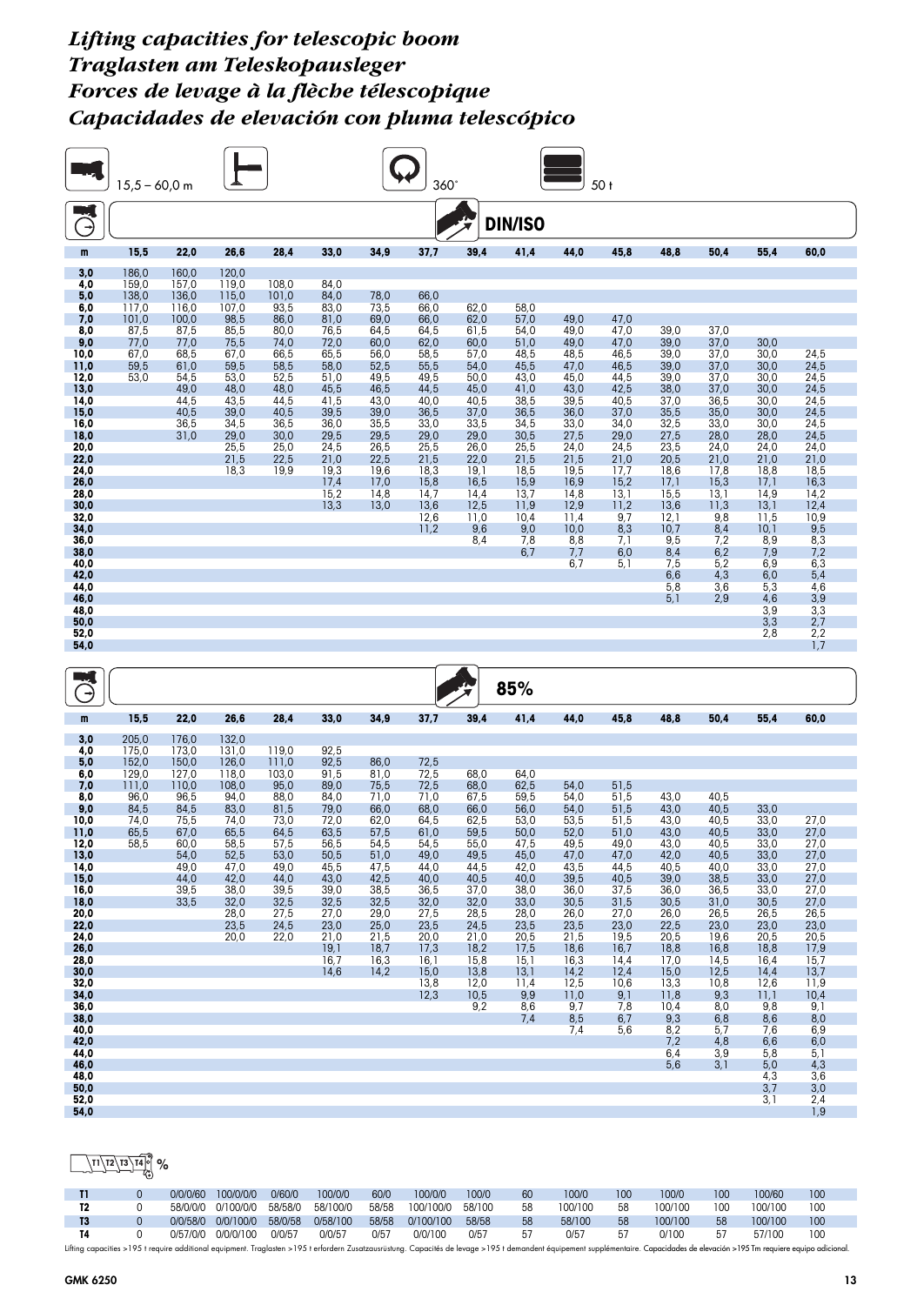|               | $5.5 - 60.0$ m |       |             |             | 360°<br>8 <sub>†</sub> |             |              |             |                |             |            |             |            |            |            |
|---------------|----------------|-------|-------------|-------------|------------------------|-------------|--------------|-------------|----------------|-------------|------------|-------------|------------|------------|------------|
| $\rightarrow$ |                |       |             |             |                        |             |              |             | <b>DIN/ISO</b> |             |            |             |            |            |            |
| m             | 15,5           | 22,0  | 26,6        | 28,4        | 33,0                   | 34,9        | 37,7         | 39,4        | 41,4           | 44,0        | 45,8       | 48,8        | 50,4       | 55,4       | 60,0       |
| 3,0           | 179,0          | 160,0 | 120,0       |             |                        |             |              |             |                |             |            |             |            |            |            |
| 4,0           | 146,0          | 144,0 | 119,0       | 108,0       | 84,0                   |             |              |             |                |             |            |             |            |            |            |
| 5,0           | 118,0          | 109,0 | 96,0        | 94,5        | 84,0                   | 78,0        | 66,0         |             |                |             |            |             |            |            |            |
| 6,0           | 94,0           | 83,5  | 75,5        | 76,0        | 69,5                   | 65,5        | 60,0         | 60,0        | 58,0           |             |            |             |            |            |            |
| 7,0           | 74,0           | 67,5  | 59,5        | 60,5        | 55,5                   | 55,0        | 53,0         | 53,0        | 50,5           | 45,0        | 46,0       |             |            |            |            |
| 8,0           | 59,0           | 55,0  | 51,5        | 50,5        | 46,5                   | 47,5        | 43,5         | 43,5        | 41,5           | 41,5        | 38,0       | 35,5        | 35,5       |            |            |
| 9,0           | 47,0           | 46,5  | 42,5        | 43,5        | 41,0                   | 39,5        | 37,5         | 36,5        | 34,5           | 35,0        | 31,5       | 34,0        | 30,0       | 29,0       |            |
| 10,0          | 38,0           | 39,0  | 37,0        | 37,0        | 35,0                   | 33,5        | 34,5         | 31,0        | 29,5           | 30,0        | 27,0       | 29,5        | 25,5       | 26,0       | 24,5       |
| 11,0          | 30,5           | 33,5  | 32,5        | 32,0        | 30,0                   | 29,0        | 30,0         | 27,0        | 25,5           | 26,0        | 23,0       | 26,0        | 22,0       | 23,0       | 21,0       |
| 12,0          | 25,0           | 28,5  | 28,5        | 27,5        | 26,0                   | 25,0        | 26,0         | 23,5        | 21,5           | 22,5        | 19,5       | 22,5        | 18,6       | 20,0       | 18,3       |
| 13,0          |                | 24,0  | 25,0        | 24,0        | 23,0                   | 22,0        | 23,0         | 20,0        | 18,7           | 19,7        | 16,7       | 19,8        | 15,9       | 17,6       | 15,9       |
| 14,0          |                | 20,5  | 21,5        | 21,0        | 20,0                   | 19,1        | 20,5         | 17,5        | 16,2           | 17,2        | 14,3       | 17,4        | 13,7       | 15,4       | 13,9       |
| 15,0          |                | 17,7  | 18,9        | 18,5        | 17,6                   | 16,7        | 18,0         | 15,3        | 14,0           | 15,1        | 12,3       | 15,4        | 11,8       | 13,6       | 12,1       |
| 16,0          |                | 15,2  | 16,4        | 16,2        | 15,6                   | 14,7        | 16,0         | 13,4        | 12,2           | 13,3        | 10,6       | 13,7        | 10,1       | 12,0       | 10,6       |
| 18,0<br>20,0  |                | 11,3  | 12,5<br>9,6 | 12,3<br>9,4 | 12,2<br>9,5            | 11,5<br>9,0 | 12,8<br>10,3 | 10,3<br>7,9 | 9,2<br>6,9     | 10,3<br>8,0 | 7,8<br>5,6 | 10,8<br>8,5 | 7,4<br>5,3 | 9,3<br>7,2 | 8,1<br>6,1 |
| 22,0          |                |       | 7,3         | 7,2         | 7,3                    | 6,8         | 8,2          | 6,0         | 5,0            | 6,2         | 3,8        | 6,7         | 3,6        | 5,5        | 4,4        |
| 24,0          |                |       | 5,5         | 5,4         | 5,5                    | 5,1         | 6,4          | 4,5         | 3,5            | 4,7         | 2,4        | 5,3         | 2,2        | 4,1        | 3,1        |
| 26,0          |                |       |             |             | 4,1                    | 3,7         | 5,0          | 3,2         | 2,3            | 3,4         |            | 4,0         |            | 2,9        |            |
| 28,0          |                |       |             |             | 2,9                    | 2,5         | 3,8          | 2,1         |                | 2,3         |            | 3,0         |            | 1,9        |            |
| 30,0          |                |       |             |             | 1,9                    |             | 2,8          |             |                |             |            | 2,1         |            |            |            |
| 32,0          |                |       |             |             |                        |             | 2,0          |             |                |             |            |             |            |            |            |

| $\rightarrow$ |       |       |       |       |      |      |               |      | 85%  |      |      |      |      |      |      |
|---------------|-------|-------|-------|-------|------|------|---------------|------|------|------|------|------|------|------|------|
| $\mathsf{m}$  | 15,5  | 22,0  | 26,6  | 28,4  | 33,0 | 34,9 | 37,7          | 39,4 | 41,4 | 44,0 | 45,8 | 48,8 | 50,4 | 55,4 | 60,0 |
| 3,0           | 197,0 | 176,0 | 132,0 |       |      |      |               |      |      |      |      |      |      |      |      |
| 4,0           | 161,0 | 159,0 | 131,0 | 119,0 | 92,5 |      |               |      |      |      |      |      |      |      |      |
| 5,0           | 130,0 | 120,0 | 105,0 | 104,0 | 92,5 | 86,0 | 72,5          |      |      |      |      |      |      |      |      |
| 6,0           | 104,0 | 92,0  | 83,0  | 83,5  | 76,0 | 72,0 | 66,0          | 66,0 | 64,0 |      |      |      |      |      |      |
| 7,0           | 81,5  | 74,0  | 65,5  | 66,5  | 61,5 | 60,5 | 58,5          | 58,5 | 55,5 | 49,5 | 50,5 |      |      |      |      |
| 8,0           | 65,0  | 60,5  | 56,5  | 55,5  | 51,5 | 52,0 | 47,5          | 48,0 | 45,5 | 46,0 | 41,5 | 39,0 | 39,0 |      |      |
| 9,0           | 51,0  | 51,5  | 46,5  | 48,0  | 45,5 | 43,5 | 41,0          | 40,0 | 38,0 | 38,5 | 35,0 | 37,5 | 33,0 | 32,0 |      |
| 10,0          | 41,0  | 43,0  | 40,5  | 40,5  | 38,5 | 37,0 | 38,0          | 34,5 | 32,5 | 33,0 | 29,5 | 32,5 | 28,0 | 28,5 | 27,0 |
| 11,0          | 33,0  | 36,5  | 36,0  | 35,0  | 33,0 | 32,0 | 33,0          | 29,5 | 28,0 | 28,5 | 25,5 | 28,5 | 24,0 | 25,5 | 23,5 |
| 12,0          | 27,5  | 31,0  | 31,0  | 30,5  | 29,0 | 27,5 | 29,0          | 25,5 | 24,0 | 25,0 | 21,5 | 25,0 | 20,5 | 22,0 | 20,0 |
| 13,0          |       | 26,5  | 27,5  | 26,5  | 25,5 | 24,0 | 25,5          | 22,0 | 20,5 | 21,5 | 18,4 | 22,0 | 17,5 | 19,4 | 17,5 |
| 14,0          |       | 22,5  | 24,0  | 23,0  | 22,0 | 21,0 | 22,5          | 19,3 | 17,8 | 19,0 | 15,8 | 19,2 | 15,1 | 17,0 | 15,3 |
| 15,0          |       | 19,5  | 21,0  | 20,5  | 19,4 | 18,4 | 19,8          | 16,8 | 15,4 | 16,6 | 13,6 | 16,9 | 13,0 | 14,9 | 13,3 |
| 16,0          |       | 16,7  | 18,1  | 17,9  | 17,1 | 16,2 | 17,6          | 14,7 | 13,4 | 14,6 | 11,7 | 15,0 | 11,2 | 13,2 | 11,7 |
| 18,0          |       | 12,4  | 13,7  | 13,5  | 13,5 | 12,6 | 14,0          | 11,3 | 10,1 | 11,4 | 8,6  | 11,9 | 8,2  | 10,2 | 8,9  |
| 20,0          |       |       | 10,5  | 10,3  | 10,4 | 9,9  | 11,3          | 8,7  | 7,6  | 8,8  | 6,1  | 9,4  | 5,9  | 7,9  | 6.7  |
| 22,0          |       |       | 8,1   | 7,9   | 8,0  | 7,5  | 9,0           | 6,6  | 5,5  | 6,8  | 4,2  | 7,4  | 4,0  | 6,1  | 4,9  |
| 24,0          |       |       | 6,1   | 6,0   | 6,1  | 5,6  | 7,1           | 4,9  | 3,9  | 5,1  | 2,6  | 5,8  | 2,4  | 4,5  | 3,4  |
| 26,0          |       |       |       |       | 4,5  | 4,1  | 5,5           | 3,5  | 2,5  | 3,7  |      | 4,4  |      | 3,2  | 2,2  |
| 28,0          |       |       |       |       | 3,2  | 2,8  | 4,2           | 2,3  |      | 2,6  |      | 3,3  |      | 2,1  |      |
| 30,0          |       |       |       |       | 2,1  | 1,7  | $\frac{3}{2}$ |      |      |      |      | 2,3  |      |      |      |
| 32,0          |       |       |       |       |      |      |               |      |      |      |      |      |      |      |      |

## $\sqrt{11\frac{12}{13}\frac{14}{9}}$  %

|  | 0/0/0/60 | 100/0/0/0 | 0/60/0  | 100/0/0  | 60/0  | 100/0/0   | 100/0  | 60 | 100/0   | 100 | 100/0   | 100 | 100/60  | 100 |
|--|----------|-----------|---------|----------|-------|-----------|--------|----|---------|-----|---------|-----|---------|-----|
|  | 58/0/0/0 | 0/100/0/0 | 58/58/0 | 58/100/0 | 58/58 | 100/100/0 | 58/100 | 58 | 100/100 | 58  | 100/100 | 100 | 100/100 | 100 |
|  | 0/0/58/0 | 0/0/100/0 | 58/0/58 | 0/58/100 | 58/58 | 0/100/100 | 58/58  | 58 | 58/100  | 58  | 100/100 | 58  | 100/100 | 100 |
|  | 0/57/0/0 | 0/0/0/100 | 0/0/57  | 0/0/57   | 0/5   | 0/0/100   | 0/57   | 57 | 0/57    | 57  | 0/100   | -57 | 57/100  | 100 |

Lifting capacities >195 t require additional equipment. Traglasten >195 t erfordern Zusatzausrüstung. Capacités de levage >195 t demandent équipement supplémentaire. Capacidades de elevación >195 Im requiere equipo adicion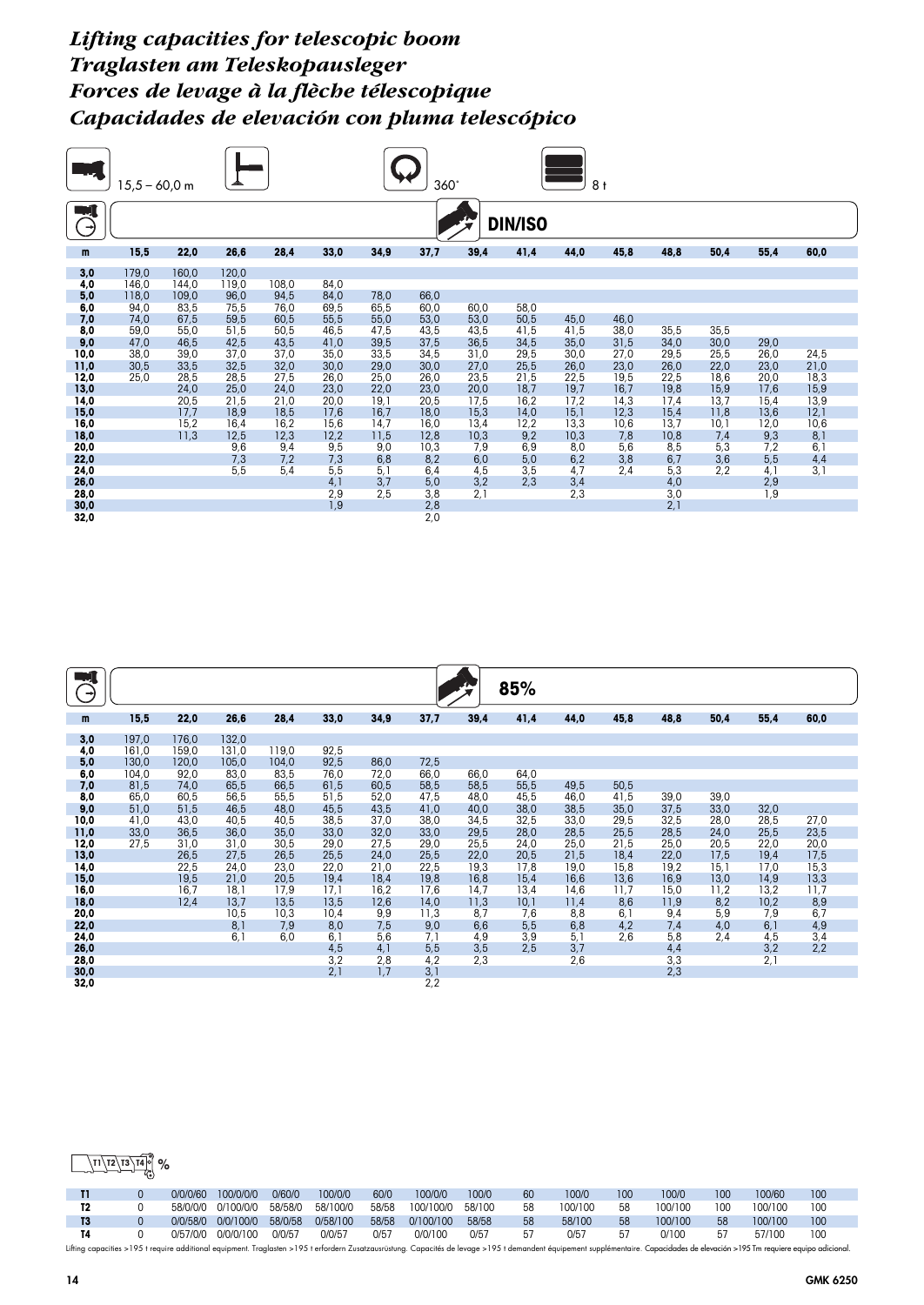|               | $15,5 - 60,0$ m |            |                   | 360°           | 0 <sub>t</sub> |            |            |  |
|---------------|-----------------|------------|-------------------|----------------|----------------|------------|------------|--|
| $\rightarrow$ |                 |            |                   | <b>DIN/ISO</b> |                |            |            |  |
| m             | 15,5            | 22,0       | 26,6              | 28,4           | 33,0           | 34,9       | 37,7       |  |
| 3,0           | 178,0           | 160,0      | 120,0             |                |                |            |            |  |
| 4,0           | 141,0           | 110,0      | 92,0              | 89,0           | 76,0           |            |            |  |
| 5,0           | 100,0           | 80,0       | 70,0              | 69,5           | 61,5           | 56,5       | 49,5       |  |
| 6,0           | 72,5            | 62,5       | 56,5              | 55,0           | 51,0           | 48,5       | 46,5       |  |
| 7,0           | 55,0            | 50,5       | 46,5              | 45,0           | 41,0           | 38,5       | 38,5       |  |
| 8,0           | 42,5            | 40,0       | 38,0              | 36,5           | 33,5           | 32,0       | 32,0       |  |
| 9,0           | 33,5            | 33,0       | 31,5              | 30,0           | 27,5           | 26,0       | 26,5       |  |
| 10,0          | 27,0            | 26,5       | 26,0              | 25,0           | 23,0           | 21,5       | 22,5       |  |
| 11,0          | 21,5            | 22,0       | 21,5              | 20,5           | 19,2           | 18,0       | 19,1       |  |
| 12,0          | 17,0            | 18,5       | 18,3              | 17,5           | 16,3           | 15,2       | 16,4       |  |
| 13,0          |                 | 15,6       | 15,6              | 14,9           | 13,9           | 12,9       | 14,1       |  |
| 14,0          |                 | 13,3       | 13,4              | 12,8           | 11,9           | 11,0       | 12,2       |  |
| 15,0<br>16,0  |                 | 11,3       | 11,6              | 11,0<br>9,5    | 10,2<br>8,8    | 9,4<br>8,0 | 10,6       |  |
| 18,0          |                 | 9,6<br>6,6 | 10,0<br>7,4       | 7,0            |                | 5,7        | 9,3<br>7,0 |  |
| 20,0          |                 |            | 5,5               | 5,1            | 6,4<br>4,6     | 3,9        | 5,2        |  |
| 22,0          |                 |            |                   | 3,6            | 3,1            | 2,5        | 3,8        |  |
| 24,0          |                 |            | $\frac{3,7}{2,3}$ | 2,2            | 2,0            |            | 2,7        |  |
| 26,0          |                 |            |                   |                |                |            | 1,7        |  |

| ⇥            |                |               |               | 85%          |                          |              |              |  |
|--------------|----------------|---------------|---------------|--------------|--------------------------|--------------|--------------|--|
| m            | 15,5           | 22,0          | 26,6          | 28,4         | 33,0                     | 34,9         | 37,7         |  |
| 3,0          | 195,0          | 176,0         | 132,0         |              |                          |              |              |  |
| 4,0<br>5,0   | 155,0<br>110,0 | 121,0<br>88,0 | 101,0<br>77,0 | 98,0<br>76,5 | 83,5<br>67,5             | 62,5         | 54,5         |  |
| 6,0<br>7,0   | 79,5<br>60,5   | 69,0<br>55,5  | 62,0<br>51,0  | 60,5<br>49,5 | 56,0<br>45,0             | 53,0<br>42,5 | 51,0<br>42,5 |  |
| 8,0<br>9,0   | 46,5<br>37,0   | 44,0<br>36,0  | 41,5<br>34,5  | 40,0<br>33,0 | 37,0<br>30,5             | 35,0<br>28,5 | 35,5<br>29,5 |  |
| 10,0<br>11,0 | 29,5<br>24,0   | 29,5<br>24,5  | 28,5<br>24,0  | 27,0<br>23,0 | 25,0<br>21,0             | 23,5<br>19,8 | 24,5<br>21,0 |  |
| 12,0<br>13,0 | 18,7           | 20,5<br>17,2  | 20,0<br>17,2  | 19,3<br>16,4 | 17,9<br>15,3             | 16,7<br>14,2 | 18,0<br>15,5 |  |
| 14,0<br>15,0 |                | 14,6<br>12,4  | 14,7<br>12,7  | 14,1<br>12,1 | 13,1<br>11,3             | 12,1<br>10,3 | 13,5<br>11,7 |  |
| 16,0<br>18,0 |                | 10,6<br>7,2   | 11,0<br>8,2   | 10,4<br>7,7  | 9,7<br>7,1               | 8,8<br>6,3   | 10,2<br>7,7  |  |
| 20,0<br>22,0 |                |               | 6,0<br>4,1    | 5,6<br>3,9   | 5,1<br>$\frac{3,5}{2,2}$ | 4,3<br>2,7   | 5,8<br>4,2   |  |
| 24,0<br>26,0 |                |               | 2,6           | 2,5          |                          |              | 2,9<br>1,8   |  |

| . . | 0/0/0/60 | 100/0/0/0 | 0/60/0  | 100/0/0  | 60/0  | 100/0/0   |  |
|-----|----------|-----------|---------|----------|-------|-----------|--|
|     | 58/0/0/0 | 0/100/0/0 | 58/58/0 | 58/100/0 | 58/58 | 100/100/0 |  |
| œ   | 0/0/58/0 | 0/0/100/0 | 58/0/58 | 0/58/100 | 58/58 | 0/100/100 |  |
|     | 0/57/0/0 | 0/0/0/100 | 0/0/57  | 0/0/57   | 0/5   | 0/0/100   |  |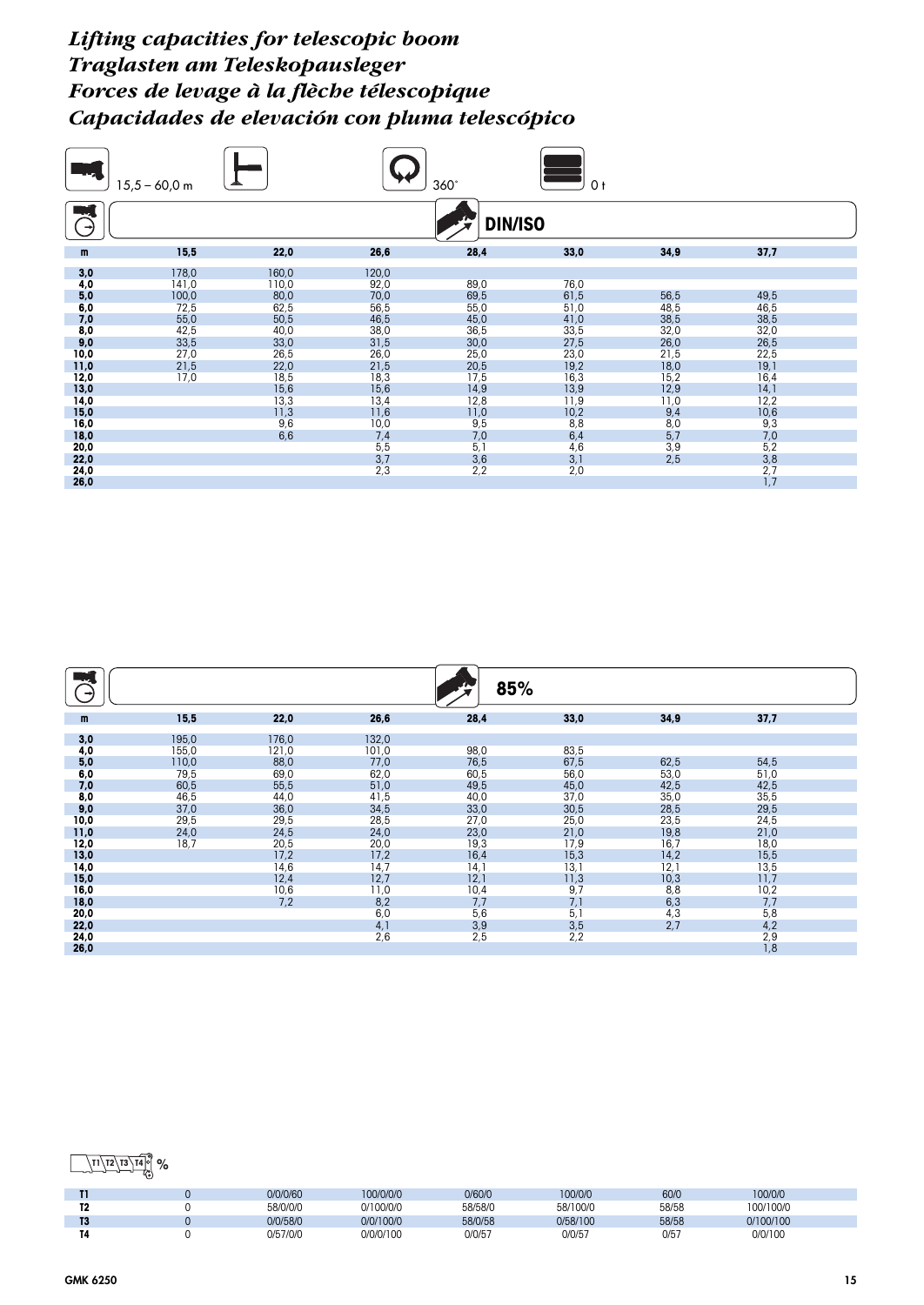*Working range Arbeitsbereiche Portée flèche Gama de trabajo*

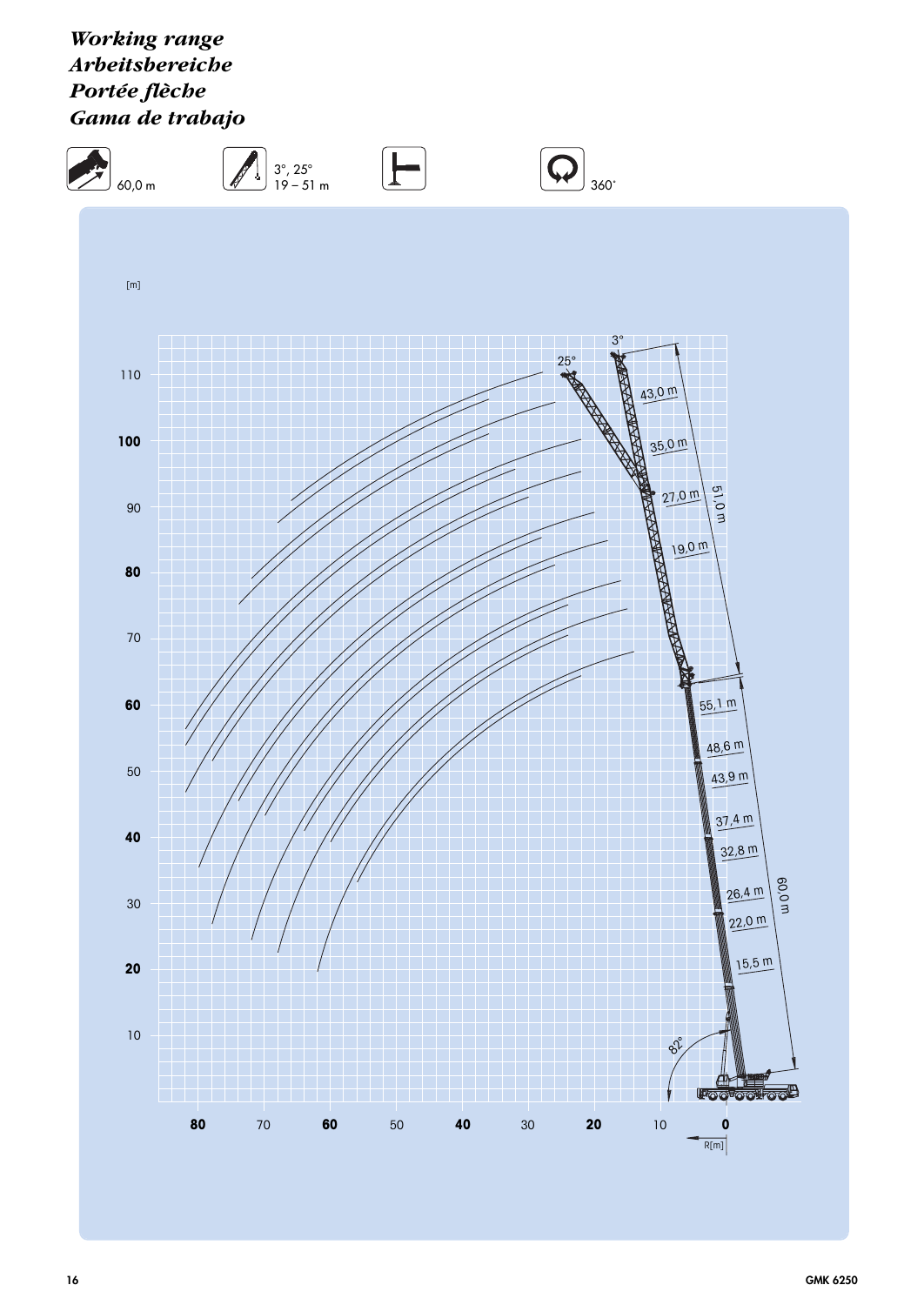## *Lifting capacities for lattice extension Traglasten Auslegerverlängerung Forces de levage à l'extension treillis Capacidades de elevación para extensión de pluma*

| <b>All Street</b> | $3^{\circ}$ , $25^{\circ}$<br>$55,1 - 60,0$ m<br>$19 - 51$ m |                       |            |                       |            |            | 360 <sup>°</sup><br>100t |            |            |            |                |            |            |                       |            |            |            |            |            |            |
|-------------------|--------------------------------------------------------------|-----------------------|------------|-----------------------|------------|------------|--------------------------|------------|------------|------------|----------------|------------|------------|-----------------------|------------|------------|------------|------------|------------|------------|
| €                 |                                                              |                       |            |                       |            |            |                          |            |            |            | <b>DIN/ISO</b> |            |            |                       |            |            |            |            |            |            |
| m                 |                                                              |                       |            |                       | 55,1       |            |                          |            |            |            |                |            |            |                       | 60,0       |            |            |            |            |            |
| m                 |                                                              | 19                    |            | 27                    |            | 35         | 43                       |            | 51         |            |                | 19         | 27         |                       |            | 35         | 43         |            | 51         |            |
|                   |                                                              | $3^\circ$ 25 $^\circ$ |            | $3^\circ$ 25 $^\circ$ | $3^\circ$  | $25^\circ$ | $3^\circ$                | $25^\circ$ | $3^\circ$  | $25^\circ$ | $3^\circ$      | $25^\circ$ |            | $3^\circ$ 25 $^\circ$ | $3^\circ$  | $25^\circ$ | $3^\circ$  | $25^\circ$ | $3^\circ$  | $25^\circ$ |
| 14,0              | 12,0                                                         |                       |            |                       |            |            |                          |            |            |            |                |            |            |                       |            |            |            |            |            |            |
| 15,0              | 12,0                                                         |                       |            |                       |            |            |                          |            |            |            | 9.0            |            |            |                       |            |            |            |            |            |            |
| 16,0              | 12,0                                                         |                       | 8,5        |                       |            |            |                          |            |            |            | 9,0            |            |            |                       |            |            |            |            |            |            |
| 18,0<br>20,0      | 12,0 11,5<br>12,0 11,5                                       |                       | 8,5<br>8,5 |                       | 6,2        |            |                          |            |            |            | 9,0<br>9,0     | 8,7<br>8,7 | 6,5<br>6,5 |                       | 4,5        |            |            |            |            |            |
| 22,0              | 12,0 11,5                                                    |                       | 8,5        |                       | 6,2        |            | 5,2                      |            |            |            | 9,0            | 8,7        | 6, 5       |                       | 4,5        |            |            |            |            |            |
| 24,0              | 12,0 11,5                                                    |                       | 8,5        | 8,5                   | 6,2        |            | 5,2                      |            |            |            | 9,0            | 8.7        | 6,5        | 6,5                   | 4,5        |            | 3,8        |            |            |            |
| 26,0              | 11,9 11,5                                                    |                       | 8,5        | 8,5                   | 6,2        |            | 5,2                      |            | 3,7        |            | 9,0            | 8,7        | 6,5        | 6,5                   | 4,5        |            | 3,8        |            |            |            |
| 28,0<br>30,0      | 11.1<br>10,2 10,3                                            | 11,0                  | 8,5<br>8.5 | 8,5<br>8,3            | 6,2<br>6,2 | 6,0<br>6,0 | 5,2<br>5,2               |            | 3,7<br>3.7 |            | 9,0<br>8,9     | 8,7<br>8,7 | 6,5<br>6.5 | 6,5<br>6.5            | 4,5<br>4,5 | 4,5        | 3,8<br>3,8 |            | 2,5<br>2.5 |            |
| 32,0              | 9,7                                                          | 9,5                   | 8,2        | 8,0                   | 6,2        | 6,0        | 5,2                      | 5,0        | 3,7        |            | 8,4            | 8,3        | 6,5        | 6,5                   | 4,5        | 4,5        | 3,8        |            | 2,5        |            |
| 34,0              | 9,2                                                          | 9,0                   | 7,8        | 7,6                   | 6,2        | 6,0        | 5,2                      | 5,0        | 3,7        |            | 7,9            | 7,8        | 6.5        | 6,4                   | 4,5        | 4,5        | 3,8        | 3,8        | 2,5        | 2,3        |
| 36,0              | 8.7                                                          | 8,6                   | 7,4        | 7,2                   | 6.2        | 5,8        | 5,1                      | 4,9        | 3,7        | 3,7        | 7,5            | 7,4        | 6.4        | 6,2                   | 4,5        | 4,5        | 3,8        | 3,8        | 2,5        | 2,3        |
| 38,0              | 8,2                                                          | 8,1                   | 7.0        | 6,9                   | 6.0        | 5,6        | 5,0                      | 4,7        | 3.7        | 3,7        | 7,1            | 7,0        | 6.1        | 6,0                   | 4,5        | 4,5        | 3,8        | 3,8        | 2,5        | 2,3        |
| 40,0<br>42,0      | 7,7<br>7.4                                                   | 7,6<br>7,3            | 6,6<br>6.3 | 6,5<br>6,2            | 5,7<br>5.4 | 5,4<br>5,2 | 4,8<br>4,5               | 4,5<br>4,3 | 3,7<br>3,5 | 3,6<br>3,5 | 6,6<br>6,3     | 6,6<br>6,3 | 5,7<br>5.4 | 5,7<br>5.4            | 4,5<br>4.4 | 4,4<br>4,3 | 3,8<br>3.6 | 3,7<br>3.6 | 2,5<br>2.5 | 2,3<br>2,3 |
| 44,0              | 7,0                                                          | 7,0                   | 6,0        | 5,9                   | 5,1        | 5,0        | 4,3                      | 4,2        | 3,4        | 3,3        | 6,0            | 6,0        | 5,1        | 5,1                   | 4,2        | 4,1        | 3,5        | 3,4        | 2,5        | 2,3        |
| 46,0              | 6,7                                                          | 6,6                   | 5,7        | 5,6                   | 4,8        | 4,8        | 4,1                      | 4,0        | 3,2        | 3,2        | 5,7            | 5,7        | 4,9        | 4,9                   | 4,1        | 4,0        | 3,3        | 3,3        | 2,4        | 2,3        |
| 48,0              | 6.3                                                          | 6,3                   | 5,4        | 5,3                   | 4,6        | 4,5        | 3,8                      | 3,8        | 3,1        | 3,1        | 5,4            | 5.4        | 4,6        | 4,6                   | 3,9        | 3,8        | 3,2        | 3.2        | 2,3        | 2,2        |
| 50,0              | 6,0                                                          | 6,0                   | 5,1        | 5,0                   | 4,3        | 4,3        | 3,6                      | 3,7        | 3,0        | 2,9        | 5,0            | 5,1        | 4,3        | 4,3                   | 3,6        | 3,7        | 3,0        | 3,0        | 2,2        | 2,1        |
| 52,0<br>54,0      | 5,6<br>5,3                                                   | 5,6<br>5,3            | 4,8<br>4,6 | 4,8<br>4,6            | 4,1<br>3,9 | 4,1<br>3,9 | 3,4<br>3,2               | 3,5<br>3,3 | 2,8<br>2,6 | 2,8<br>2,7 | 4,8<br>4,6     | 4,8<br>4,6 | 4,1<br>3,9 | 4,1<br>3,9            | 3,4<br>3,2 | 3,5<br>3,3 | 2,8<br>2,7 | 2,8<br>2,7 | 2,1<br>2,0 | 2,0<br>1,9 |
| 56,0              | 4,9                                                          | 5,0                   | 4,4        | 4,4                   | 3,7        | 3,7        | 3,0                      | 3,1        | 2,5        | 2,5        | 4,3            | 4,4        | 3,6        | 3,7                   | 3,0        | 3,1        | 2,5        | 2,6        | 1,9        | 1,8        |
| 58,0              | 4,6                                                          | 4,6                   | 4,1        | 4,2                   | 3,4        | 3,5        | 2,8                      | 2,9        | 2,3        | 2,4        | 4,1            | 4,1        | 3,4        | 3,5                   | 2,8        | 3,0        | 2,3        | 2,4        | 1,8        | 1,7        |
| 60,0              | 4,3                                                          | 4.3                   | 3,9        | 3,9                   | 3,2        | 3,3        | 2,6                      | 2,8        | 2,1        | 2,3        | 3,9            | 3,9        | 3,2        | 3,3                   | 2,6        | 2,8        | 2,1        | 2,3        | 1,6        | 1,6        |
| 62,0              | 4,0<br>3,6                                                   |                       | 3.7        | 3,7<br>3,5            | 3.1<br>2,9 | 3,1<br>3,0 | 2,5<br>2,3               | 2,6        | 2.0<br>1,8 | 2,1        | 3,6            | 3,7        | 3.0<br>2,9 | 3,1<br>2,9            | 2,5<br>2,3 | 2,6<br>2,4 | 2,0<br>1,8 | 2,1        | 1.5        | 1,5        |
| 64,0<br>66,0      | 3,1                                                          |                       | 3,4<br>3.2 | 3,3                   | 2,8        | 2.8        | 2.2                      | 2,5<br>2,3 | 1.7        | 2,0<br>1,8 | 3,4<br>3,2     | 3,4        | 2.7        | 2.8                   | 2.2        | 2,3        | 1.7        | 2,0<br>1.8 | 1,4<br>1.2 | 1,4<br>1,2 |
| 68,0              | 2,4                                                          |                       | 3,0        | 3,1                   | 2,6        | 2,7        | 2,0                      | 2,1        | 1,5        | 1,7        | 3,0            |            | 2,6        | 2,6                   | 2,0        | 2,1        | 1,5        | 1,7        |            |            |
| 70,0              |                                                              |                       | 2,8        |                       | 2,4        | 2,5        | 1,9                      | 2,0        | 1,4        | 1,5        | 2,6            |            | 2,4        | 2,5                   | 1,9        | 2,0        | 1,4        | 1,5        |            |            |
| 72,0              |                                                              |                       | 2,4        |                       | 2,3        | 2,4        | 1.8                      | 1,9        | 1.3        | 1,4        | 2,1            |            | 2,2        | 2.3                   | 1,8        | 1,9        | 1,3        | 1,4        |            |            |
| 74,0<br>76,0      |                                                              |                       | 2,0        |                       | 2,1<br>1,9 | 2,2        | 1,6                      | 1,7        |            | 1,3        |                |            | 2,1<br>1,8 |                       | 1,6        | 1,7        |            | 1,3        |            |            |
| 78,0              |                                                              |                       |            |                       | 1,6        |            | 1,5<br>1,4               | 1,6<br>1,5 |            |            |                |            | 1,4        |                       | 1,5<br>1,4 | 1,6<br>1,5 |            |            |            |            |
| 80,0              |                                                              |                       |            |                       | 1,3        |            | 1.3                      | 1,4        |            |            |                |            |            |                       | 1.3        |            |            |            |            |            |

|             | $\sim$<br>יט  | $\overline{100}$<br>l vu |
|-------------|---------------|--------------------------|
| TO.         | 100<br>$\sim$ | 300<br>vu                |
| $-1$<br>. . | $\sim$<br>טע  | $\overline{100}$<br>טע   |
|             | $ -$          | $\overline{100}$<br>v    |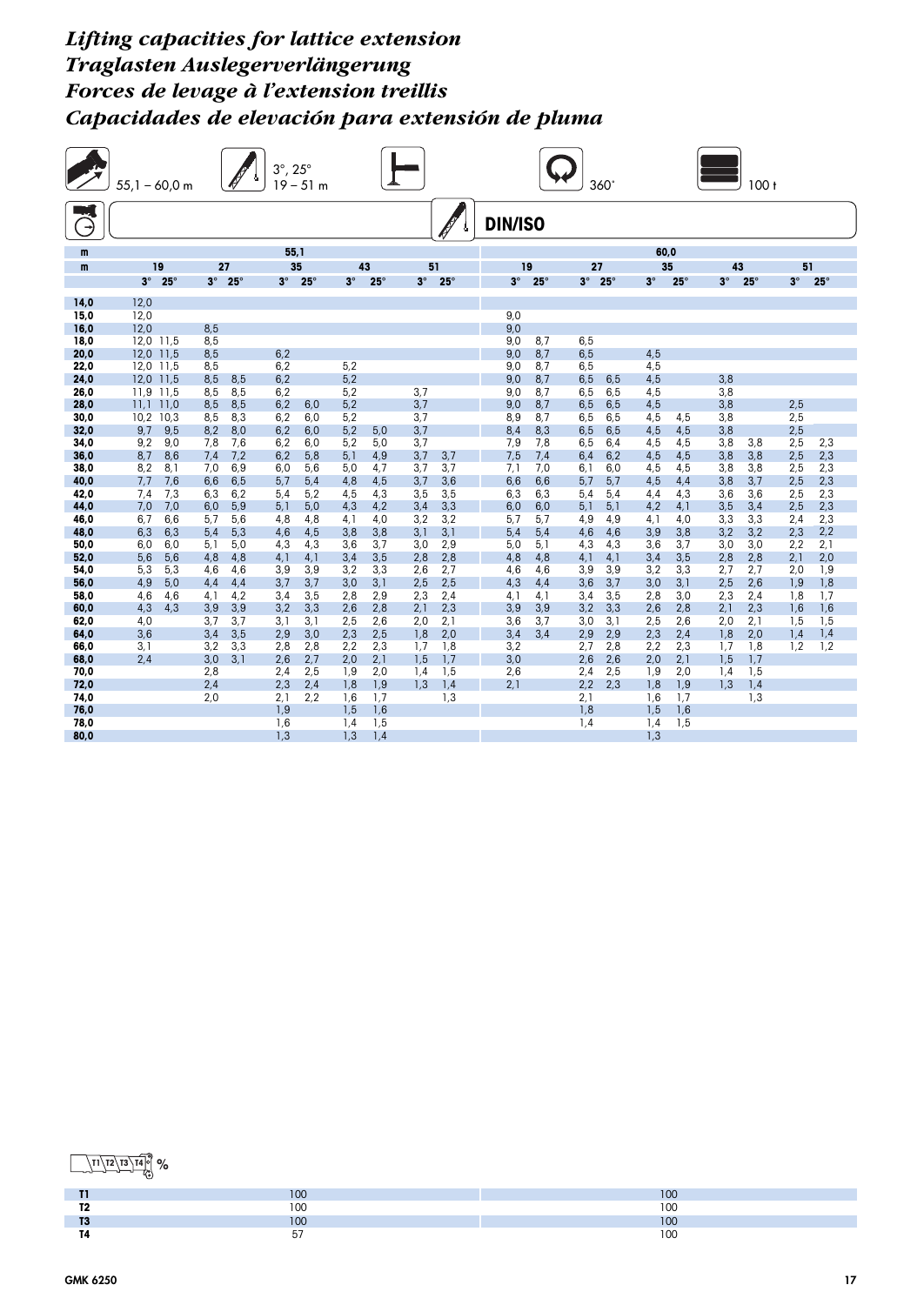## *Lifting capacities for lattice extension Traglasten Auslegerverlängerung Forces de levage à l'extension treillis Capacidades de elevación para extensión de pluma*

|              | $55,1 - 60,0$ m |                       |            |               | $3^\circ$ , | $25^{\circ}$<br>$19 - 51$ m |            |            |            |            |            |            | 360                   |            |            |            |            | 100 <sub>t</sub> |            |            |
|--------------|-----------------|-----------------------|------------|---------------|-------------|-----------------------------|------------|------------|------------|------------|------------|------------|-----------------------|------------|------------|------------|------------|------------------|------------|------------|
| €            |                 |                       |            |               |             |                             |            |            |            |            | 85%        |            |                       |            |            |            |            |                  |            |            |
| m            |                 |                       |            |               | 55,1        |                             |            |            |            |            |            |            |                       |            | 60,0       |            |            |                  |            |            |
| m            |                 | 19                    |            | 27            |             | 35                          |            | 43         |            | 51         |            | 19         | 27                    |            | 35         |            | 43         |                  | 51         |            |
|              |                 | $3^\circ$ 25 $^\circ$ |            | $3^\circ$ 25° |             | $3^\circ$ 25 $^\circ$       | $3^\circ$  | $25^\circ$ | $3^\circ$  | $25^\circ$ | $3^\circ$  | $25^\circ$ | $3^\circ$ 25 $^\circ$ |            | $3^\circ$  | $25^\circ$ | $3^\circ$  | $25^\circ$       | $3^\circ$  | $25^\circ$ |
| 14,0         | 13,2            |                       |            |               |             |                             |            |            |            |            |            |            |                       |            |            |            |            |                  |            |            |
| 15,0         | 13,2            |                       |            |               |             |                             |            |            |            |            | 9,9        |            |                       |            |            |            |            |                  |            |            |
| 16,0<br>18,0 | 13,2<br>13,2    | 12,7                  | 9,4        |               |             |                             |            |            |            |            | 9,9        |            | 7,1                   |            |            |            |            |                  |            |            |
| 20,0         | 13.2            | 12,7                  | 9,4<br>9,4 |               | 6.8         |                             |            |            |            |            | 9,9<br>9,9 | 9,6<br>9.6 | 7,1                   |            | 5,0        |            |            |                  |            |            |
| 22,0         | 13,2            | 12,7                  | 9,4        |               | 6,8         |                             | 5,7        |            |            |            | 9,9        | 9,6        | 7,1                   |            | 5,0        |            |            |                  |            |            |
| 24,0         | 13,2            | 12,7                  | 9,4        | 9,4           | 6,8         |                             | 5,7        |            |            |            | 9,9        | 9,6        | 7,1                   | 7,1        | 5,0        |            | 4,2        |                  |            |            |
| 26,0         | 13.1            | 12,7                  | 9.4        | 9.4           | 6.8         |                             | 5,7        |            | 4,1        |            | 9,9        | 9.6        | 7.1                   | 7.1        | 5.0        |            | 4,2        |                  |            |            |
| 28,0<br>30,0 | 12,2<br>11,2    | 12,1<br>11,3          | 9,4<br>9.4 | 9,4<br>9,2    | 6,8<br>6,8  | 6,6<br>6,6                  | 5,7<br>5,7 |            | 4,1<br>4,1 |            | 9,9<br>9,8 | 9,6<br>9.6 | 7,1<br>7.1            | 7,1<br>7,1 | 5,0<br>5,0 | 5.0        | 4,2<br>4,2 |                  | 2,7<br>2,7 |            |
| 32,0         | 10,7            | 10,4                  | 9,1        | 8,8           | 6,8         | 6,6                         | 5,7        | 5,5        | 4,1        |            | 9,2        | 9,1        | 7,1                   | 7,1        | 5,0        | 5,0        | 4,2        |                  | 2,7        |            |
| 34,0         | 10.1            | 9,9                   | 8,6        | 8,4           | 6.8         | 6,6                         | 5,7        | 5,5        | 4,1        |            | 8,7        | 8,6        | 7.1                   | 7,0        | 5,0        | 5,0        | 4,2        | 4,2              | 2,7        |            |
| 36,0         | 9,6             | 9,4                   | 8,2        | 7,9           | 6,8         | 6,4                         | 5,7        | 5,4        | 4,1        | 4,1        | 8,2        | 8,2        | 7,0                   | 6,8        | 5,0        | 5,0        | 4,2        | 4,2              | 2,7        | 2,5        |
| 38,0         | 9.0             | 8.9                   | 7.7        | 7,5           | 6,6         | 6.2                         | 5,5        | 5,2        | 4,1        | 4,1        | 7,8        | 7,7        | 6.7                   | 6,6        | 5.0        | 5,0        | 4,2        | 4,2              | 2,7        | 2,5        |
| 40,0<br>42,0 | 8,5<br>8,1      | 8,4<br>8,0            | 7,2<br>6,9 | 7,1<br>6,8    | 6,3<br>6,0  | 6,0<br>5,7                  | 5,3<br>5,0 | 5,0<br>4,8 | 4,0<br>3,9 | 3,9<br>3,8 | 7,3<br>7,0 | 7,3<br>6,9 | 6,3<br>6,0            | 6,3<br>6,0 | 5,0<br>4,9 | 4,9<br>4,7 | 4,1<br>4,0 | 4,1<br>3,9       | 2,7<br>2,7 | 2,5<br>2,5 |
| 44,0         | 7.7             | 7,7                   | 6.6        | 6,5           | 5,6         | 5,5                         | 4,7        | 4,6        | 3,7        | 3,7        | 6,6        | 6,6        | 5,7                   | 5.7        | 4,7        | 4,5        | 3,8        | 3,8              | 2,7        | 2,5        |
| 46,0         | 7,3             | 7,3                   | 6,2        | 6,2           | 5,3         | 5,2                         | 4,5        | 4,4        | 3,6        | 3,5        | 6,2        | 6.3        | 5,3                   | 5,4        | 4,5        | 4.4        | 3,7        | 3.6              | 2,7        | 2,5        |
| 48,0         | 6.9             | 6,9                   | 5,9        | 5,9           | 5,0         | 5,0                         | 4,2        | 4,2        | 3,4        | 3,4        | 5,9        | 5,9        | 5,0                   | 5,1        | 4,3        | 4,2        | 3,5        | 3,5              | 2,5        | 2,5        |
| 50,0<br>52,0 | 6,6<br>6.2      | 6,6<br>6.2            | 5,6<br>5,3 | 5,5<br>5,3    | 4,7<br>4,5  | 4,7<br>4,5                  | 4,0<br>3,8 | 4,0<br>3,8 | 3,3<br>3,1 | 3,2<br>3,1 | 5,5<br>5,3 | 5,6<br>5,3 | 4,7<br>4,5            | 4,8<br>4,5 | 4,0<br>3,8 | 4,1<br>3,9 | 3,3<br>3,1 | 3,3<br>3,1       | 2,4<br>2,3 | 2,5<br>2,3 |
| 54,0         | 5,8             | 5.8                   | 5.1        | 5.1           | 4,3         | 4,3                         | 3,5        | 3,6        | 2,9        | 2,9        | 5,0        | 5.1        | 4,2                   | 4,3        | 3.6        | 3,7        | 2,9        | 3,0              | 2,2        | 2,2        |
| 56,0         | 5,4             | 5,5                   | 4,8        | 4,8           | 4,0         | 4,1                         | 3,3        | 3,4        | 2,7        | 2,8        | 4,8        | 4,8        | 4,0                   | 4,1        | 3,3        | 3,5        | 2,7        | 2,8              | 2,1        | 2,1        |
| 58,0         | 5,1             | 5,1                   | 4,6        | 4,6           | 3,8         | 3,9                         | 3,1        | 3,2        | 2,5        | 2,6        | 4,5        | 4,5        | 3,8                   | 3,8        | 3,1        | 3,2        | 2,5        | 2,7              | 1,9        | 2,0        |
| 60,0         | 4,7             | 4.7                   | 4,3        | 4,3           | 3,6         | 3,6                         | 2,9        | 3,0        | 2,3        | 2,5        | 4,3        | 4,3        | 3,5                   | 3,6        | 2,9        | 3,0        | 2,3        | 2,5              | 1.8        | 1,9        |
| 62,0<br>64,0 | 4,4<br>3,9      |                       | 4.0<br>3,8 | 4,1<br>3,9    | 3.4<br>3,2  | 3,5<br>3,3                  | 2.7<br>2,6 | 2,9<br>2,7 | 2.2<br>2,0 | 2,3<br>2,2 | 4,0<br>3,8 | 4.0<br>3,8 | 3.4<br>3,2            | 3.4<br>3,2 | 2.7<br>2,6 | 2,9<br>2,7 | 2,2<br>2,0 | 2,3<br>2,2       | 1.6<br>1,5 | 1,8<br>1,6 |
| 66,0         | 3,4             |                       | 3,5        | 3,6           | 3,0         | 3,1                         | 2.4        | 2,5        | 1,9        | 2,0        | 3,5        |            | 3,0                   | 3,1        | 2.4        | 2,5        | 1,8        | 2,0              | 1.3        | 1,5        |
| 68,0         | 2.6             |                       | 3,3        | 3.4           | 2,9         | 2,9                         | 2.2        | 2,4        | 1,7        | 1,9        | 3,2        |            | 2,8                   | 2,9        | 2.2        | 2,3        | 1,7        | 1,8              |            | 1,4        |
| 70,0         |                 |                       | 3,0        |               | 2.7         | 2.8                         | 2.1        | 2.2        | 1.5        | 1,7        | 2,8        |            | 2,6                   | 2.7        | 2.1        | 2.2        | 1.5        | 1.7              |            | 1,2        |
| 72,0<br>74,0 |                 |                       | 2,6<br>2,2 |               | 2,5<br>2,3  | 2,6<br>2,5                  | 1,9<br>1,8 | 2,1<br>1,9 | 1,4<br>1,3 | 1,6<br>1,4 | 2,3        |            | 2,5<br>2,3            | 2,5        | 1,9<br>1,8 | 2,0<br>1,9 | 1,4<br>1,3 | 1,5              |            |            |
| 76,0         |                 |                       |            |               | 2,1         |                             | 1,7        | 1,8        |            | 1,3        |            |            | 2,0                   |            | 1,7        | 1,8        |            | 1,4<br>1,3       |            |            |
| 78,0         |                 |                       |            |               | 1,8         |                             | 1,6        | 1,6        |            |            |            |            | 1,6                   |            | 1,5        | 1,6        |            |                  |            |            |
| 80,0         |                 |                       |            |               | 1.4         |                             | 1.4        | 1,5        |            |            |            |            |                       |            | 1,4        |            |            |                  |            |            |

|            | $\overline{100}$<br>v          | 100<br>י טע |
|------------|--------------------------------|-------------|
| - -<br>. . | 100<br>I UU                    | 100<br>∣ ∪∪ |
|            | $\overline{1}$<br>$\mathbf{u}$ | 100<br>1 UU |
|            | $-$                            | 100         |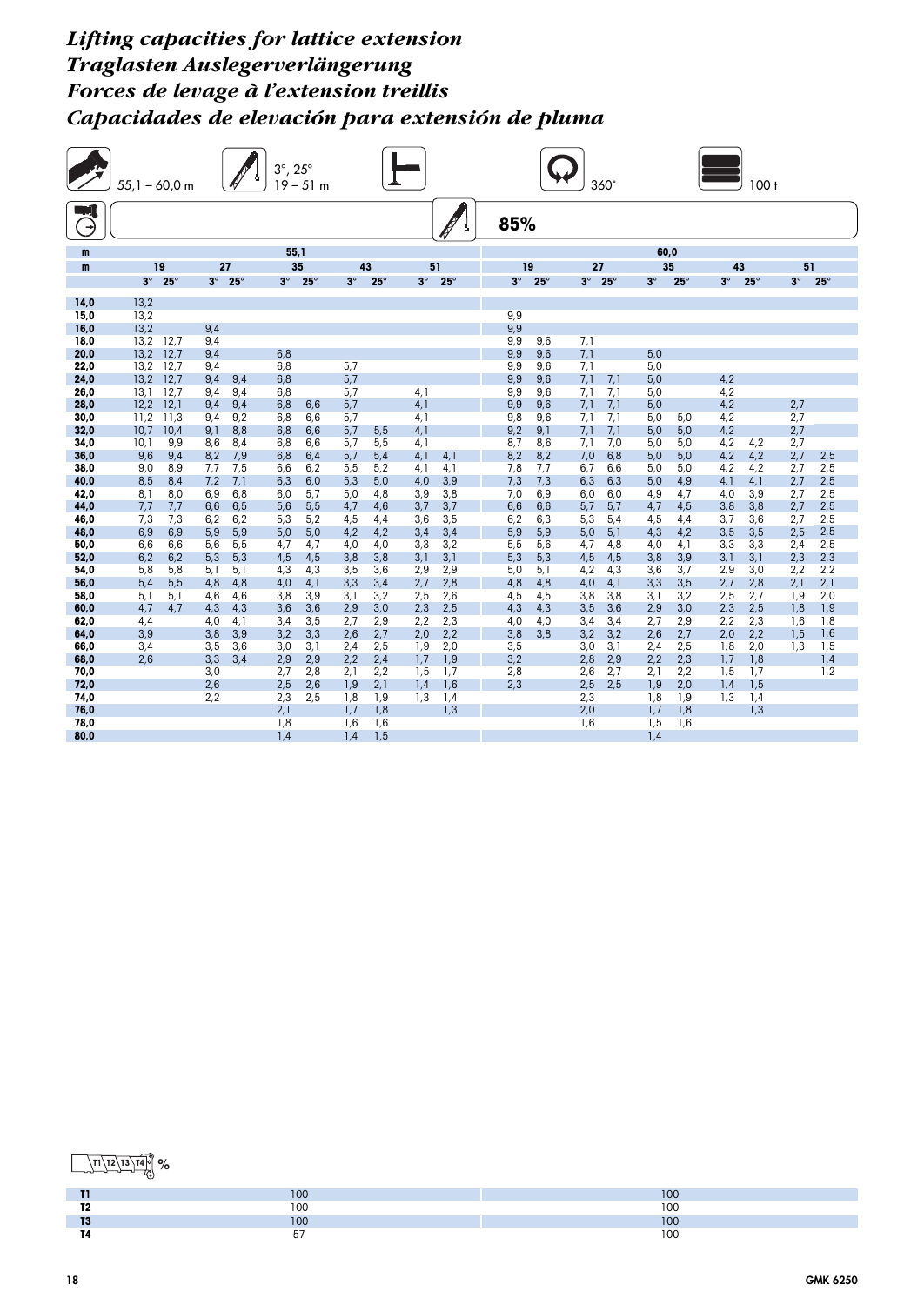## *Lifting capacities for lattice extension Traglasten Auslegerverlängerung Forces de levage à l'extension treillis Capacidades de elevación para extensión de pluma*





|            | $\sim$<br>טע                      | $\sim$<br>טע            |
|------------|-----------------------------------|-------------------------|
| -<br>      | $\overline{100}$<br>∣∪∪           | $\overline{100}$<br>vv  |
| $-1$<br>12 | <b>CONTRACTOR</b><br>$\sim$<br>טע | $\overline{100}$<br>טעו |
| . .<br>. . | $-$                               | $\sim$<br>טע            |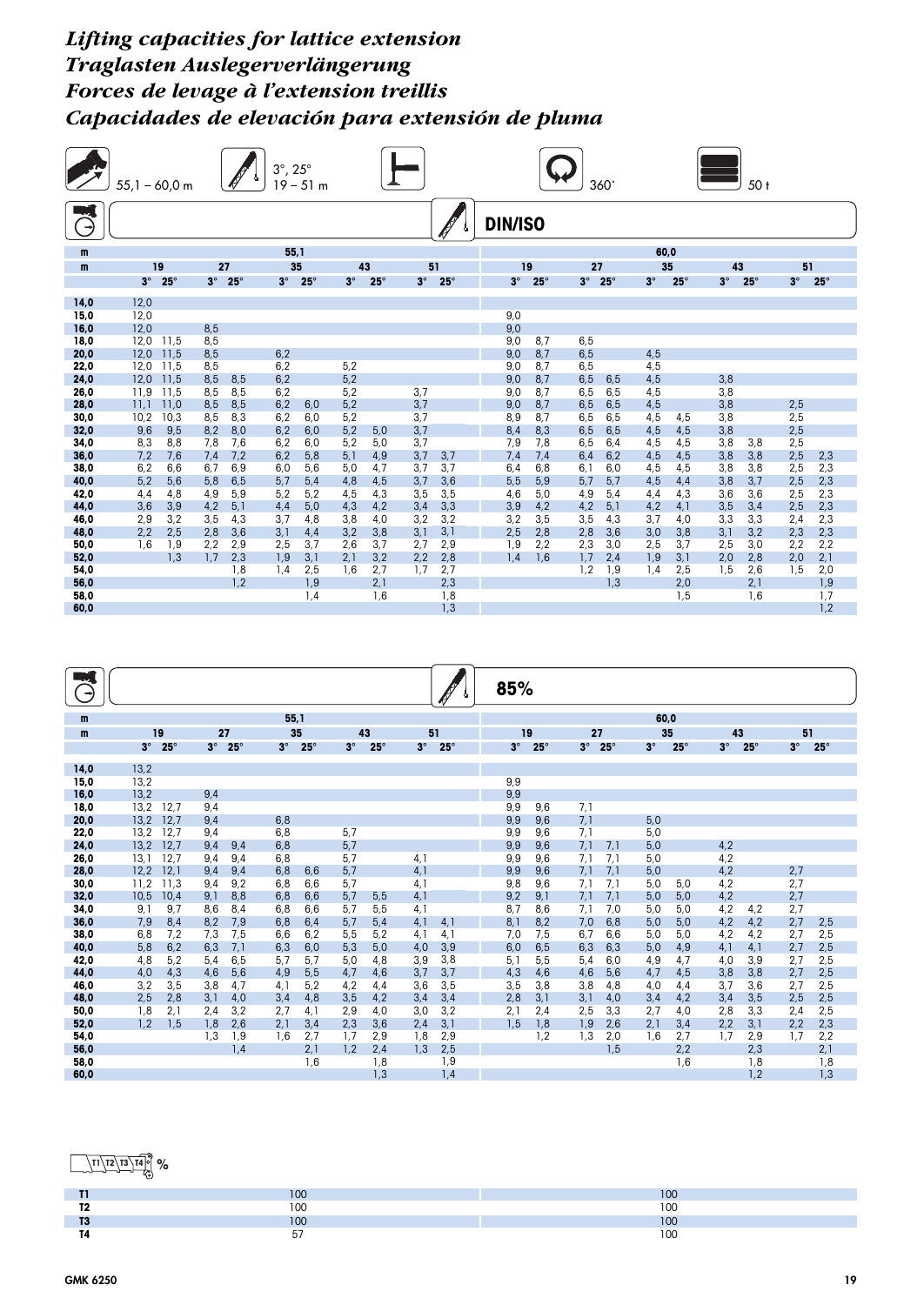## *Working range Arbeitsbereiche Portée flèche Gama de trabajo*

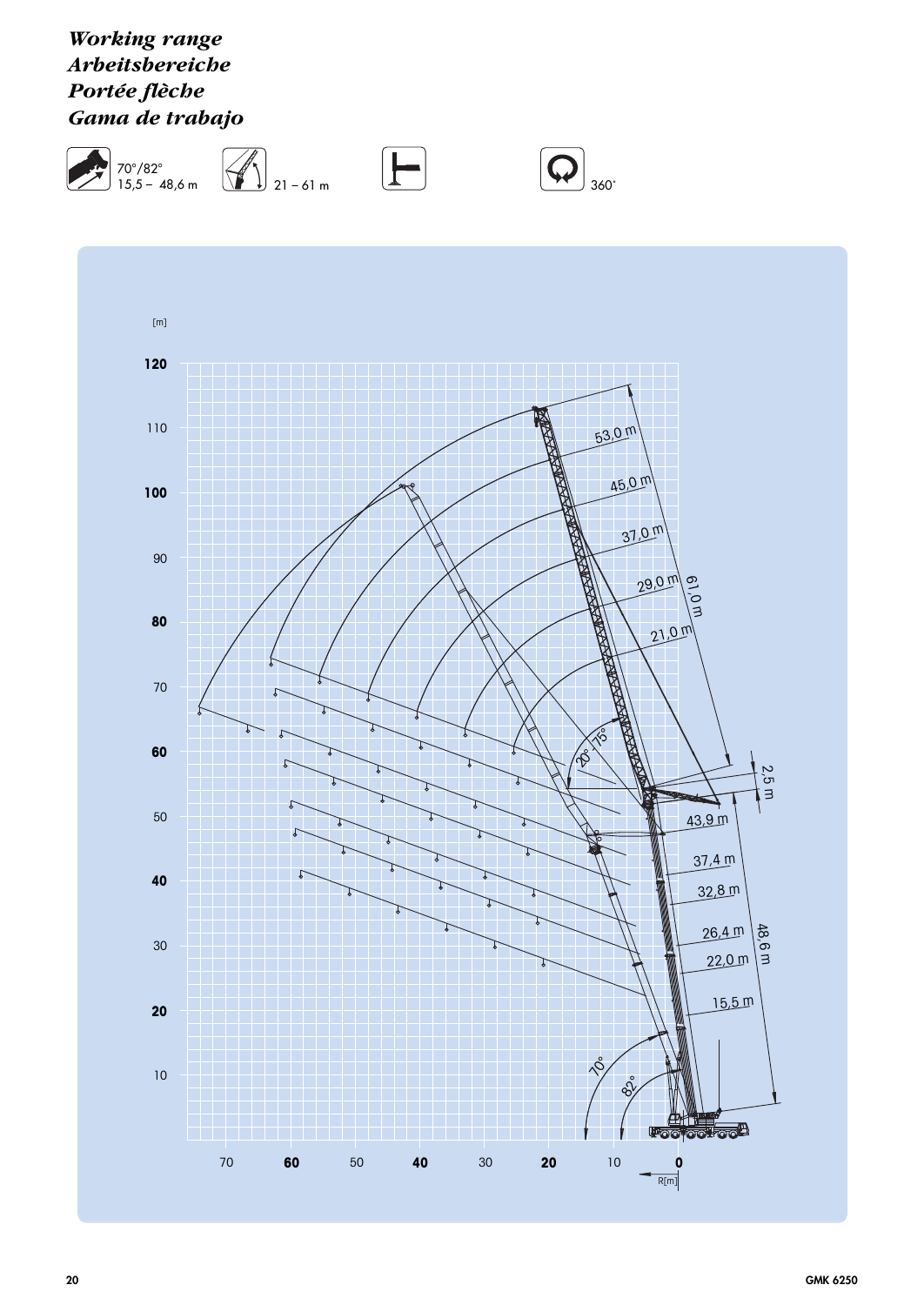|                                                                                                                                                                                                                                 | $82^\circ$<br>$37,4 - 55,1$ m                                                  |                                                                      |                                                                                              | $21 - 61$ m                                                                                                       |                                                                                                                     |                                                                                                                                   |                                              | $360^\circ$                                                  |                                                                                      |                                                                                                | 100t                                                                                                           |                                                                                                                       |
|---------------------------------------------------------------------------------------------------------------------------------------------------------------------------------------------------------------------------------|--------------------------------------------------------------------------------|----------------------------------------------------------------------|----------------------------------------------------------------------------------------------|-------------------------------------------------------------------------------------------------------------------|---------------------------------------------------------------------------------------------------------------------|-----------------------------------------------------------------------------------------------------------------------------------|----------------------------------------------|--------------------------------------------------------------|--------------------------------------------------------------------------------------|------------------------------------------------------------------------------------------------|----------------------------------------------------------------------------------------------------------------|-----------------------------------------------------------------------------------------------------------------------|
| B                                                                                                                                                                                                                               |                                                                                |                                                                      |                                                                                              |                                                                                                                   |                                                                                                                     |                                                                                                                                   | <b>DIN/ISO</b>                               |                                                              |                                                                                      |                                                                                                |                                                                                                                |                                                                                                                       |
| m                                                                                                                                                                                                                               |                                                                                |                                                                      |                                                                                              | $37,4 + 2,5$                                                                                                      |                                                                                                                     |                                                                                                                                   |                                              |                                                              |                                                                                      | $43,9 + 2,5$                                                                                   |                                                                                                                |                                                                                                                       |
| m                                                                                                                                                                                                                               | 21                                                                             | 29                                                                   | 37                                                                                           | 45                                                                                                                | 53                                                                                                                  | 61                                                                                                                                | 21                                           | 29                                                           | 37                                                                                   | 45                                                                                             | 53                                                                                                             | 61                                                                                                                    |
| 14,0<br>15,0<br>16,0<br>18,0<br>20,0<br>22,0<br>24,0<br>26,0<br>28,0<br>30,0<br>32,0<br>34,0<br>36,0<br>38,0<br>40,0<br>42,0<br>44,0<br>46,0<br>48,0<br>50,0<br>52,0<br>54,0<br>56,0<br>58,0<br>60,0<br>62,0<br>64,0<br>$^{11}$ | 26,5<br>26,5<br>26,5<br>26,5<br>26,5<br>24,0<br>23,0<br>$\sqrt{11/12/13/14}$ % | 20,0<br>20,0<br>20,0<br>20,0<br>20,0<br>19,9<br>19,7<br>18,8<br>17,8 | 15,0<br>15,0<br>15,0<br>15,0<br>14,9<br>14,9<br>14,9<br>14,9<br>14,9<br>14,9<br>14,1<br>13,2 | 10,8<br>10,8<br>10,8<br>10,8<br>10,7<br>10,7<br>10,7<br>10,7<br>10,6<br>10,6<br>10,4<br>10,2<br>9,9<br>9,7<br>100 | 7,7<br>7,7<br>7,7<br>7,7<br>7,6<br>7,6<br>7,6<br>7,6<br>7,5<br>7,5<br>7,5<br>7,4<br>7,4<br>7,4<br>7,2<br>7,1<br>6,9 | 5,2<br>5,2<br>5,2<br>5,2<br>5,1<br>5,1<br>5,1<br>5,1<br>5,0<br>5,0<br>5,0<br>5,0<br>4,9<br>4,8<br>4,7<br>4,6<br>4,5<br>4,4<br>4,2 | 20,0<br>20,0<br>20,0<br>20,0<br>20,0<br>20,0 | 15,1<br>15,1<br>15,1<br>15,1<br>15,1<br>15,1<br>15,0<br>14,8 | 11,1<br>11,1<br>11,1<br>11,1<br>11,1<br>11,1<br>11,1<br>11,1<br>11,1<br>11,1<br>11,1 | 7,9<br>7,9<br>7,9<br>7,9<br>7,9<br>7,9<br>7,9<br>7,9<br>7,8<br>7,8<br>7,8<br>7,8<br>7,8<br>100 | $5,5$<br>5,5<br>5,4<br>5,4<br>5,4<br>5,4<br>5,4<br>5,4<br>5,4<br>5,4<br>5,4<br>5,4<br>5,4<br>5,3<br>5,3<br>5,3 | 3,4<br>3,4<br>3,4<br>3,4<br>3,4<br>3,4<br>3,4<br>3,4<br>3,4<br>3,3,3<br>3,3<br>3,3<br>3,3<br>3,3<br>3,3<br>3,3<br>3,3 |
| T <sub>2</sub><br>T <sub>3</sub><br><b>T4</b>                                                                                                                                                                                   |                                                                                |                                                                      |                                                                                              | 100<br>$\mathsf{O}\xspace$<br>$\mathsf 0$                                                                         |                                                                                                                     |                                                                                                                                   |                                              |                                                              |                                                                                      | 100<br>58<br>0                                                                                 |                                                                                                                |                                                                                                                       |
| B                                                                                                                                                                                                                               |                                                                                |                                                                      |                                                                                              |                                                                                                                   |                                                                                                                     |                                                                                                                                   | <b>DIN/ISO</b>                               |                                                              |                                                                                      |                                                                                                |                                                                                                                |                                                                                                                       |
| m<br>m                                                                                                                                                                                                                          | 21                                                                             | 29                                                                   | 37                                                                                           | $48,6 + 2,5$<br>45                                                                                                | 53                                                                                                                  | 61                                                                                                                                | 21                                           | 29                                                           | 37                                                                                   | $55,1 + 2,5$<br>45                                                                             |                                                                                                                |                                                                                                                       |
| 16,0<br>18,0<br>20,0<br>22,0<br>24,0<br>26,0<br>28,0<br>30,0<br>32,0<br>34,0<br>36,0<br>38,0<br>40,0<br>42,0<br>44,0<br>46,0<br>48,0<br>50,0<br>52,0<br>54,0<br>56,0<br>58,0<br>60,0<br>62,0<br>64,0<br>66,0                    | 15,5<br>15,5<br>15,5<br>15,5<br>15,5<br>15,5<br>$\sqrt{11/12/13/14}$           | 11,7<br>11,7<br>11,7<br>11,7<br>11,7<br>11,7<br>11,7<br>11,7<br>$\%$ | $\frac{8,5}{8,5}$<br>8,5<br>8,5<br>8,5<br>8,5<br>$\frac{8,5}{8,5}$<br>8,5<br>8,5<br>8,5      | 5,8<br>5,8<br>5,8<br>5,8<br>5,8<br>$\frac{5,8}{5,8}$<br>5,8<br>5,8<br>5,8<br>5,8<br>5,8<br>5,8                    | 3,8<br>3,8<br>3,8<br>3,8<br>3,8<br>3,8<br>3,8<br>3,8<br>3,8<br>3,8<br>3,8<br>3,8<br>3,8<br>3,7<br>3,7<br>3,7<br>3,7 | 2,0<br>2,0<br>2,0<br>2,0<br>2,0<br>2,0<br>2,0<br>2,0<br>2,0<br>2,0<br>2,0<br>2,0<br>2,0<br>2,0<br>2,0<br>2,0<br>2,0<br>2,0<br>2,0 | 11,2<br>11,2<br>11,2<br>11,2<br>11,2         | 8,1<br>8,1<br>8,1<br>8,1<br>8,1<br>8,1<br>8,1                | 5,7<br>5,7<br>5,7<br>5,7<br>5,7<br>5,7<br>5,7<br>5,7<br>5,7<br>5,7                   | 3,5<br>3,5<br>3,5<br>3,5<br>3,5<br>3,5<br>3,5<br>3,5<br>3,5<br>3,5<br>3,5<br>3,5<br>3,5        |                                                                                                                |                                                                                                                       |

|                       | 100 | 100                             |
|-----------------------|-----|---------------------------------|
| T <sub>2</sub><br>. . | 100 | 100                             |
| T <sub>3</sub>        | 100 | 100                             |
| T4<br>. .             |     | $E \rightarrow$<br>$\mathsf{v}$ |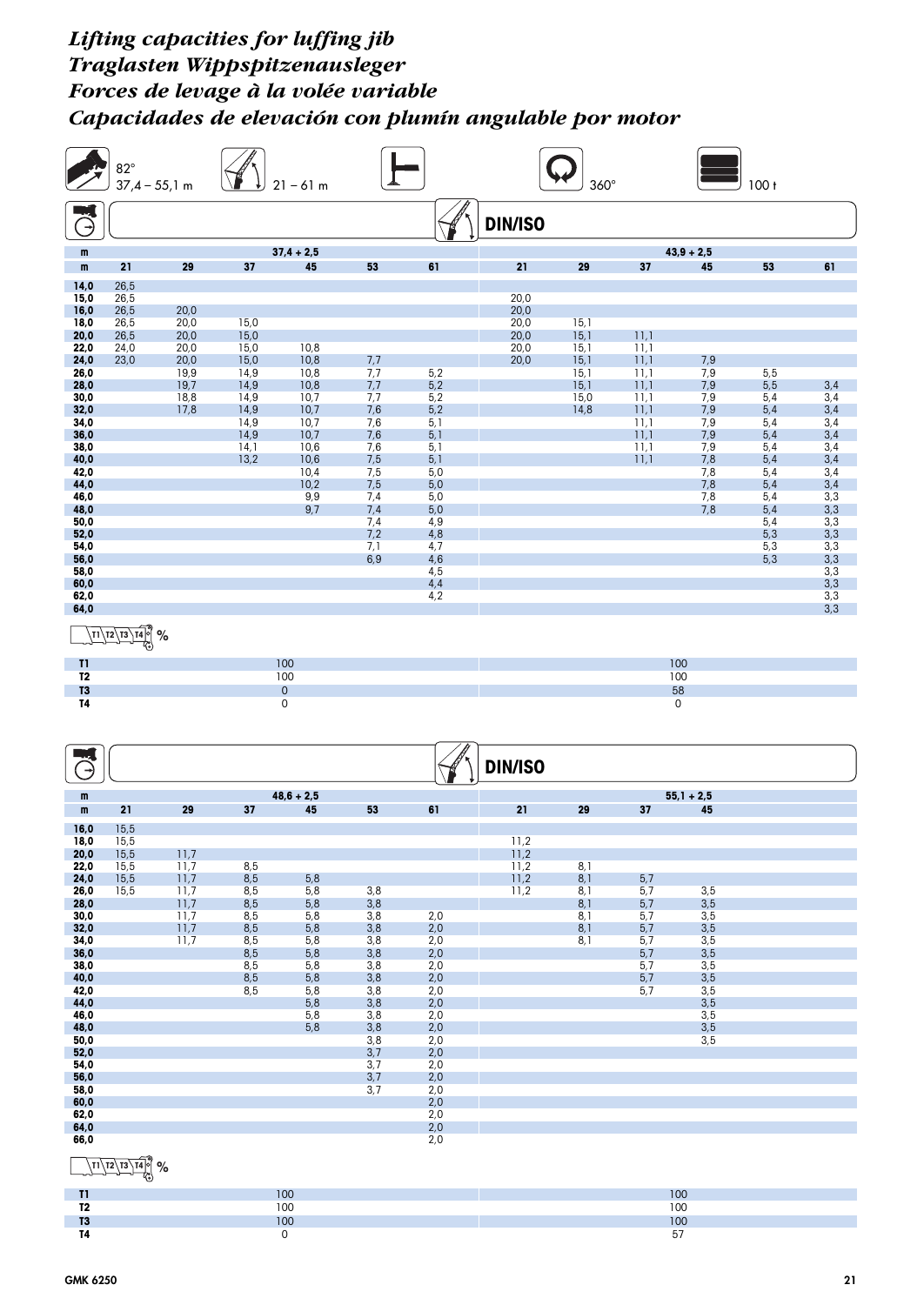|                      | $70^{\circ}$           | $37,4 - 55,1$ m |              | $21 - 61$ m         |            |            |                | $360^\circ$ |              |              | $100 +$    |                |
|----------------------|------------------------|-----------------|--------------|---------------------|------------|------------|----------------|-------------|--------------|--------------|------------|----------------|
| G                    |                        |                 |              |                     |            |            | <b>DIN/ISO</b> |             |              |              |            |                |
|                      |                        |                 |              |                     |            |            |                |             |              |              |            |                |
| ${\bf m}$            |                        |                 |              | $37,4 + 2,5$        |            |            |                |             |              | $43,9 + 2,5$ |            |                |
| ${\bf m}$            | 21                     | 29              | 37           | 45                  | 53         | 61         | 21             | 29          | 37           | 45           | 53         | 61             |
| 28,0<br>30,0         | 16,3<br>15,4           |                 |              |                     |            |            |                |             |              |              |            |                |
| 32,0                 | 14,6                   | 13,8            |              |                     |            |            | 11,7           |             |              |              |            |                |
| 34,0                 |                        | 13,1            |              |                     |            |            | 11,2           |             |              |              |            |                |
| 36,0                 |                        | 12,4            | 11,7         |                     |            |            |                | 10,0        |              |              |            |                |
| 38,0<br>40,0         |                        | 11,9<br>11,4    | 11,3<br>10,7 | 10,1                |            |            |                | 9,4<br>9,0  | 8,8<br>8,3   |              |            |                |
| 42,0                 |                        |                 | 10,2         | 9,6                 |            |            |                | 8,6         | 7,8          |              |            |                |
| 44,0                 |                        |                 | 9,7          | 9,1                 | 7,5        |            |                |             | 7,4          | 6,8          |            |                |
| 46,0<br>48,0         |                        |                 | 9,3<br>8,9   | 8,6<br>8,2          | 7,5<br>7,5 | 5,0        |                |             | 7,1<br>6,8   | 6, 5<br>6,1  | 5,3        |                |
| 50,0                 |                        |                 |              | 7,9                 | 7,3        | 5,0        |                |             | 6, 5         | 5,8          | 5,2        |                |
| 52,0                 |                        |                 |              | 7,5                 | 7,0        | 5,0        |                |             |              | 5,5          | 5,1        | 3,3            |
| 54,0                 |                        |                 |              | 7,2                 | 6,7        | 5,0        |                |             |              | 5,3          | 4,8        | 3,3            |
| 56,0<br>58,0         |                        |                 |              | 6,9                 | 6,4<br>6,1 | 4,9<br>4,9 |                |             |              | 5,0<br>4,8   | 4,6<br>4,3 | 3,3            |
| 60,0                 |                        |                 |              |                     | 5,9        | 4,9        |                |             |              |              | 4,1        | $3,3$<br>$3,3$ |
| 62,0                 |                        |                 |              |                     | 5,7        | 4,8        |                |             |              |              | 3,9        | $3,2$<br>$3,2$ |
| 64,0                 |                        |                 |              |                     | 5,5        | 4,7        |                |             |              |              | 3,7        |                |
| 66,0<br>68,0         |                        |                 |              |                     |            | 4,5<br>4,4 |                |             |              |              |            | 3,0<br>2,9     |
| 70,0                 |                        |                 |              |                     |            | 4,3        |                |             |              |              |            | 2,7            |
| 72,0                 |                        |                 |              |                     |            | 4,1        |                |             |              |              |            | 2,6            |
| 74,0                 |                        |                 |              |                     |            |            |                |             |              |              |            | 2,4            |
|                      | $\sqrt{11/12/13/14}$ % |                 |              |                     |            |            |                |             |              |              |            |                |
|                      |                        |                 |              |                     |            |            |                |             |              |              |            |                |
| T1<br>T <sub>2</sub> |                        |                 |              | 100<br>100          |            |            |                |             | 100<br>100   |              |            |                |
| T <sub>3</sub>       |                        |                 |              | $\pmb{0}$           |            |            |                |             | 58           |              |            |                |
| <b>T4</b>            |                        |                 |              | $\mathsf{O}\xspace$ |            |            |                |             | $\mathsf{O}$ |              |            |                |
|                      |                        |                 |              |                     |            |            |                |             |              |              |            |                |
|                      |                        |                 |              |                     |            |            |                |             |              |              |            |                |
|                      |                        |                 |              |                     |            |            |                |             |              |              |            |                |
| B                    |                        |                 |              |                     |            |            | <b>DIN/ISO</b> |             |              |              |            |                |
| ${\mathsf m}$        |                        |                 |              | $48,6 + 2,5$        |            |            |                |             |              | $55,1 + 2,5$ |            |                |
| ${\bf m}$            | 21                     | 29              | 37           | 45                  | 53         |            | 21             | 29          | 37           | 45           |            |                |
| 34,0                 | $\frac{9,3}{8,8}$      |                 |              |                     |            |            |                |             |              |              |            |                |
| 36,0                 |                        |                 |              |                     |            |            | 7,2            |             |              |              |            |                |
| 38,0<br>40,0         |                        | 7,7<br>7,3      |              |                     |            |            | 6,9            |             |              |              |            |                |
| 42,0                 |                        | 6,9             | 6,2          |                     |            |            |                | 5,5         |              |              |            |                |
| 44,0                 |                        | 6,6             | 5,9          |                     |            |            |                | 5,2         |              |              |            |                |
| 46,0                 |                        |                 | 5,6          |                     |            |            |                | 5,0         | 4,3          |              |            |                |
| 48,0<br>50,0         |                        |                 | 5,3<br>5,0   | 4,7<br>4,4          |            |            |                |             | 4,0<br>3,8   |              |            |                |
| 52,0                 |                        |                 | 4,8          | 4,2                 | 3,5        |            |                |             | 3,6          | $3,0$        |            |                |
| 54,0                 |                        |                 |              | 3,9                 | 3,3        |            |                |             | 3,4          | 2,8          |            |                |
| 56,0                 |                        |                 |              | 3,7                 | 3,1        |            |                |             |              | 2,6          |            |                |
| 58,0<br>60,0         |                        |                 |              | 3,5<br>3,4          | 2,9<br>2,7 |            |                |             |              | 2,4<br>2,3   |            |                |
| 62,0                 |                        |                 |              |                     | 2,5        |            |                |             |              | 2,1          |            |                |

## **T1 T2 T3 T4 %**

**64,0** 2,4 **66,0** 2,2

|             | $\overline{\phantom{a}}$                                                                                                  | $\overline{100}$<br>v                  |
|-------------|---------------------------------------------------------------------------------------------------------------------------|----------------------------------------|
| - -<br>. .  | $\sim$<br>v                                                                                                               | $\overline{100}$<br>u<br>$\sim$ $\sim$ |
| $-1$<br>. . | <b>STATE OF STATE OF STATE OF STATE OF STATE OF STATE OF STATE OF STATE OF STATE OF STATE OF STATE OF STATE</b><br>$\sim$ | $\overline{2}$<br>ישו                  |
|             |                                                                                                                           | --<br>ັ                                |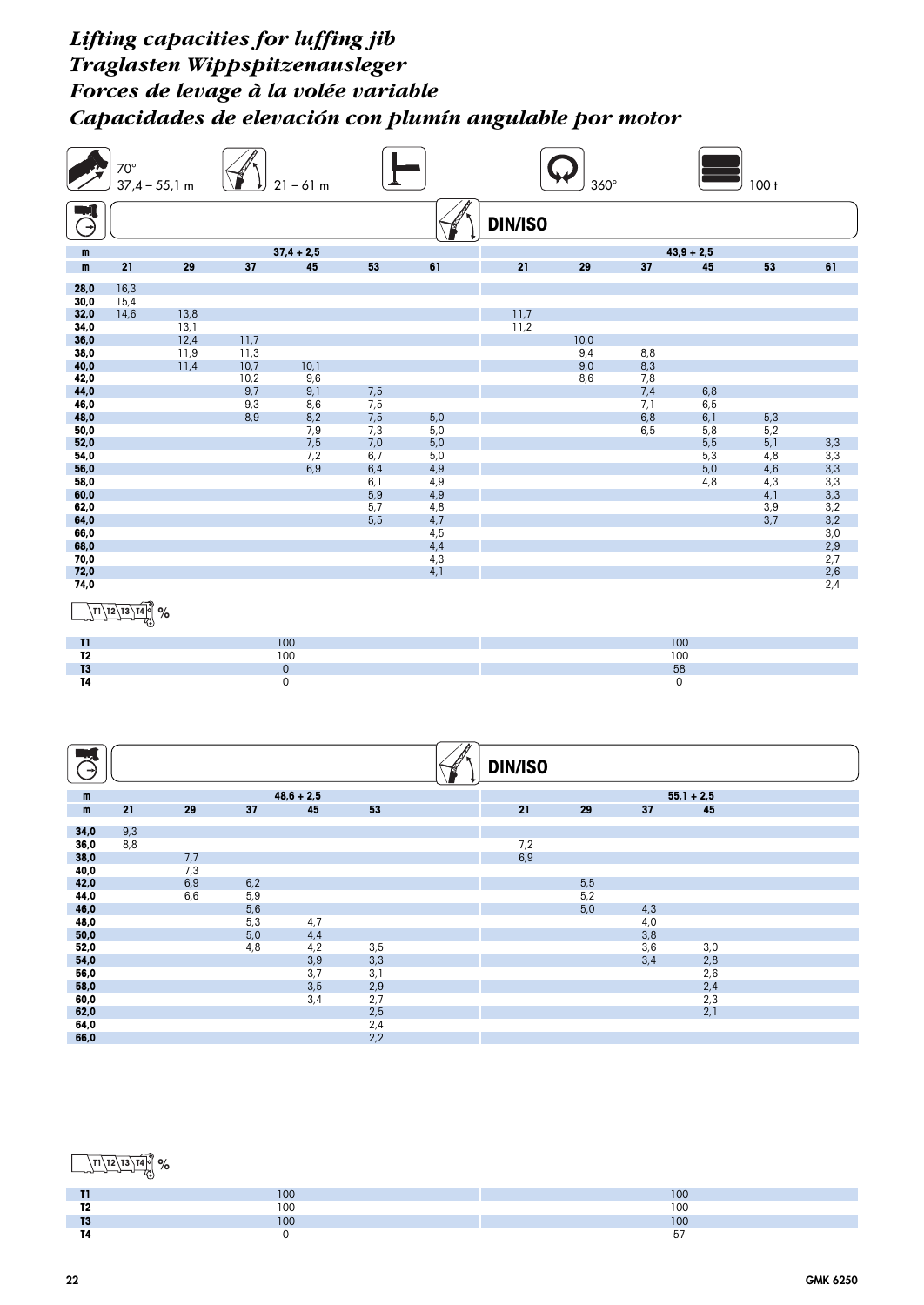|                                                                                                                                                                                                                      | $82^\circ$<br>$37,4 - 55,1$ m                                                  |                                                                      |                                                                                              | $21 - 61$ m                                                                                                |                                                                                                                                |                                                                                                                                   |                                              | $360^\circ$                                                  |                                                                                      |                                                                                             | 50 <sub>t</sub>                                                                                              |                                                                                                                                                         |
|----------------------------------------------------------------------------------------------------------------------------------------------------------------------------------------------------------------------|--------------------------------------------------------------------------------|----------------------------------------------------------------------|----------------------------------------------------------------------------------------------|------------------------------------------------------------------------------------------------------------|--------------------------------------------------------------------------------------------------------------------------------|-----------------------------------------------------------------------------------------------------------------------------------|----------------------------------------------|--------------------------------------------------------------|--------------------------------------------------------------------------------------|---------------------------------------------------------------------------------------------|--------------------------------------------------------------------------------------------------------------|---------------------------------------------------------------------------------------------------------------------------------------------------------|
| B                                                                                                                                                                                                                    |                                                                                |                                                                      |                                                                                              |                                                                                                            |                                                                                                                                |                                                                                                                                   | <b>DIN/ISO</b>                               |                                                              |                                                                                      |                                                                                             |                                                                                                              |                                                                                                                                                         |
| m                                                                                                                                                                                                                    |                                                                                |                                                                      |                                                                                              | $37,4 + 2,5$                                                                                               |                                                                                                                                |                                                                                                                                   |                                              |                                                              |                                                                                      | $43,9 + 2,5$                                                                                |                                                                                                              |                                                                                                                                                         |
| m                                                                                                                                                                                                                    | 21                                                                             | 29                                                                   | 37                                                                                           | 45                                                                                                         | 53                                                                                                                             | 61                                                                                                                                | 21                                           | 29                                                           | 37                                                                                   | 45                                                                                          | 53                                                                                                           | 61                                                                                                                                                      |
| 14,0<br>15,0<br>16,0<br>18,0<br>20,0<br>22,0<br>24,0<br>26,0<br>28,0<br>30,0<br>32,0<br>34,0<br>36,0<br>38,0<br>40,0<br>42,0<br>44,0<br>46,0<br>48,0<br>50,0<br>52,0<br>54,0<br>56,0<br>58,0<br>60,0<br>62,0<br>64,0 | 26,5<br>26,5<br>26,5<br>26,5<br>26,5<br>24,0<br>23,0<br>$\sqrt{11/12/13/14}$ % | 20,0<br>20,0<br>20,0<br>20,0<br>20,0<br>19,9<br>19,7<br>18,8<br>17,2 | 15,0<br>15,0<br>15,0<br>15,0<br>14,9<br>14,9<br>14,9<br>14,9<br>14,9<br>14,4<br>13,3<br>12,4 | 10,8<br>10,8<br>10,8<br>10,8<br>10,7<br>10,7<br>10,7<br>10,7<br>10,6<br>10,6<br>10,4<br>10,2<br>9,9<br>9,4 | 7,7<br>7,7<br>7,7<br>7,7<br>7,6<br>7,6<br>7,6<br>7,6<br>7,5<br>7,5<br>7,5<br>7,4<br>7,4<br>7,4<br>7,2<br>7,1<br>6,9            | 5,2<br>5,2<br>5,2<br>5,2<br>5,1<br>5,1<br>5,1<br>5,1<br>5,0<br>5,0<br>5,0<br>5,0<br>4,9<br>4,8<br>4,7<br>4,6<br>4,5<br>4,4<br>4,2 | 20,0<br>20,0<br>20,0<br>20,0<br>20,0<br>20,0 | 15,1<br>15,1<br>15,1<br>15,1<br>15,1<br>15,1<br>15,0<br>14,8 | 11,1<br>11,1<br>11,1<br>11,1<br>11,1<br>11,1<br>11,1<br>11,1<br>11,1<br>11,1<br>11,1 | 7,9<br>7,9<br>7,9<br>$7,9$<br>$7,9$<br>7,9<br>7,9<br>7,9<br>7,8<br>7,8<br>7,8<br>7,8<br>7,8 | 5,5<br>5,5<br>5,4<br>5,4<br>5,4<br>5,4<br>5,4<br>5,4<br>5,4<br>5,4<br>5,4<br>5,4<br>5,4<br>5,3<br>5,3<br>5,3 | 3,4<br>$3,4$<br>$3,4$<br>3,4<br>3,4<br>3,4<br>3,4<br>$3,4$<br>$3,4$<br>3,3<br>$3,3$<br>$3,3$<br>3,3<br>$3,3$<br>$3,3$<br>$3,3$<br>$3,3$<br>$3,3$<br>3,3 |
| $^{11}$                                                                                                                                                                                                              |                                                                                |                                                                      |                                                                                              | 100                                                                                                        |                                                                                                                                |                                                                                                                                   |                                              |                                                              | 100                                                                                  |                                                                                             |                                                                                                              |                                                                                                                                                         |
| T <sub>2</sub>                                                                                                                                                                                                       |                                                                                |                                                                      |                                                                                              | 100                                                                                                        |                                                                                                                                |                                                                                                                                   |                                              |                                                              | 100                                                                                  |                                                                                             |                                                                                                              |                                                                                                                                                         |
| T <sub>3</sub><br><b>T4</b><br>Э                                                                                                                                                                                     |                                                                                |                                                                      |                                                                                              | $\pmb{0}$<br>0                                                                                             |                                                                                                                                |                                                                                                                                   | <b>DIN/ISO</b>                               |                                                              | 58<br>0                                                                              |                                                                                             |                                                                                                              |                                                                                                                                                         |
| m                                                                                                                                                                                                                    |                                                                                |                                                                      |                                                                                              | $48,6 + 2,5$                                                                                               |                                                                                                                                |                                                                                                                                   |                                              |                                                              |                                                                                      | $55,1 + 2,5$                                                                                |                                                                                                              |                                                                                                                                                         |
| m                                                                                                                                                                                                                    | 21                                                                             | 29                                                                   | 37                                                                                           | 45                                                                                                         | 53                                                                                                                             | 61                                                                                                                                | 21                                           | 29                                                           | 37                                                                                   | 45                                                                                          |                                                                                                              |                                                                                                                                                         |
| 16,0<br>18,0<br>20,0<br>22,0<br>24,0<br>26,0<br>28,0<br>30,0<br>32,0<br>34,0<br>36,0<br>38,0<br>40,0<br>42,0<br>44,0<br>46,0<br>48,0<br>50,0<br>52,0<br>54,0<br>56,0<br>58,0<br>60,0<br>62,0<br>64,0<br>66,0         | 15,5<br>15,5<br>15,5<br>15,5<br>15,5<br>15,5<br>$\sqrt{11/12/13/140}$          | 11,7<br>11,7<br>11,7<br>11,7<br>11,7<br>11,7<br>11,7<br>11,7<br>$\%$ | 8,5<br>8,5<br>$\frac{8,5}{8,5}$<br>8,5<br>8,5<br>8,5<br>8,5<br>$\frac{8,5}{8,5}$<br>8,5      | 5,8<br>$\frac{5}{6}$ , 8<br>5,8<br>5,8<br>5,8<br>5,8<br>$\frac{5}{6}$ , 8<br>5,8<br>5,8<br>5,8<br>5,8      | 3,8<br>3,8<br>3,8<br>3,8<br>3,8<br>3,8<br>$3,8$<br>$3,8$<br>3,8<br>3,8<br>3,8<br>3,8<br>$\frac{3,8}{3,7}$<br>3,7<br>3,7<br>3,7 | 2,0<br>2,0<br>2,0<br>2,0<br>2,0<br>2,0<br>2,0<br>2,0<br>2,0<br>2,0<br>2,0<br>2,0<br>2,0<br>2,0<br>2,0<br>2,0<br>2,0<br>2,0<br>2,0 | 11,2<br>11,2<br>11,2<br>11,2<br>11,2         | 8,1<br>8,1<br>$\frac{8}{8}$ ]<br>8,1<br>8,1<br>8,1           | 5,7<br>$\frac{5}{7}$<br>5,7<br>5,7<br>5,7<br>5,7<br>$\frac{5}{7}$<br>5,7             | 3,5<br>3,5<br>3,5<br>3,5<br>3,5<br>3,5<br>3,5<br>3,5<br>3,5<br>3,5<br>3,5<br>3,5<br>3,5     |                                                                                                              |                                                                                                                                                         |

|                | 100 | 100      |
|----------------|-----|----------|
| T2.<br>        | 100 | 100      |
| T <sub>3</sub> | 100 | 100      |
| T4<br>. .      |     | 57<br>ັັ |
|                |     |          |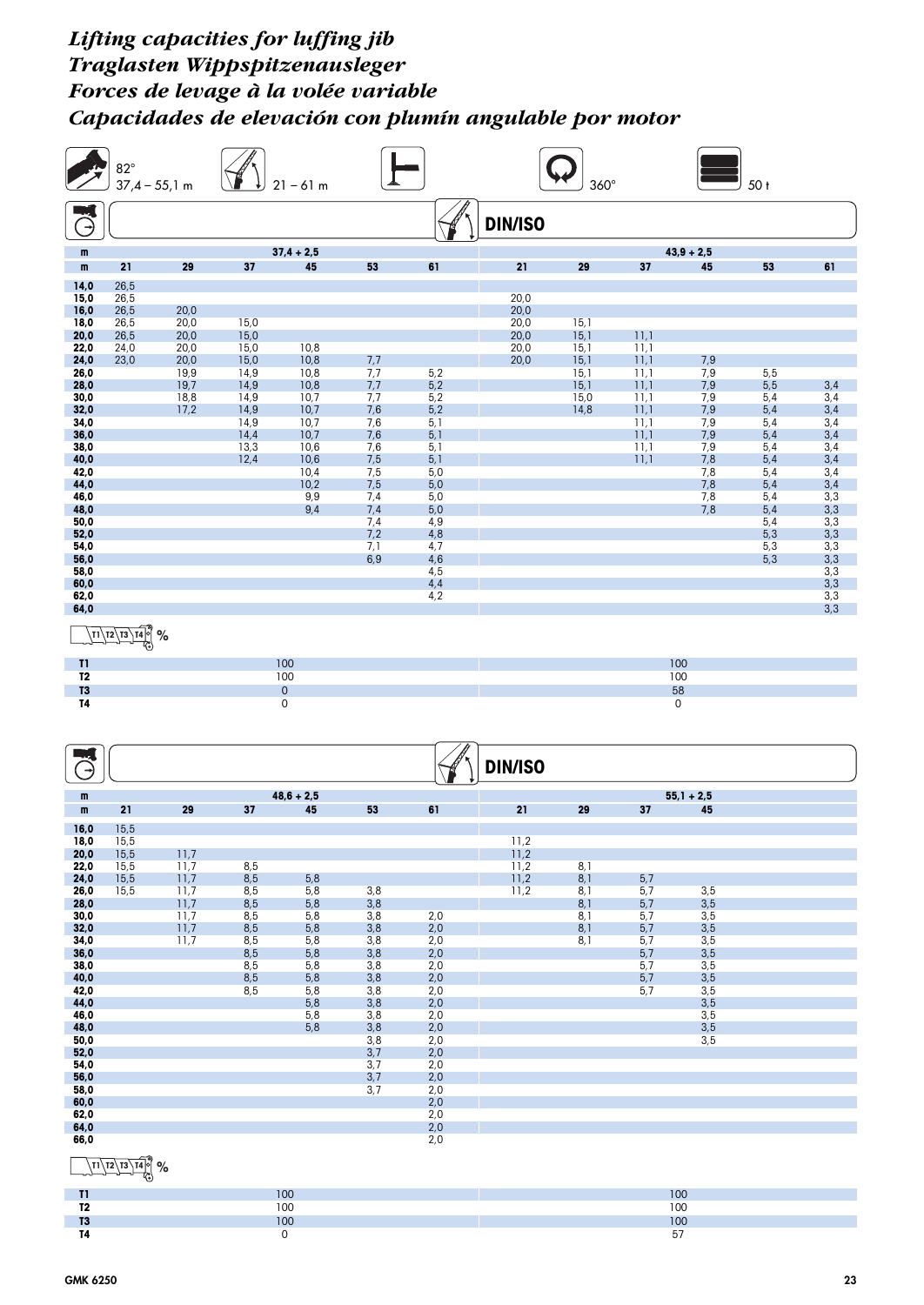|                | $70^{\circ}$<br>$37,4 - 55,1$ m                        |              |            | $21 - 61$ m         |                   |            |                   | $360^\circ$ |            |                    | 50 <sub>t</sub> |                 |
|----------------|--------------------------------------------------------|--------------|------------|---------------------|-------------------|------------|-------------------|-------------|------------|--------------------|-----------------|-----------------|
| Э              |                                                        |              |            |                     |                   |            | <b>DIN/ISO</b>    |             |            |                    |                 |                 |
|                |                                                        |              |            |                     |                   |            |                   |             |            |                    |                 |                 |
| m<br>m         | 21                                                     | 29           | 37         | $37,4 + 2,5$<br>45  | 53                | 61         | 21                | 29          | 37         | $43,9 + 2,5$<br>45 | 53              | 61              |
| 28,0           | 15,6                                                   |              |            |                     |                   |            |                   |             |            |                    |                 |                 |
| 30,0           | 14,2                                                   |              |            |                     |                   |            |                   |             |            |                    |                 |                 |
| 32,0<br>34,0   | 12,9                                                   | 12,5         |            |                     |                   |            | 11,7<br>10,9      |             |            |                    |                 |                 |
| 36,0           |                                                        | 11,4<br>10,5 | 10,0       |                     |                   |            |                   | 9,6         |            |                    |                 |                 |
| 38,0           |                                                        | 9,7          | 9,2        |                     |                   |            |                   | 8,8         | 8,3        |                    |                 |                 |
| 40,0<br>42,0   |                                                        | 9,0          | 8,7<br>8,1 | 8,2<br>7,6          |                   |            |                   | 8,2<br>7,6  | 7,6<br>7,1 |                    |                 |                 |
| 44,0           |                                                        |              | 7,5        | 7,0                 | 6,6               |            |                   |             | 6,6        | 6,0                |                 |                 |
| 46,0<br>48,0   |                                                        |              | 7,0<br>6,5 | 6,5<br>6,1          | 6,1<br>5,6        | 5,0        |                   |             | 6,1<br>5,7 | 5,6<br>5,1         | 4,7             |                 |
| 50,0           |                                                        |              |            | 5,6                 | 5,2               | 4,8        |                   |             | 5,3        | 4,8                | 4,3             |                 |
| 52,0           |                                                        |              |            | 5,2                 | 4,9               | 4,4        |                   |             |            | 4,4                | $4,0$           | 3,3             |
| 54,0<br>56,0   |                                                        |              |            | 4,9<br>4,6          | 4,5<br>4,2        | 4,1<br>3,8 |                   |             |            | 4,1<br>3,8         | 3,7<br>3,4      | 3,2<br>3,0      |
| 58,0           |                                                        |              |            |                     | 3,9               | 3,5        |                   |             |            | 3,5                | 3,1             | $\frac{2}{2,5}$ |
| 60,0<br>62,0   |                                                        |              |            |                     | 3,6<br>3,4        | 3,2<br>3,0 |                   |             |            |                    | 2,9<br>2,6      | 2,2             |
| 64,0           |                                                        |              |            |                     | 3,1               | 2,7        |                   |             |            |                    | 2,4             | 2,0             |
| 66,0<br>68,0   |                                                        |              |            |                     |                   | 2,5<br>2,3 |                   |             |            |                    |                 | 1,8<br>1,6      |
| 70,0           |                                                        |              |            |                     |                   | 2,1        |                   |             |            |                    |                 |                 |
| 72,0<br>74,0   |                                                        |              |            |                     |                   | 1,9        |                   |             |            |                    |                 |                 |
|                |                                                        |              |            |                     |                   |            |                   |             |            |                    |                 |                 |
|                | $\frac{\sqrt{11} \sqrt{12} \sqrt{13} \sqrt{14}}{10}$ % |              |            |                     |                   |            |                   |             |            |                    |                 |                 |
| $^{\text{II}}$ |                                                        |              |            | 100                 |                   |            |                   |             |            | 100                |                 |                 |
| T <sub>2</sub> |                                                        |              |            | 100                 |                   |            |                   |             |            | 100                |                 |                 |
| T3             |                                                        |              |            | $\pmb{0}$           |                   |            |                   |             |            | 58                 |                 |                 |
| T <sub>4</sub> |                                                        |              |            | $\mathsf{O}\xspace$ |                   |            |                   |             |            | 0                  |                 |                 |
|                |                                                        |              |            |                     |                   |            |                   |             |            |                    |                 |                 |
|                |                                                        |              |            |                     |                   |            |                   |             |            |                    |                 |                 |
|                |                                                        |              |            |                     |                   |            |                   |             |            |                    |                 |                 |
| Э              |                                                        |              |            |                     |                   |            | <b>DIN/ISO</b>    |             |            |                    |                 |                 |
| ${\mathsf m}$  |                                                        |              |            | $48,6 + 2,5$        |                   |            |                   |             |            | $55,1 + 2,5$       |                 |                 |
| ${\bf m}$      | 21                                                     | 29           | 37         | 45                  | 53                |            | 21                | 29          | 37         | 45                 |                 |                 |
| 34,0           | 9,3                                                    |              |            |                     |                   |            |                   |             |            |                    |                 |                 |
| 36,0           | 8,8                                                    |              |            |                     |                   |            | $\frac{7,2}{6,9}$ |             |            |                    |                 |                 |
| 38,0           |                                                        | 7,7          |            |                     |                   |            |                   |             |            |                    |                 |                 |
| 40,0<br>42,0   |                                                        | 7,3<br>6,8   | 6,2        |                     |                   |            |                   | 5,5         |            |                    |                 |                 |
| 44,0           |                                                        | 6,3          | 5,8        |                     |                   |            |                   | 5,2         |            |                    |                 |                 |
| 46,0<br>48,0   |                                                        |              | 5,4<br>5,0 | 4,4                 |                   |            |                   | 5,0         | 4,3<br>4,0 |                    |                 |                 |
| 50,0           |                                                        |              | 4,6        | 4,1                 |                   |            |                   |             | 3,8        |                    |                 |                 |
| 52,0<br>54,0   |                                                        |              | 4,3        | $3,8$<br>$3,5$      | $\frac{3,3}{3,0}$ |            |                   |             | 3,5<br>3,3 | $\frac{3,0}{2,7}$  |                 |                 |
| 56,0           |                                                        |              |            |                     |                   |            |                   |             |            |                    |                 |                 |
| 58,0           |                                                        |              |            | $3,2$<br>$2,9$      | $2,8$<br>$2,5$    |            |                   |             |            | $2,5$<br>$2,2$     |                 |                 |
| 60,0<br>62,0   |                                                        |              |            | 2,7                 | $2,3$<br>$2,1$    |            |                   |             |            | $2,0$<br>$1,8$     |                 |                 |
| 64,0           |                                                        |              |            |                     | 1,9               |            |                   |             |            |                    |                 |                 |

## **T1 T2 T3 T4 %**

**66,0** 1,7

|            | $\overline{\phantom{a}}$ | $\overline{\phantom{a}}$   |
|------------|--------------------------|----------------------------|
|            | טע                       | $\mathbf{u}$               |
| -0         | $\overline{100}$<br>vu   | 100<br>טי<br>$\sim$ $\sim$ |
| - -<br>. . | $\sim$<br>1 U J          | $\overline{2}$<br>v        |
| . .        |                          | --                         |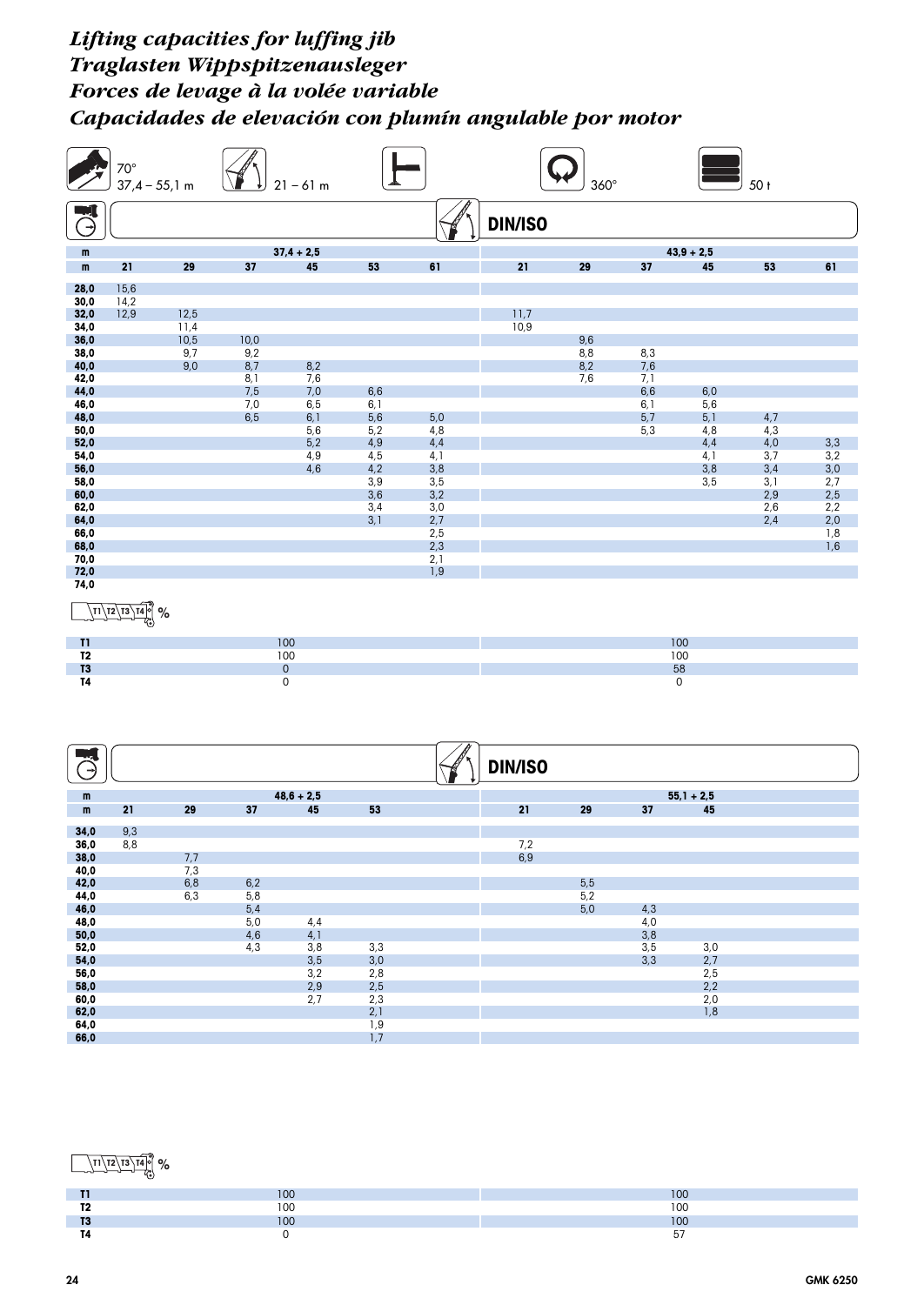## *Symbols Glossary Symbolerklärung Glossaire des symboles Glosario de simbolos*



# *Notes Hinweise Notes Notas*





Boom telescoping Teleskopieren Télescopage de flèche Telescopaje de pluma



**Counterweight** Gegengewicht **Contrepoids Contrapeso** 

Wippwerk Relevage

Boom Ausleger Flèche Pluma

Axle load Achslast

 $\overline{\mathbf{r}}$ 

Carga por eje



Crane functions Kranbewegungen Mouvements de la grue Funciones de la grúa



Crane travel Fahrstellung Déplacement de la grue Grúa en translado



Gear Gang Rapport **Cambio** 



**Gradeability** Steigfähigkeit Aptitude en pente Superacion de pendientes



Main hoist Haupthubwerk Treuil principal Cabrestante principal



Auxiliary hoist Hilfshubwerk Treuil auxiliaire Cabrestante auxiliar